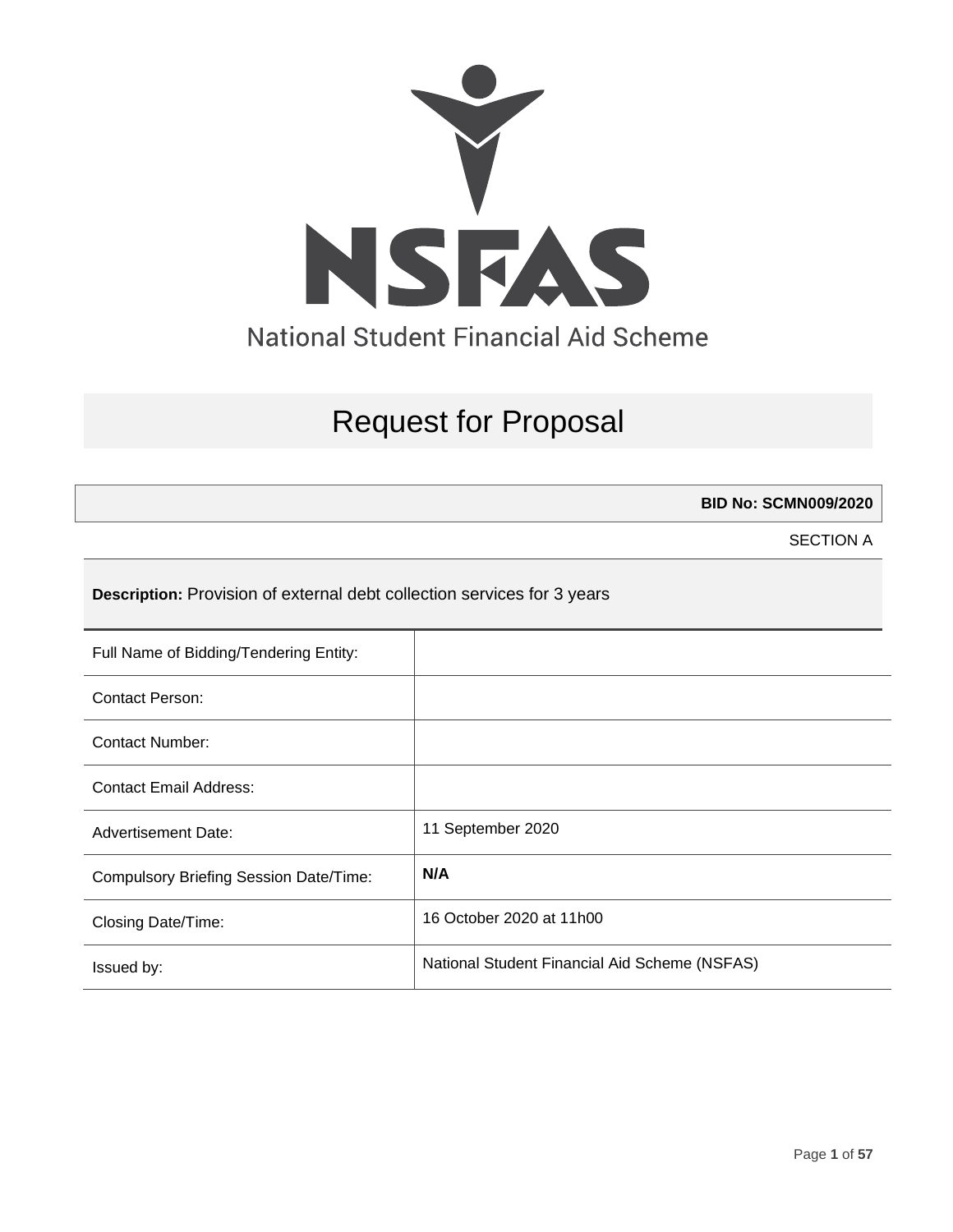

# **Bidder's Authorised Signatory:**

Initials and Surname: Signature: Signature:

..…………………………………………… ..……………………………………………

| Please indicate whether it is the original or copy, tick the applicable block |  |             |  |                          |  |
|-------------------------------------------------------------------------------|--|-------------|--|--------------------------|--|
| <b>ORIGINAL</b>                                                               |  | <b>COPY</b> |  | <b>NUMBER SUBMITTED:</b> |  |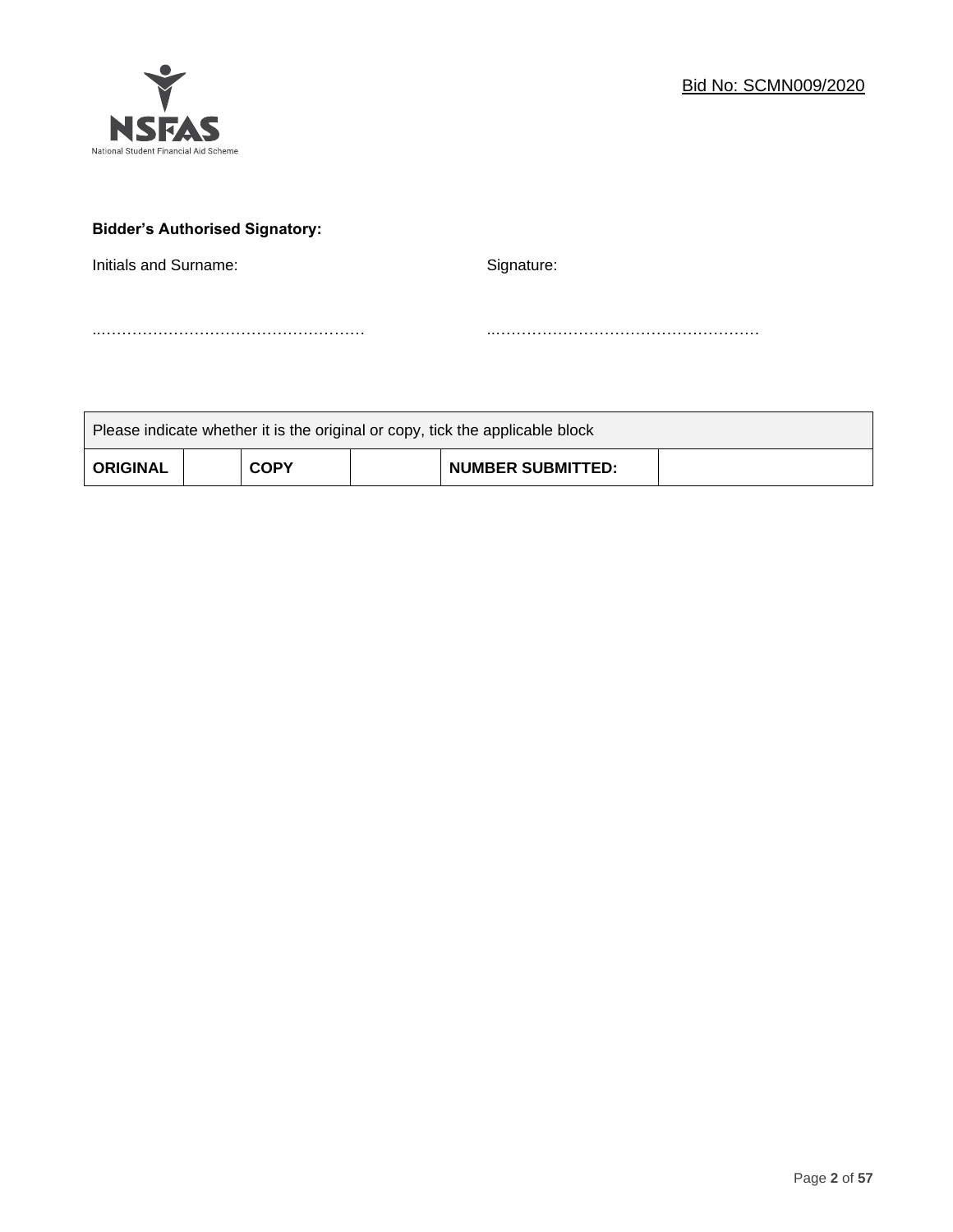

# **Glossary**

| Award                   | Conclusion of the procurement process and final notification to the successful bidder                                                                                                                                               |
|-------------------------|-------------------------------------------------------------------------------------------------------------------------------------------------------------------------------------------------------------------------------------|
| <b>B-BBEE</b>           | Broad-based Black Economic Empowerment (BBBEE) Act, 2003 (Act No. 53 of 2003) and BBBEE<br>Amended Act, 2013 (Act No. 46 of 2013) and the Codes of Good Practice issued thereunder by the<br>Department of Trade and Industry (DTI) |
| <b>Bid</b>              | Written offer in a prescribed or stipulated form in response to an invitation by NSFAS for the<br>provision of goods, works or services                                                                                             |
| Contractor              | Organization with whom NSFAS will conclude a contract and potential service level agreement<br>subsequent to the final award of the contract based on this Request for Bid                                                          |
| Core Team               | Team members who fill the non-administrative positions against which the experience will be<br>measured.                                                                                                                            |
| DTI                     | Department of Trade and Industry                                                                                                                                                                                                    |
| EME                     | <b>Exempted Micro Enterprise</b>                                                                                                                                                                                                    |
| QSE                     | <b>Qualifying Small Enterprise</b>                                                                                                                                                                                                  |
| <b>NSFAS</b>            | National Student Financial Aid Scheme                                                                                                                                                                                               |
| GCC                     | <b>General Conditions of Contract</b>                                                                                                                                                                                               |
|                         | Original Bid Original document signed in ink, or Copy of original document signed in ink                                                                                                                                            |
| Originally<br>certified | To comply with the principle of originally certified, a document must be both stamped and signed in<br>original ink by a commissioner of oaths.                                                                                     |
| <b>SCM</b>              | Supply Chain Management                                                                                                                                                                                                             |
| <b>SLA</b>              | Service Level Agreement                                                                                                                                                                                                             |
| <b>TOR</b>              | <b>Terms of Reference</b>                                                                                                                                                                                                           |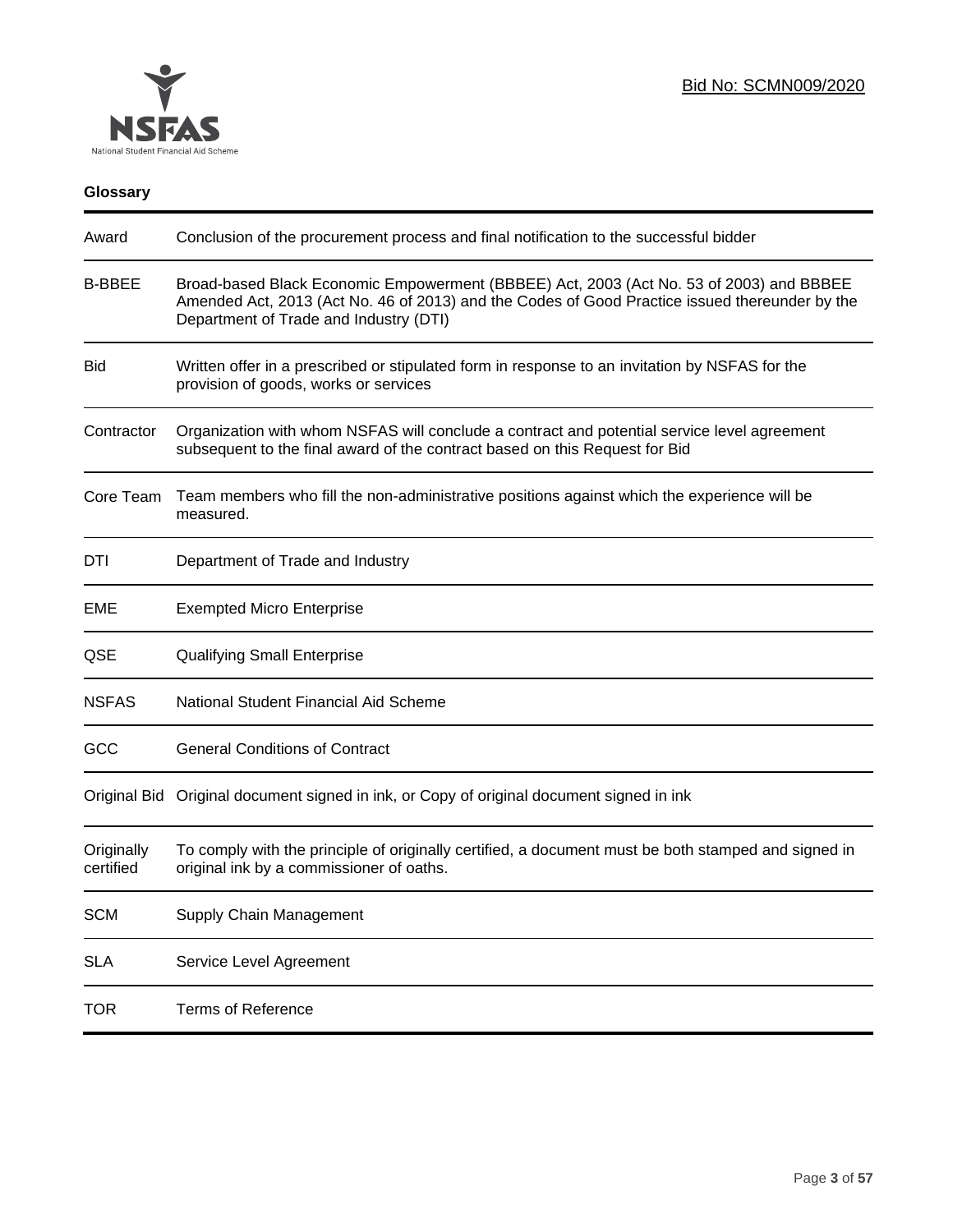## **Documents in this Bid Document Pack**

Bidders are to ensure that they have received all pages 1 to 57 of this document, which consist of the following sections:

# **SECTION A**

**Note: Documents in this section must be completed and returned or supplied with bids as prescribed.**

- □ Section A1: SBD1: Invitation to Bid
- Section A2: Executive Summary and Bid submission conditions and Instructions
- □ Section A3: Terms of Reference

#### **SECTION B**

**Note: Documents in this section must be completed and returned or supplied with bids as prescribed.**

- **D** Section B1: Declaration of Interest (SBD 4)
- Section B2: Preference Points Claim form in terms of the PPPFA 2017 regulations (SBD 6.1)
- □ Section B3: Declaration of bidder's past SCM practices (SBD 8)
- □ Section B4: Certificate of Independent Bid Determination (SBD 9)
- **I** Section B5: General Conditions of Contract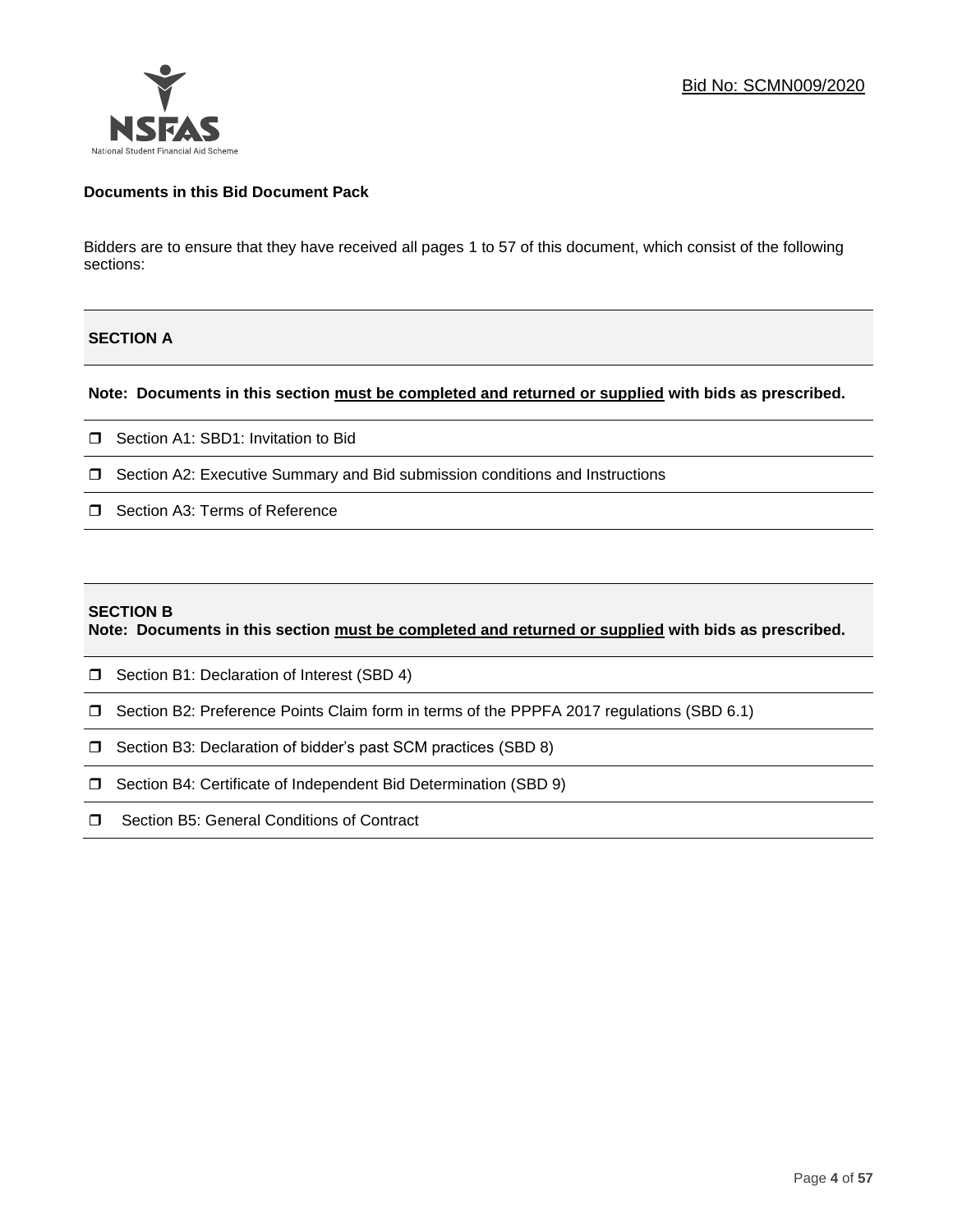

## **SECTION A 1 INVITATION TO BID (PART A)**

| You are Hereby Invited to Bid for Requirement of the National Student Financial Aid Scheme (NSFAS) |                                                                                                                                                                    |                                                                                                 |                      |  |                 |                            |                     |                 |       |
|----------------------------------------------------------------------------------------------------|--------------------------------------------------------------------------------------------------------------------------------------------------------------------|-------------------------------------------------------------------------------------------------|----------------------|--|-----------------|----------------------------|---------------------|-----------------|-------|
| <b>Bid Number:</b>                                                                                 | SCMN009/2020                                                                                                                                                       | Closing date:                                                                                   |                      |  | 16 October 2020 |                            | <b>Closing Time</b> |                 | 11H00 |
| Provision of external debt collection services for 3 years<br>Description                          |                                                                                                                                                                    |                                                                                                 |                      |  |                 |                            |                     |                 |       |
|                                                                                                    | The successful bidder will be required to fill and sign a written contract form (SBD) 7.                                                                           |                                                                                                 |                      |  |                 |                            |                     |                 |       |
|                                                                                                    | Bid Respond Documents may be Deposited in the Bid Box<br>Situated at street                                                                                        |                                                                                                 |                      |  |                 |                            |                     |                 |       |
|                                                                                                    | <b>NSFAS Building, 1st Floor House Vincent</b>                                                                                                                     |                                                                                                 |                      |  |                 |                            |                     |                 |       |
| 10 Brodie Road                                                                                     |                                                                                                                                                                    |                                                                                                 |                      |  |                 |                            |                     |                 |       |
| Wynberg<br>7700                                                                                    |                                                                                                                                                                    |                                                                                                 |                      |  |                 |                            |                     |                 |       |
| <b>Supplier Information</b>                                                                        |                                                                                                                                                                    |                                                                                                 |                      |  |                 |                            |                     |                 |       |
| Name of Bidder                                                                                     |                                                                                                                                                                    |                                                                                                 |                      |  |                 |                            |                     |                 |       |
| <b>Postal Address</b>                                                                              |                                                                                                                                                                    |                                                                                                 |                      |  |                 |                            |                     |                 |       |
| <b>Street Address</b>                                                                              |                                                                                                                                                                    |                                                                                                 |                      |  |                 |                            |                     |                 |       |
| <b>Telephone Number</b>                                                                            |                                                                                                                                                                    | Code                                                                                            |                      |  |                 | Number                     |                     |                 |       |
| Cell phone number                                                                                  |                                                                                                                                                                    |                                                                                                 |                      |  |                 |                            |                     |                 |       |
| Facsimile Number                                                                                   |                                                                                                                                                                    | Code                                                                                            |                      |  |                 | Number                     |                     |                 |       |
| E-mail Address                                                                                     |                                                                                                                                                                    |                                                                                                 |                      |  |                 |                            |                     |                 |       |
| Vat Registration number                                                                            |                                                                                                                                                                    |                                                                                                 |                      |  |                 |                            |                     |                 |       |
|                                                                                                    |                                                                                                                                                                    |                                                                                                 |                      |  |                 |                            |                     |                 |       |
|                                                                                                    |                                                                                                                                                                    | <b>TCS PIN:</b>                                                                                 |                      |  | <b>OR</b>       | CSD No:                    |                     |                 |       |
|                                                                                                    |                                                                                                                                                                    | $\Box$ Yes                                                                                      |                      |  |                 | <b>B-BBEE Status Level</b> |                     | $\sqsupset$ Yes |       |
| [Tick applicate box]                                                                               | <b>B-BBEE</b> status level verification                                                                                                                            | <b>No</b>                                                                                       |                      |  |                 | Sworn Affidavit            |                     | No              |       |
| issued by?                                                                                         | If Yes, who was the certificated                                                                                                                                   |                                                                                                 |                      |  |                 |                            |                     |                 |       |
| An Accounting Official as                                                                          |                                                                                                                                                                    | An Accounting Officer as Contemplated in the Close Corporation Act<br>(CCA)                     |                      |  |                 |                            |                     |                 |       |
| Complemented in the Close<br>Corporation ACT (CCA) and                                             |                                                                                                                                                                    | A Verification Agency Accredited by the South African Accreditation<br>$\Box$<br>System (SANAS) |                      |  |                 |                            |                     |                 |       |
|                                                                                                    | Name the, Applicable in the Tick                                                                                                                                   |                                                                                                 | A Registered Auditor |  |                 |                            |                     |                 |       |
| Box                                                                                                |                                                                                                                                                                    | $\vert \ \ \vert$                                                                               | Name:                |  |                 |                            |                     |                 |       |
|                                                                                                    | [A B-BBEE STATUS LEVEL VERIFICATION CERTIFICATE/SWORN AFFIDAVIT (FOR EMEs& QSEs) MUST BE<br><b>SUBMITTED IN ORDER TO QUALIFY FOR PREFERENCE POINTS FOR B-BBEE]</b> |                                                                                                 |                      |  |                 |                            |                     |                 |       |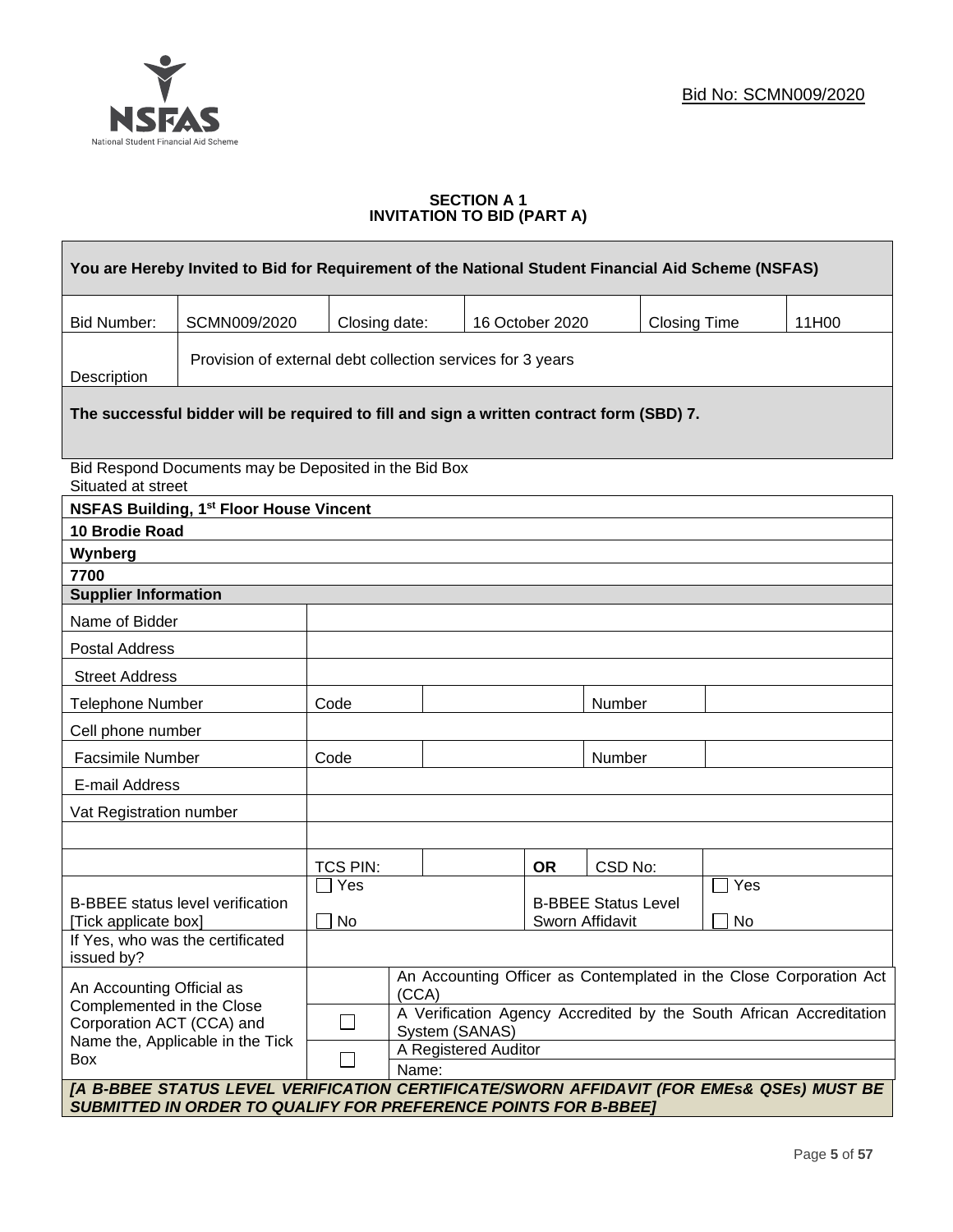

| Are you the accredited<br>representative in South Africa<br>for the goods and<br>services/works offered?                          | $\Box$ Yes<br>N <sub>0</sub><br><b>IF YES ENCLOSE</b><br><b>PROOFI</b> | Are you a foreign based<br>supplier for the goods and<br>services/works offered | $\Box$ Yes<br>l INo<br><b>IF YES ANSWER</b><br>PART B:3 BELOW] |
|-----------------------------------------------------------------------------------------------------------------------------------|------------------------------------------------------------------------|---------------------------------------------------------------------------------|----------------------------------------------------------------|
| <b>Signature of Bidders</b>                                                                                                       |                                                                        | <b>DATE</b>                                                                     |                                                                |
| Capacity under which this bid is<br>signed (Attach proof of authority<br>to sign this bid; e.g. resolution of<br>directors, etc.) |                                                                        |                                                                                 |                                                                |
| <b>TOTAL NUMBER OF ITEMS</b><br><b>OFFERED</b>                                                                                    |                                                                        | <b>TOTAL BID PRICE (ALL</b><br>INCLUSIVE)                                       |                                                                |
| <b>PROCEDURE</b><br><b>BIDDING</b><br>DIRECTED TO:                                                                                | <b>ENQUIRIES</b><br><b>MAY</b><br><b>BE</b>                            | TECHNICAL INFORMATION MAY BE DIRECTED TO:                                       |                                                                |
| <b>PUBLIC</b><br>DEPARTMENT/<br><b>ENTITY</b>                                                                                     | <b>NSFAS</b>                                                           | <b>CONTACT PERSON</b>                                                           | <b>SCM UNIT</b>                                                |
| <b>CONTACT PERSON</b>                                                                                                             | <b>SCM UNIT</b>                                                        | <b>TELEPHONE NUMBER</b>                                                         | 021 763 3200                                                   |
| <b>TELEPHONE NUMBER</b>                                                                                                           | 021 763 3200                                                           | <b>FACSIMILE NUMBER</b>                                                         | N/A                                                            |
| <b>FACSIMILE NUMBER</b>                                                                                                           | N/A                                                                    | <b>E-MAIL ADDRESS</b>                                                           | scm@nsfas.org.za                                               |
| <b>E-MAIL ADDRESS</b>                                                                                                             | scm@nsfas.org.za                                                       |                                                                                 |                                                                |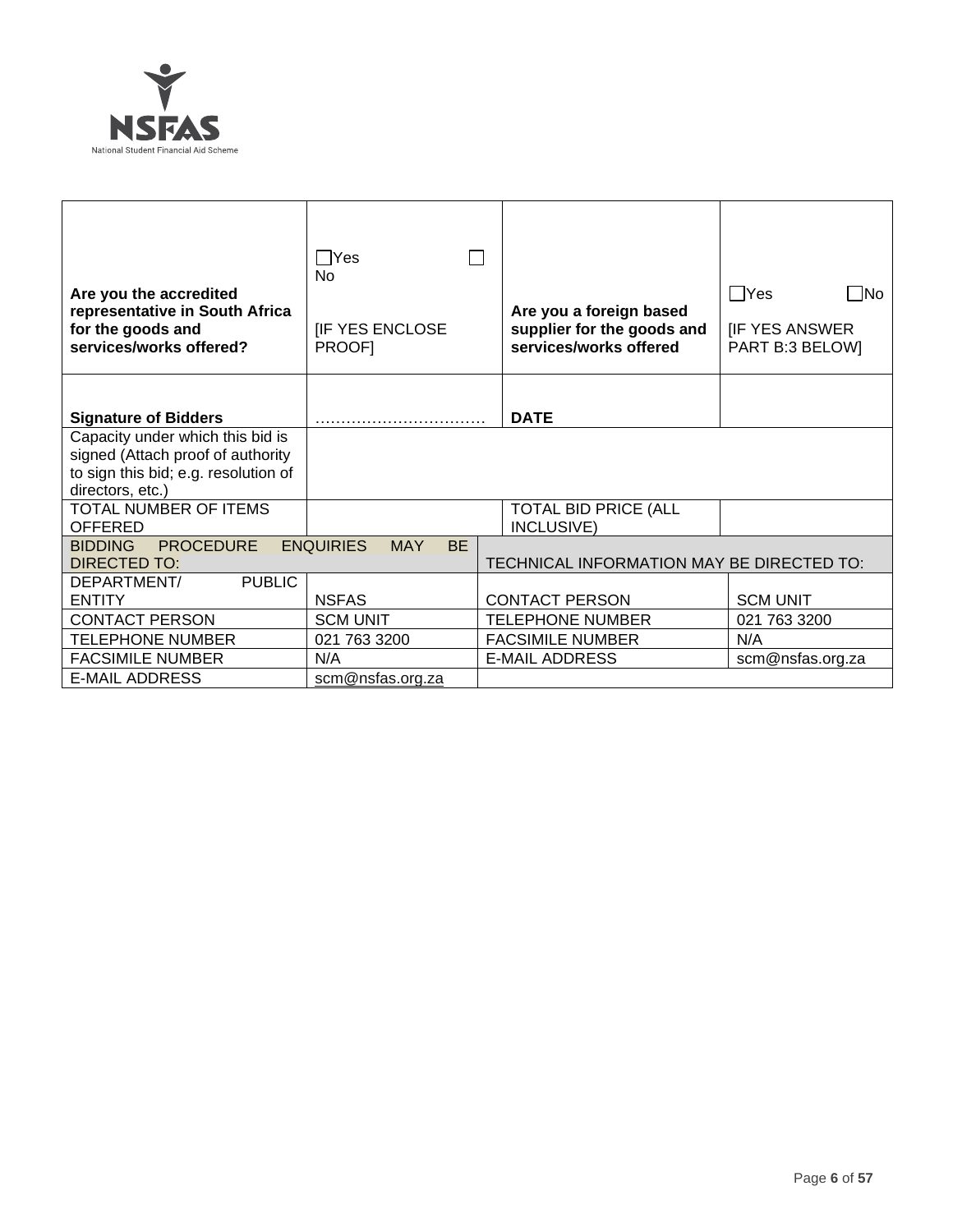

## **PART B TERMS AND CONDITIONS FOR BIDDING**

# **1. BID SUBMISSION:**

- 1.1. BIDS MUST BE DELIVERED BY THE STIPULATED TIME TO THE CORRECT ADDRESS. LATE BIDS WILL NOT BE ACCEPTED FOR CONSIDERATION.
- **1.2. ALL BIDS MUST BE SUBMITTED ON THE OFFICIAL FORMS PROVIDED– (NOT TO BE RE-TYPED) OR ONLINE**
- **1.3. BIDDERS MUST REGISTER ON THE CENTRAL SUPPLIER DATABASE (CSD) TO UPLOAD MANDATORY INFORMATION NAMELY: (BUSINESS REGISTRATION/ DIRECTORSHIP/ MEMBERSHIP/IDENTITY NUMBERS; TAX COMPLIANCE STATUS; AND BANKING INFORMATION FOR VERIFICATION PURPOSES). B-BBEE CERTIFICATE OR SWORN AFFIDAVIT FOR B-BBEE MUST BE SUBMITTED TO BIDDING INSTITUTION.**
- **1.4. WHERE A BIDDER IS NOT REGISTERED ON THE CSD, MANDATORY INFORMATION NAMELY: (BUSINESS REGISTRATION/ DIRECTORSHIP/ MEMBERSHIP/IDENTITY NUMBERS; TAX COMPLIANCE STATUS MAY NOT BE SUBMITTED WITH THE BID DOCUMENTATION. B-BBEE CERTIFICATE OR SWORN AFFIDAVIT FOR B-BBEE MUST BE SUBMITTED TO BIDDING INSTITUTION.**
- 1.5. THIS BID IS SUBJECT TO THE PREFERENTIAL PROCUREMENT POLICY FRAMEWORK ACT 2000 AND THE PREFERENTIAL PROCUREMENT REGULATIONS, 2017, THE GENERAL CONDITIONS OF CONTRACT (GCC) AND, IF APPLICABLE, ANY OTHER LEGISLATION OR SPECIAL CONDITIONS OF CONTRACT.

# **2. TAX COMPLIANCE REQUIREMENTS**

- 2.1 BIDDERS MUST ENSURE COMPLIANCE WITH THEIR TAX OBLIGATIONS.
- 2.2 BIDDERS ARE REQUIRED TO SUBMIT THEIR UNIQUE PERSONAL IDENTIFICATION NUMBER (PIN) ISSUED BY SARS TO ENABLE THE ORGAN OF STATE TO VIEW THE TAXPAYER'S PROFILE AND TAX STATUS.
- 2.3 APPLICATION FOR TAX COMPLIANCE STATUS (TCS) OR PIN MAY ALSO BE MADE VIA E-FILING. IN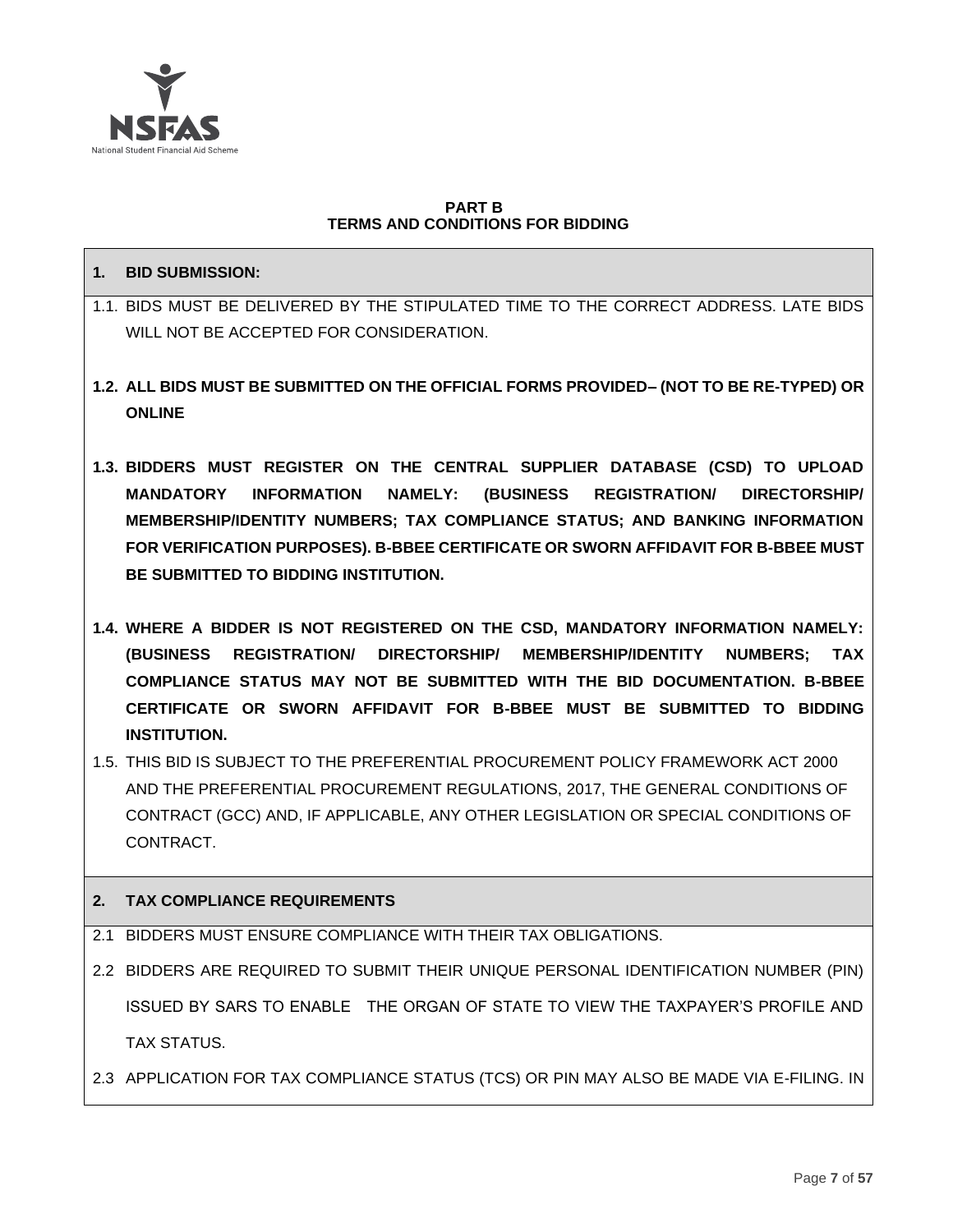

ORDER TO USE THIS PROVISION, TAXPAYERS WILL NEED TO REGISTER WITH SARS AS E-FILERS THROUGH THE WEBSITE [WWW.SARS.GOV.ZA.](http://www.sars.gov.za/)

- 2.4 BIDDERS MAY ALSO SUBMIT A PRINTED TCS TOGETHER WITH THE BID.
- 2.5 IN BIDS WHERE CONSORTIA / JOINT VENTURES / SUB-CONTRACTORS ARE INVOLVED; EACH PARTY MUST SUBMIT A SEPARATE PROOF OF TCS / PIN / CSD NUMBER.
- 2.6 WHERE NO TCS IS AVAILABLE BUT THE BIDDER IS REGISTERED ON THE CENTRAL SUPPLIER DATABASE (CSD), A CSD NUMBER MUST BE PROVIDED.

| $3_{-}$ | <b>QUESTIONNARE TO BIDDING FOREIGN SUPPLIER</b>                                          |               |  |  |  |  |
|---------|------------------------------------------------------------------------------------------|---------------|--|--|--|--|
|         | 3.1. IS THE BIDDER A RESIDENT OF THE REPUBLIC OF SOUTH AFRICA (RSA)?                     | YES     NO    |  |  |  |  |
|         | 3.2. DOES THE BIDDER HAVE A BRANCH IN THE RSA?                                           | YES     NO    |  |  |  |  |
|         | 3.3. DOES THE BIDDER HAVE A PERMANENT ESTABLISHMENT IN THE RSA?                          | YES     NO    |  |  |  |  |
|         | 3.4. DOES THE BIDDER HAVE ANY SOURCE OF INCOME IN THE RSA?                               | YES $\Box$ NO |  |  |  |  |
|         | IF THE ANSWER IS "NO" TO ALL OF THE ABOVE, THEN, IT IS NOT A REQUIREMENT TO OBTAIN A TAX |               |  |  |  |  |
|         | <b>COMPLIANCE STATUS / TAX COMPLIANCE SYSTEM PIN CODE FROM THE SOUTH AFRICAN REVENUE</b> |               |  |  |  |  |
|         | SERVICE (SARS) AND IF NOT REGISTER AS PER 2.3 ABOVE.                                     |               |  |  |  |  |
|         |                                                                                          |               |  |  |  |  |

*NB: FAILURE TO PROVIDE ANY OF THE ABOVE PARTICULARS MAY RENDER THE BID INVALID.*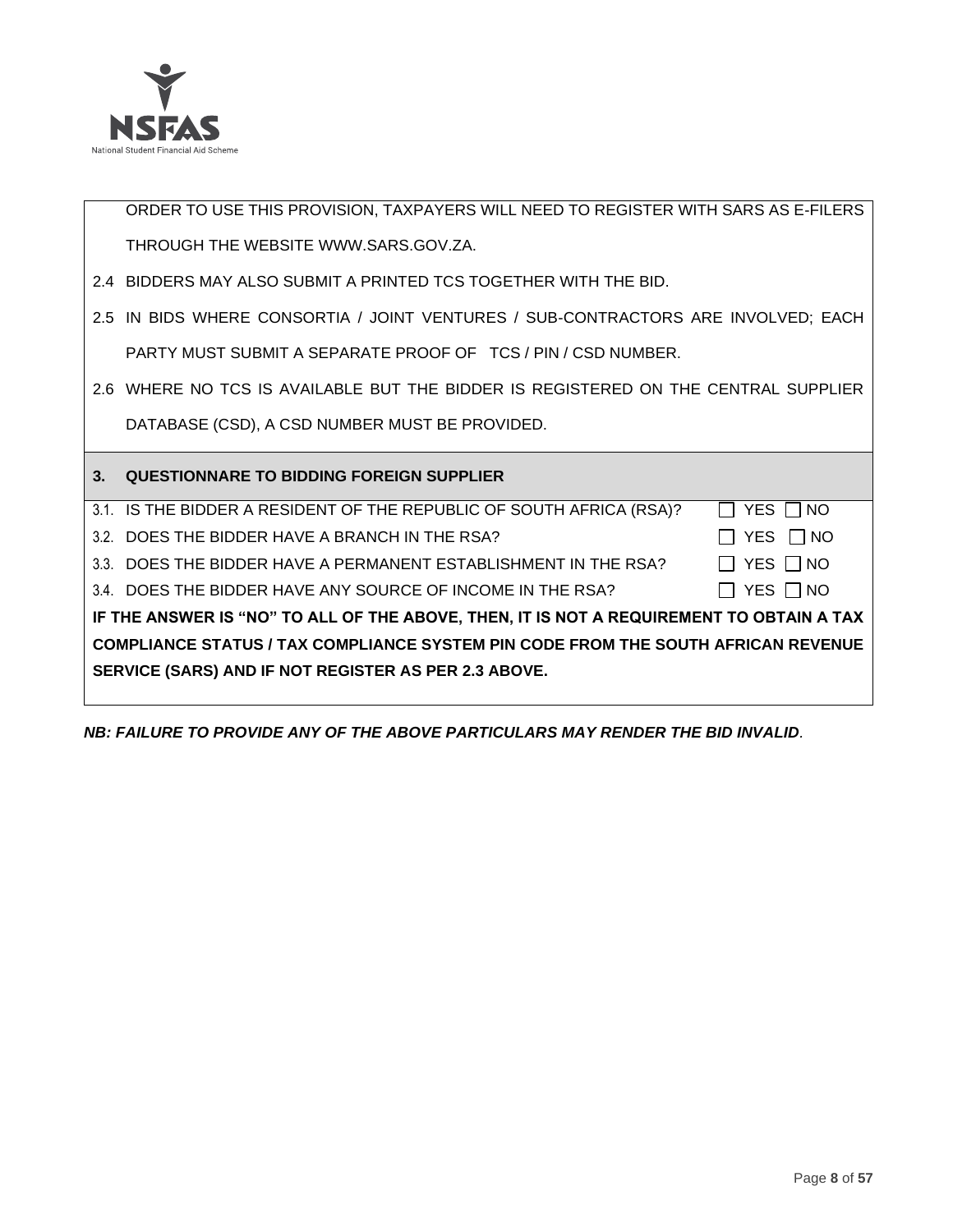

## **Executive Summary**

The National Student Financial Aid Scheme (NSFAS) is a statutory body providing financial aid to eligible students who wish to study at public universities and Technical Vocational Education and Training (TVET) colleges. NSFAS is mandated to manage and distribute funds in accordance with the provisions of the NSFAS Act (Act 56 of 1999).

# **Fraud and Corruption**

All providers are to take note of the implications of contravening the Prevention and Combating of Corrupt Activities Act, Act No 12 of 2004 and any other Act applicable.

# **Clarifications / Additional information / Rights / Appeals**

## **Clarification**

Any clarification required by a bidder regarding the meaning or interpretation of the TOR, or any other aspect concerning the bid, are to be requested in writing by email from scm@nsfas.org.za. The bid number should be mentioned in all correspondence. Telephonic requests for clarification will not be accepted.

## **Additional Information**

During the evaluation of the bids, information may be requested in writing from bidders, for clarity, however no additional information will be accepted. Replies to such requests must be submitted, within 5 (five) working days from the date of request, or as otherwise indicated. Failure to comply, may lead to your bid being disregarded.

## **Rights**

NSFAS reserves the right to appoint more than one (1) service provider. NSFAS further reserves the right to engage with the short-listed bidders for price negotiation and a site inspection where necessary. NSFAS in addition reserves the right to invite the shortlisted for a presentation as part of the bid process. NFAS reserves the right to not select the lowest price. In addition, NSFAS reserves the right to consider the performance of bidders in past contracts/services delivered to NSFAS in the determination of the award outcome. NSFAS reserves the right to award the contract in whole or in parts.

# **Appeals**

The unsuccessful bidder (s) has a period of fourteen (14) working days following the date of the letter of regret to formally lodge an appeal. The appeal should include the reasons of the appeal, the way in which the bidder's rights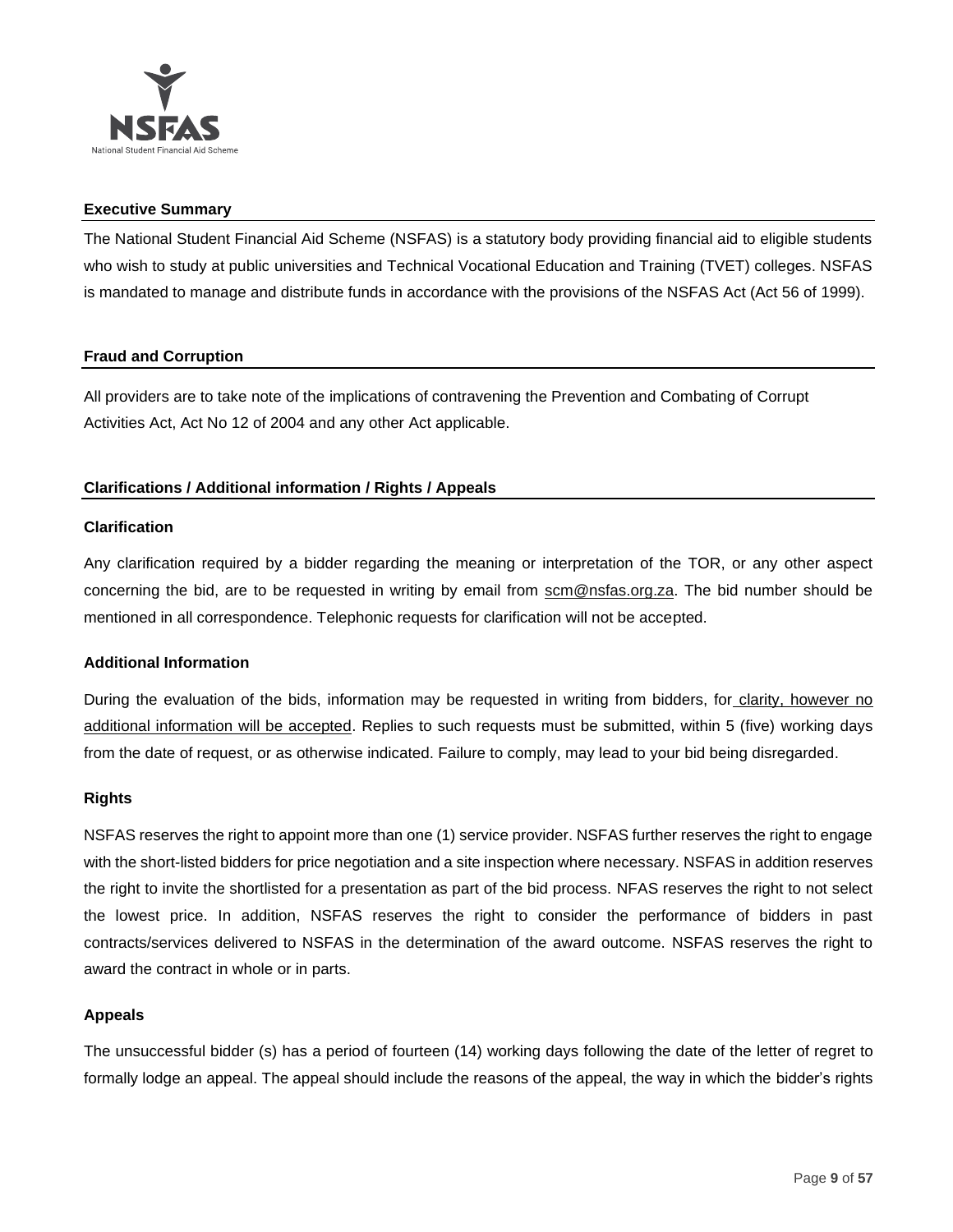

have been affected, and how the bidder would like the matter to be fixed. All formal appeals should be forwarded to [scm@nsfas.org.za](mailto:scm@nsfas.org.za)

## **Consent**

By responding to this tender, both the entity and its directors provide consent to NSFAS to perform background checks which would include amongst others, the relevant Transunion checks.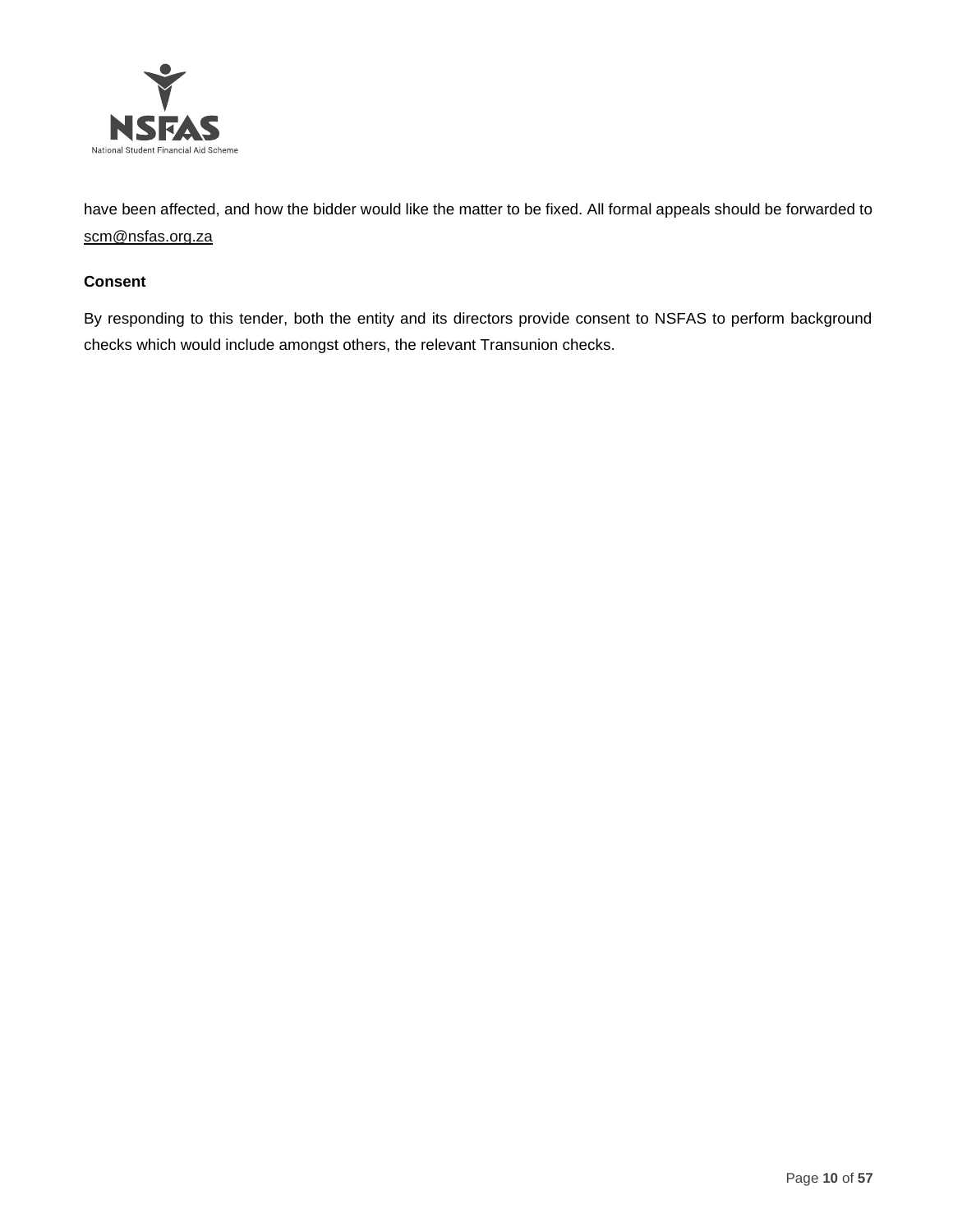

# **Submitting Bids**

**One (1) original and one (1) hard copy**, i.e. two documents must be handed in/delivered to:

The deposit box situated at: 1st Floor, House Vincent Brodie Road Wynberg 7801

Tenders must be delivered and deposited into the tender box between 08:30 and 17:00, Mondays to Fridays and, prior to the closing date, and between 08:30 and 11:00 on the closing date.

No faxed or e-mailed bid proposals will be accepted. No USB sticks or CD-ROMs will be accepted. All tenders must be submitted on the official forms.

**Bidders are encouraged to submit one (1) original and one (1) copy of their bid proposal. The information in the original file and copy file must be identical.** The original and copies will be distributed to the bid evaluation committee and must contain the same information; and must all be nearly marked and professionally presented. All bid documents should be referenced.

Respondents should ensure that tender documents are delivered to NSFAS before the closing date and time to the correct physical address. If the tender document is late, it will not be accepted and will be disregarded.

Any tender submitted shall remain valid, irrevocable and open for written acceptance by NSFAS for a period of 120 (one hundred and twenty) days. A tender submitted shall further be deemed to remain valid after the expiry of the above mentioned 120-day period until formal acceptance by NSFAS, unless NSFAS is notified in writing by the tenderer of anything to the contrary (including any further conditions the tender may introduce). Any further conditions that the tenderer may introduce will be considered at the sole discretion of NSFAS.

Bidders must indicate on the cover of each document whether it is the original or a copy. Copies must be numbered, e.g. Copy 1. Bids should be submitted in a sealed envelope, marked with:

- Bid number (**SCMN009/2020**)
- Closing date and time **(16 October 2020 at 11:00)**
- The name and address of the bidder

Documents submitted on time by bidders shall not be returned.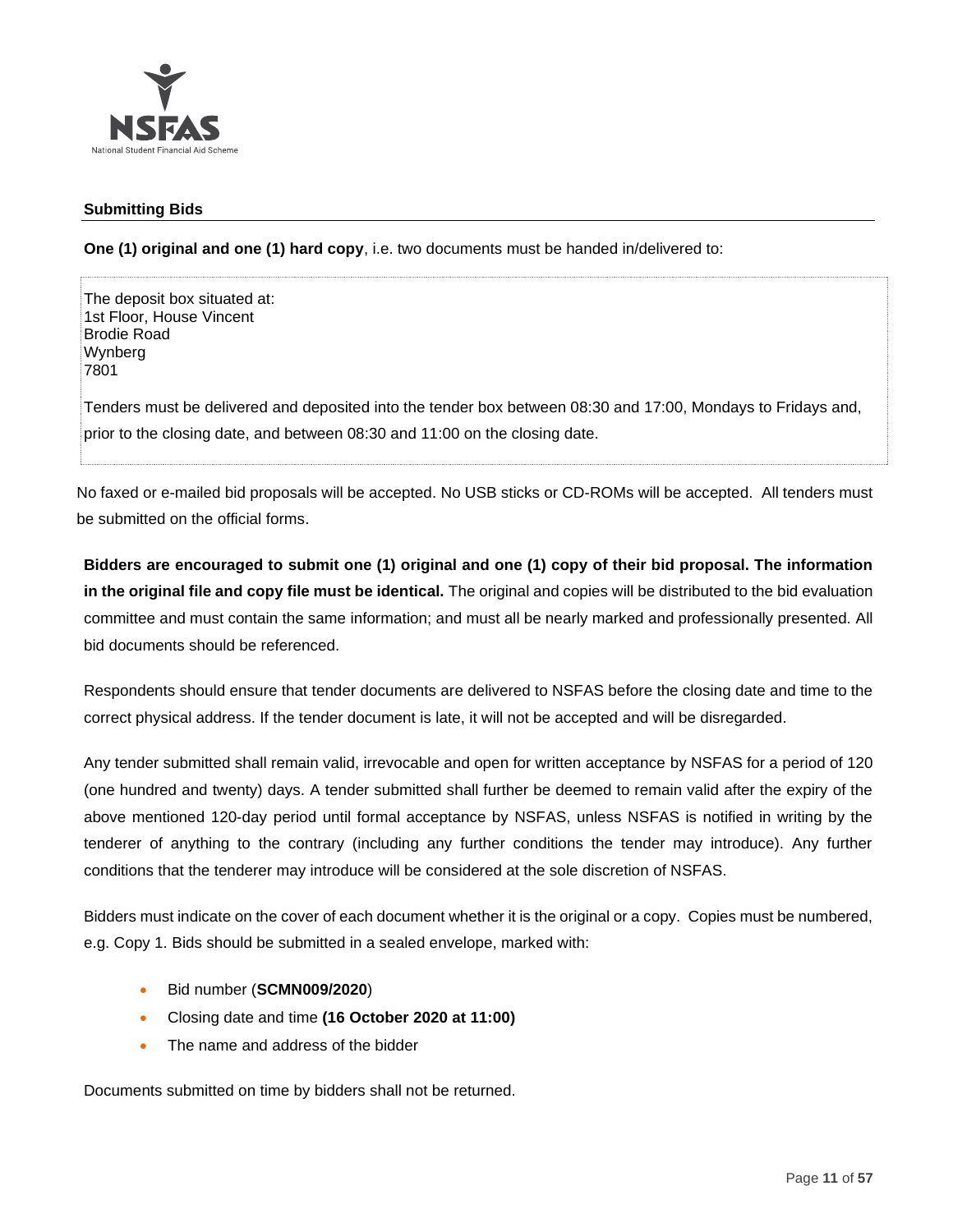

## **LATE BIDS**

Bids received late will not be considered for evaluation purposes. A bid will be considered late if it arrived even one second after 11:00 am or any time thereafter. The tender (bid) box shall be locked at exactly 11:00 am and bids arriving late will not be considered under any circumstances. Bidders are therefore strongly advised to ensure that bids be dispatched allowing enough time for any unforeseen events that may delay the delivery of the bid.

Bids sent to the NSFAS via courier shall be deemed to be received at the date and time of arrival at the NSFAS premises (tender/bid box or reception). Bids received at the physical address after the closing date and time of the bid, shall therefore be deemed to be received late. **Bidders should allow time to access the premises due to security arrangements that need to be observed.**

## **Response Structure:**

The contents of the **BID/TENDER** document must be as follows, and numbering below, with each schedule punched, placed in a file and separated from the next schedule with a file divider.

Please complete the checklist below to verify your submission of the relevant documents:

| <b>Schedules</b>  | Description                                                                                                     |  | Submitted<br>(tick box below): |  |
|-------------------|-----------------------------------------------------------------------------------------------------------------|--|--------------------------------|--|
|                   |                                                                                                                 |  | No.                            |  |
| Schedule 1        | Entity registration documentation                                                                               |  |                                |  |
| <b>Schedule 2</b> | Original Valid Tax Clearance Certificate/tax pin                                                                |  |                                |  |
| Schedule 3        | BBB-EE Certificate / or BBBEE Sworn Affidavit (where applicable) signed<br>and stamped by Commissioner of Oaths |  |                                |  |
| Schedule 4        | National Treasury Central Supplier Database proof of registration                                               |  |                                |  |
| Schedule 5        | Letter from Bank confirming banking details (not older than 3 months from<br>date of closing date of tender)    |  |                                |  |
| Schedule 6        | Completed and signed Tender Documents: including the following;                                                 |  |                                |  |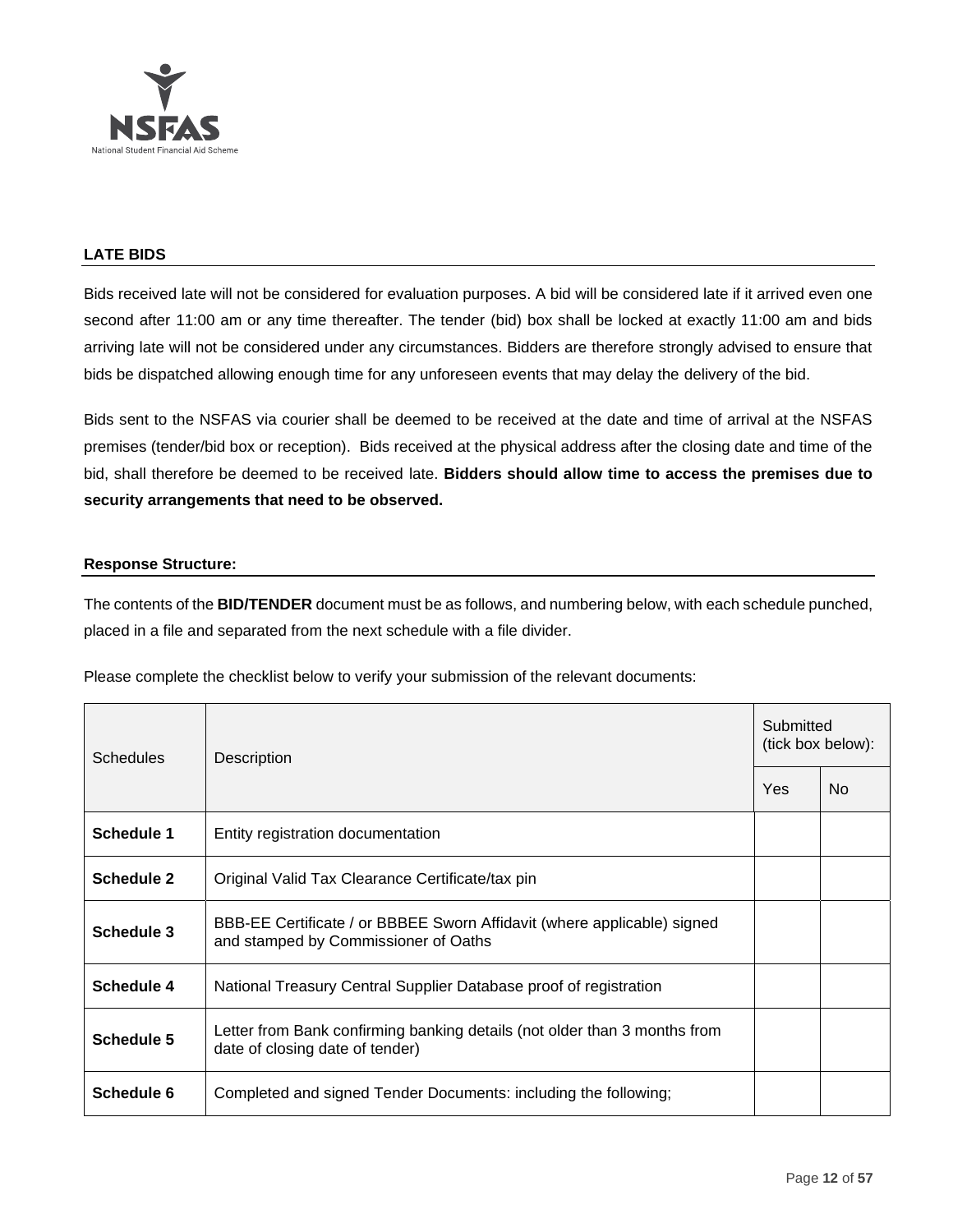

| <b>Schedules</b> | Description                                                                                                                                            |     | Submitted<br>(tick box below): |  |  |
|------------------|--------------------------------------------------------------------------------------------------------------------------------------------------------|-----|--------------------------------|--|--|
|                  |                                                                                                                                                        | Yes | No.                            |  |  |
|                  | SBD <sub>1</sub><br>SBD <sub>4</sub><br>SBD 6.1<br>SBD <sub>8</sub><br>SBD <sub>9</sub><br>General Conditions of Contracts (with every page initiated) |     |                                |  |  |
| Schedule 7       | Detailed Bid proposal in response to bid specification requirements                                                                                    |     |                                |  |  |
| Schedule 8       | Consent by the entity and its directors to perform the necessary background<br>checks which includes amongst others, the TransUnion checks.            |     |                                |  |  |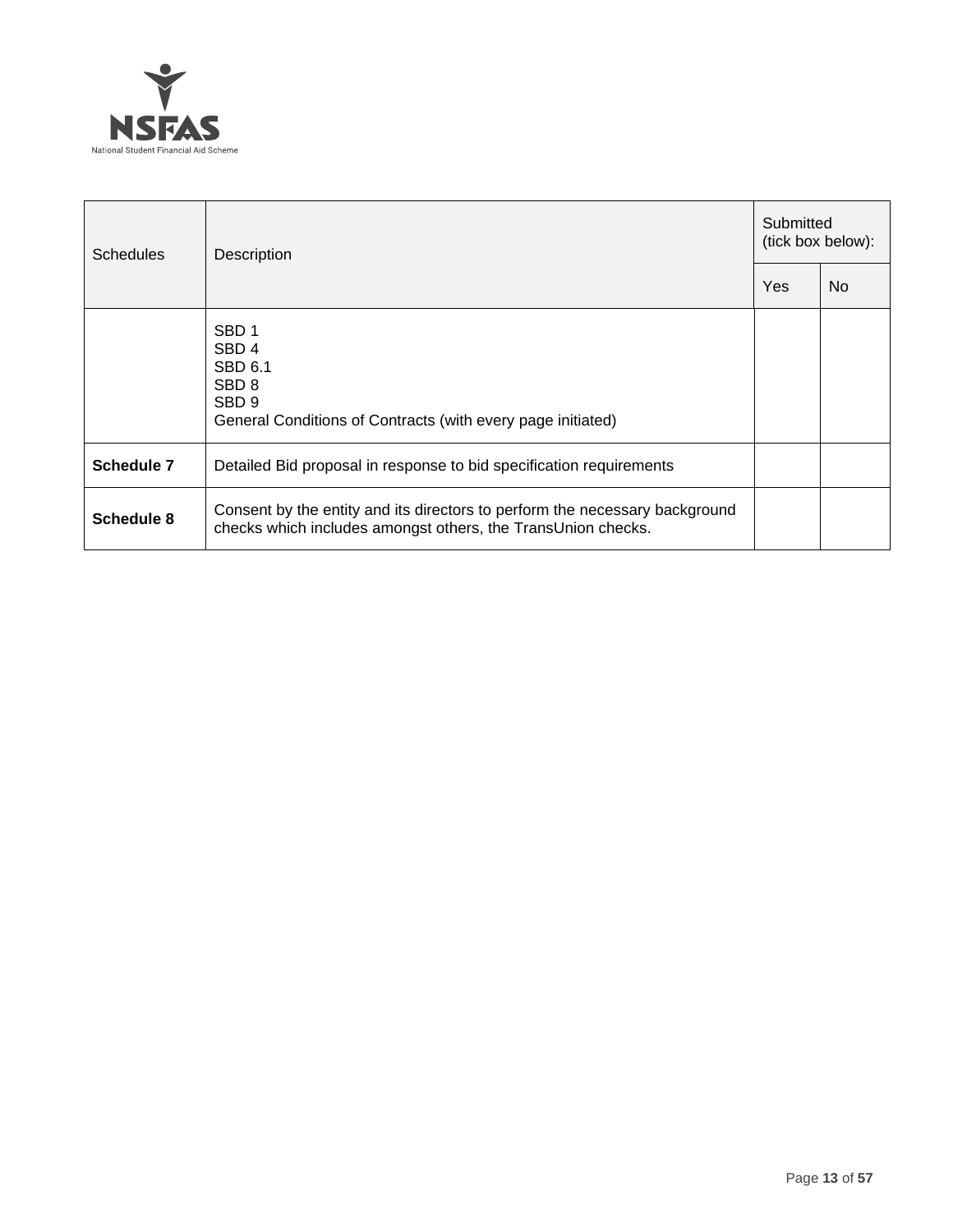

# **Contract Negotiations**

The successful bidder (s) will be required to enter into a written contract/SLA with NSFAS. Should the awarded bidder fail to sign the SLA within a reasonable timeframe deemed by NSFAS, NSFAS reserves the right to cancel the award/contract and award the tender to the 2<sup>nd</sup> placed bidder.

The **GENERAL CONDITIONS OF CONTRACT (GCC)** will form the basis of the contract; however, NSFAS reserves its rights to impose additional terms and conditions at its sole discretion. General Conditions of Contract are obtainable from [www.nsfas.org.za.](http://www.nsfas.org.za/) The General Conditions of Contract must be accepted.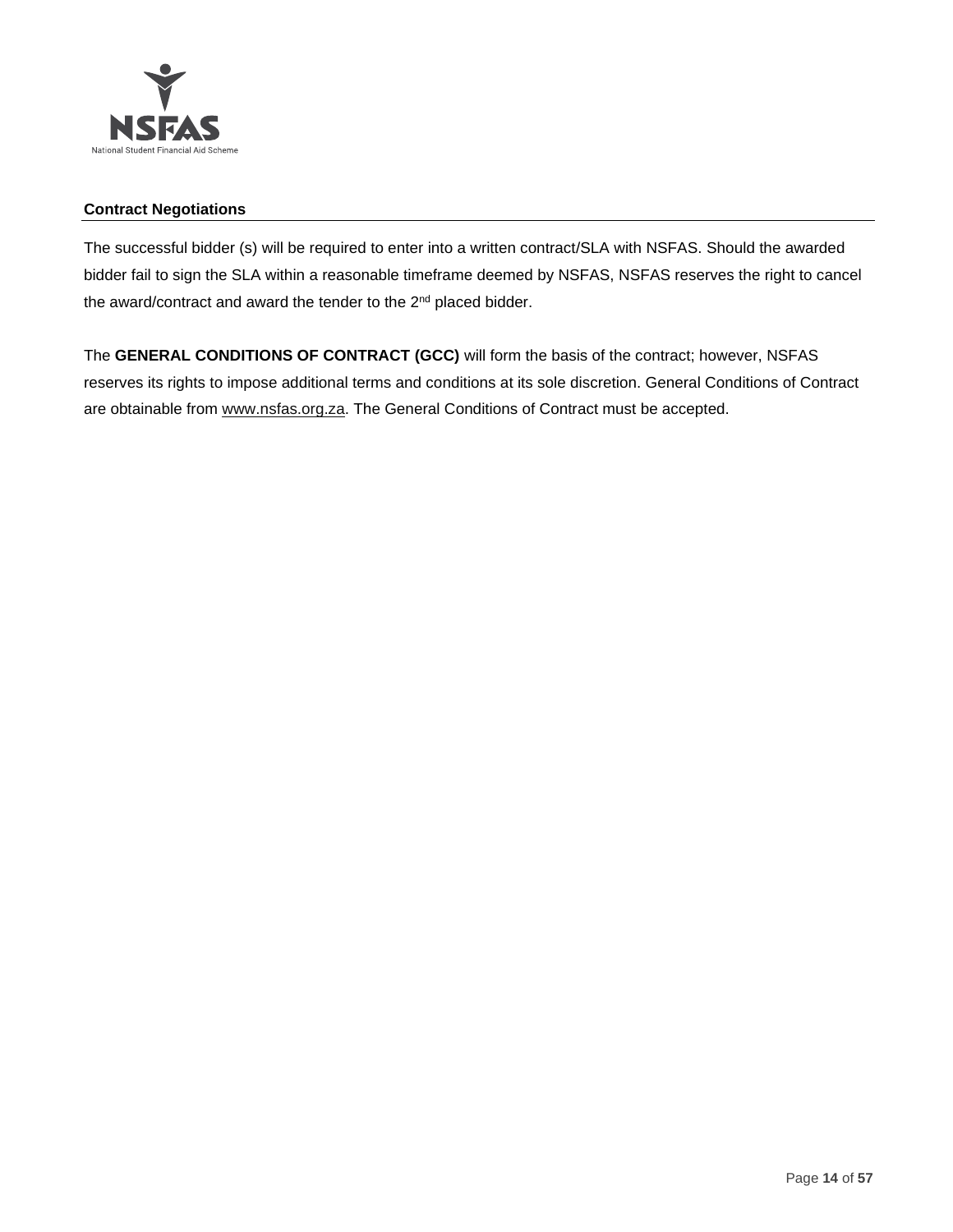

## **1. Purpose**

NSFAS seeks proposals from qualifying service providers in order to appoint external debt collectors who will assist in the on-boarding of debtors and in the recovery of outstanding loans and arrears of overdue debtors. The aim of this project is to increase the collection of funds and to assist the organization to fund more students in future. NSFAS reserves the right to appoint more than one (1) service provider.

## **2. Background**

- 2.1 The National Student Financial Aid Scheme (NSFAS) provides financial assistance to eligible students at public universities and at Technical Vocational Education and Training (TVET) colleges throughout South Africa.
- 2.2.Since the inception of the scheme, NSFAS has funded over 1.5 million students to the value of over R50 billion in loans and bursaries, through funds allocated to NSFAS by the National Treasury. The increase of financially needy students has added strain on the fiscus.
- 2.3 With the increase of students applying for academic admission, tuition fees and the limited available funding, it is imperative that NSFAS uses all relevant and available resources to collect amounts outstanding from debtors, for injection into future funding of students.

# **3. Evaluation process**

The evaluation will be split into a 4 phased approach to appoint an applicable service provider(s).

| Phase 1: Pre-<br>qualification<br>criteria                                        | Phase 2:<br><b>Administration and</b><br><b>Mandatory</b><br><b>Requirements</b>                                                                                                                                                                                                              | Phase 3:<br><b>Functionality</b>                                                                                                                                                                                                                                                                   | Phase 4: Price and<br><b>BBBEE</b>                                                                                                                                           |
|-----------------------------------------------------------------------------------|-----------------------------------------------------------------------------------------------------------------------------------------------------------------------------------------------------------------------------------------------------------------------------------------------|----------------------------------------------------------------------------------------------------------------------------------------------------------------------------------------------------------------------------------------------------------------------------------------------------|------------------------------------------------------------------------------------------------------------------------------------------------------------------------------|
| Bidders must have<br>a minimum B-<br><b>BBEE</b> status level<br>contributor of 1 | All bids must comply<br>with the mandatory<br>requirements and<br>failure to comply with<br>any of these<br>requirements will<br>immediately disqualify<br>the bid. The bidder<br>must clearly mark in<br>the table below where<br>in the proposal the<br>supporting evidence is<br>included. | Bidders are required to<br>achieve the minimum<br>score of 80% for<br>functionality in order to<br>progress to be<br>evaluated for the Price<br>and B-BBEE.<br>Only bidders who<br>passed the mandatory<br>requirements and the<br>evaluation criteria for<br>functionality will<br>proceed to the | The 90/10 Preference<br>Point System will be<br>used to calculate the<br>points, as the<br>estimated value of the<br>contract will be in<br>excess of R50m (VAT<br>included) |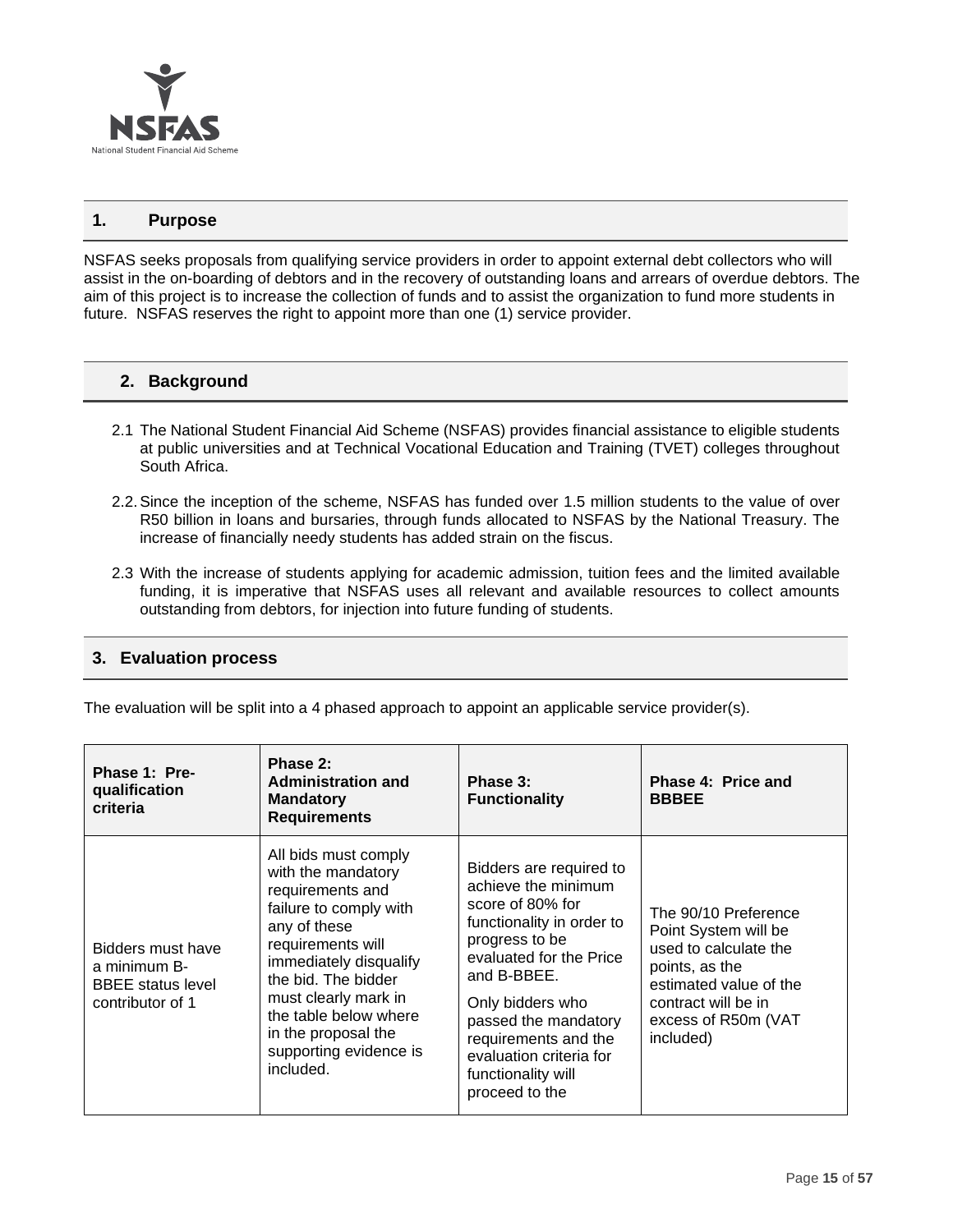

| evaluation stage for<br>BBB-EE.<br>Price L<br>and |  |
|---------------------------------------------------|--|
|---------------------------------------------------|--|

## **4. Phase 1: Pre-qualification criteria for preferential procurement**

Bidders must have a B-BBEE status level of contributor of 1. Failure to comply with this pre-qualification criteria will disqualify the bid from further evaluation.

# **5. Phase 2: Mandatory requirements**

All bids must comply with the mandatory requirements and failure to comply with any of these requirements will immediately disqualify the bid. The bidder must clearly mark in the table below where in the proposal the supporting evidence is included.

| No. | <b>Mandatory requirement</b>                                                                |  | Page<br>reference<br>per bidder<br>proposal |  |  |  |
|-----|---------------------------------------------------------------------------------------------|--|---------------------------------------------|--|--|--|
|     | 5.1 Certification/registration- The bidder's proposal must include the following:           |  |                                             |  |  |  |
| (i) | The bidder must submit a valid copy of registration with the<br>Council of Debt Collectors. |  |                                             |  |  |  |

| No. | <b>Mandatory requirement</b>                                                                                                                                | Complied (Y/N) | Page<br>reference<br>per bidder<br>proposal |
|-----|-------------------------------------------------------------------------------------------------------------------------------------------------------------|----------------|---------------------------------------------|
|     | 5.2 Call centre operations – The bidder's proposal must include the following:                                                                              |                |                                             |
| (i) | Dialer technology must be used (not in excel form as it must<br>be dialer software)                                                                         |                |                                             |
| (i) | All calls must be recorded and retrievable and be delivered<br>to NSFAS within 24 hours when requested on a disc in MP3<br>format with a unique identifier. |                |                                             |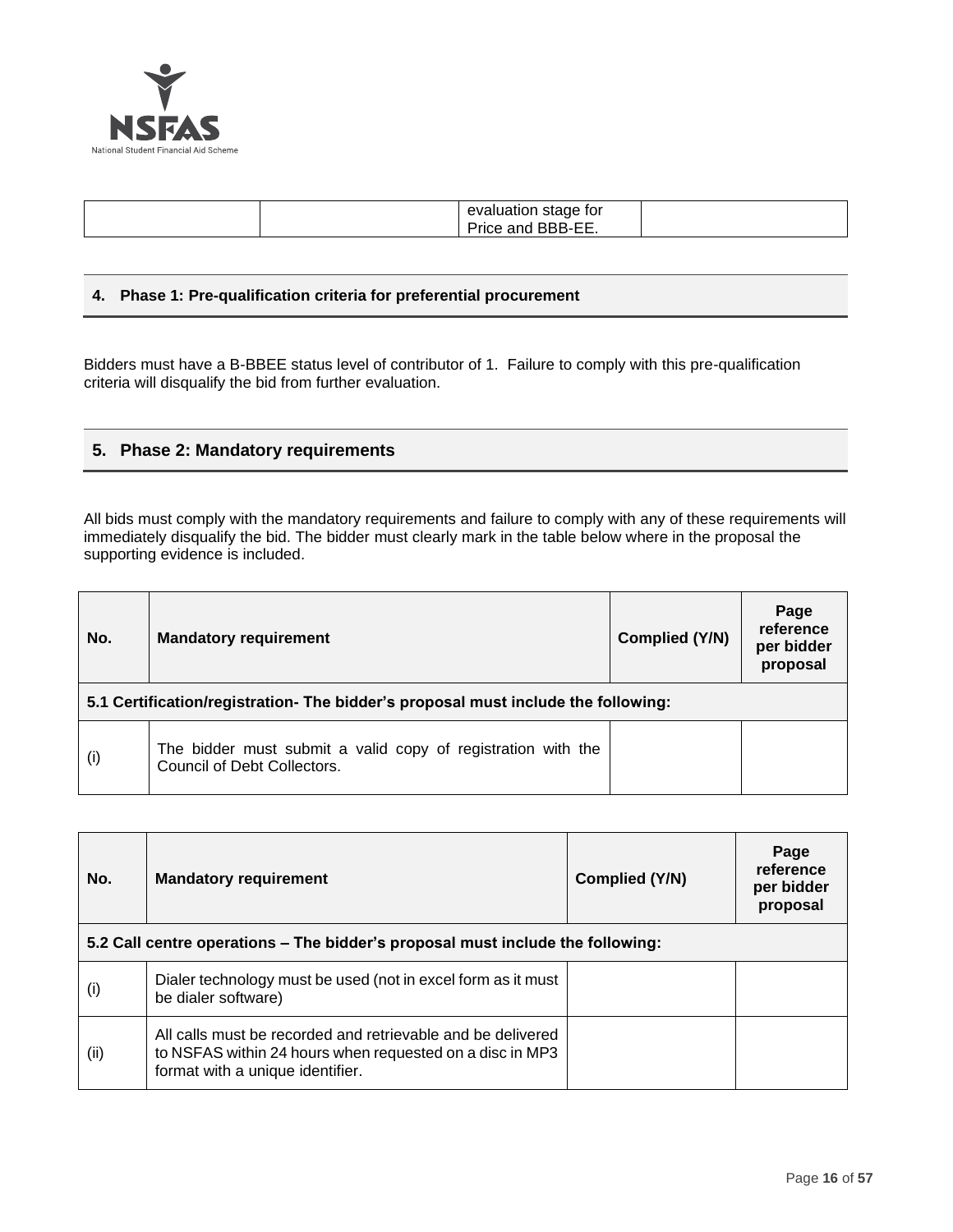

| No.                                                                                                                          | <b>Mandatory requirement</b>                                                                                                                                                                                                                                                                                                                                 | Complied (Y/N) | Page<br>reference<br>per bidder<br>proposal |  |
|------------------------------------------------------------------------------------------------------------------------------|--------------------------------------------------------------------------------------------------------------------------------------------------------------------------------------------------------------------------------------------------------------------------------------------------------------------------------------------------------------|----------------|---------------------------------------------|--|
| (iii)                                                                                                                        | All calls must be delivered to NSFAS within 5 days from the<br>date of termination of the contract/campaign on a disc(s) in<br>MP3 format with a unique identifier.                                                                                                                                                                                          |                |                                             |  |
| (iv)                                                                                                                         | A team must perform quality assurance on calls by listening<br>to the calls that have been answered after they have<br>finished and rating the calls to determine if they are in<br>accordance with the agreed script, as well as the quality of<br>the calls maintained. (NSFAS reserves the right to perform<br>their own quality assurance on the calls). |                |                                             |  |
| 5.2 Customer Relationship Management and Management Information system- The bidder's proposal<br>must include the following: |                                                                                                                                                                                                                                                                                                                                                              |                |                                             |  |
| (i)                                                                                                                          | A Customer Relationship Management (CRM) and<br>Management Information (MI) system must be<br>operational. These systems must have the ability to<br>maintain the debtor's profile, log queries and complaints,<br>and support the generation of collection reports                                                                                          |                |                                             |  |
| 5.3 Fully functional outbound contact centre - The bidder's proposal must include the following:                             |                                                                                                                                                                                                                                                                                                                                                              |                |                                             |  |
| (i)                                                                                                                          | A fully functional contact centre is in place with a Project<br>Manager or Customer Relations Manager who will be<br>responsible for overseeing the NSFAS campaign.                                                                                                                                                                                          |                |                                             |  |

# **6. Functional and technical specifications**

The successful service provider will be required to perform the following services:

# **Collection process**

- 6.1 The requirement is for the service provider to onboard debtors and to assist in collecting on outstanding loans and arrears by obtaining debit orders mandates, payroll deductions mandates or full outstanding balance settlements. The debtors will make payments directly into the NSFAS bank account.
- 6.2 A script will be provided to the service provider to be used by the service providers outbound contact centre agents.
- 6.3 The service provider will provide NSFAS with a list of all mandates obtained in an agreed format and at an agreed frequency / timeframe.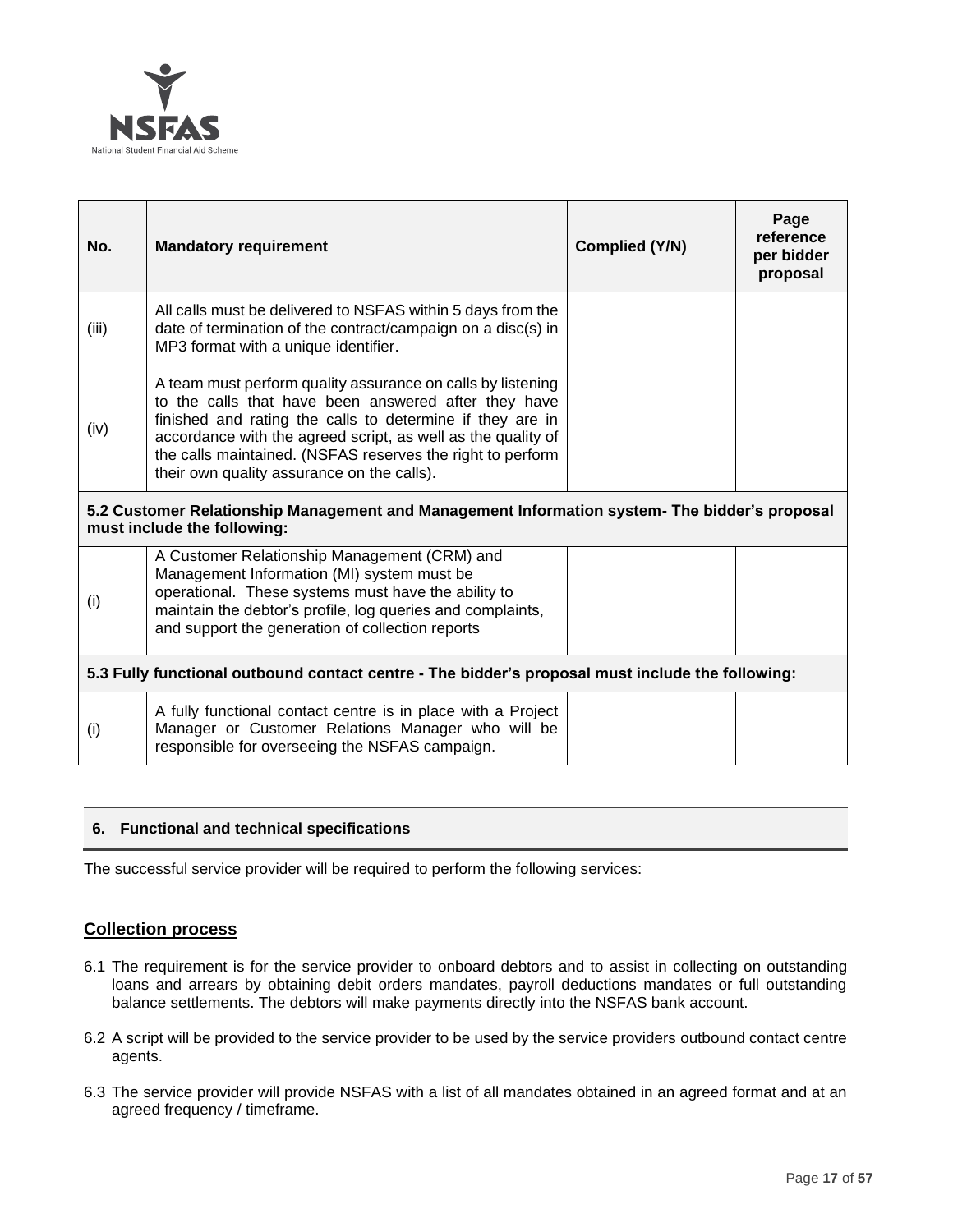

- 6.4 Updated contact details (cell number and email address) of the debtor must also be provided to NSFAS on regular intervals as agreed upon in an agreed format with NSFAS.
- 6.5 Detailed reporting must be provided to NSFAS in an agreed format and at an agreed frequency.
- 6.6 The service provider must capture/log every query/complaint/input in a CRM system which should be made available to NSFAS at agreed time frames.
- 6.7 The service provider will provide NSFAS with a experienced implementation team that will assist in making an efficient and effective transition.
- 6.8 NSFAS will provide the service provider with the full names and ID numbers of all the debtors per campaign.
- 6.9 NSFAS will endeavor to provide accurate details regarding the debtors amount outstanding, at the time of the handover of accounts. Updated balances will be provided by NSFAS on a monthly basis.
- 6.10 NSFAS will provide the requisite training to the service provider, where required.
- 6.11 Accounts not activated within period of six months will be removed from the service provider concerned at no cost to NSFAS.
- 6.13 NSFAS will provide the service provider with a report of successful collections as per the agreed timelines.

6.14 All recordings must be returned on a disc to NSFAS within 5 days after the campaign has ended/contract is terminated.

# **Proposal and methodology**

6.15 A quality and in-depth proposal with details of the project and the implementation, showing an understanding of the requirements from NSFAS is required. The proposal must also address the following areas:

- Demonstrate the ability to deliver a reliable platform for Outbound Contact Centre operations.
- Capable of providing a solution that is readily configurable, with minimal, if any, development required.
- Ability to have a quick turn-around time and implementation from date of award to the date of calling debtors and possess a thorough knowledge of debt recovery operational best practices.
- Ability to scale up or down quickly to meet the demands of outbound inquiries based on the number of leads received and according to program stage.
- Demonstrate the ability to provide solutions which support the major South African national languages.

## **Company experience**

6.16 The service provider must have a minimum of five (5) years of experience in the outbound contact centre debt collection services.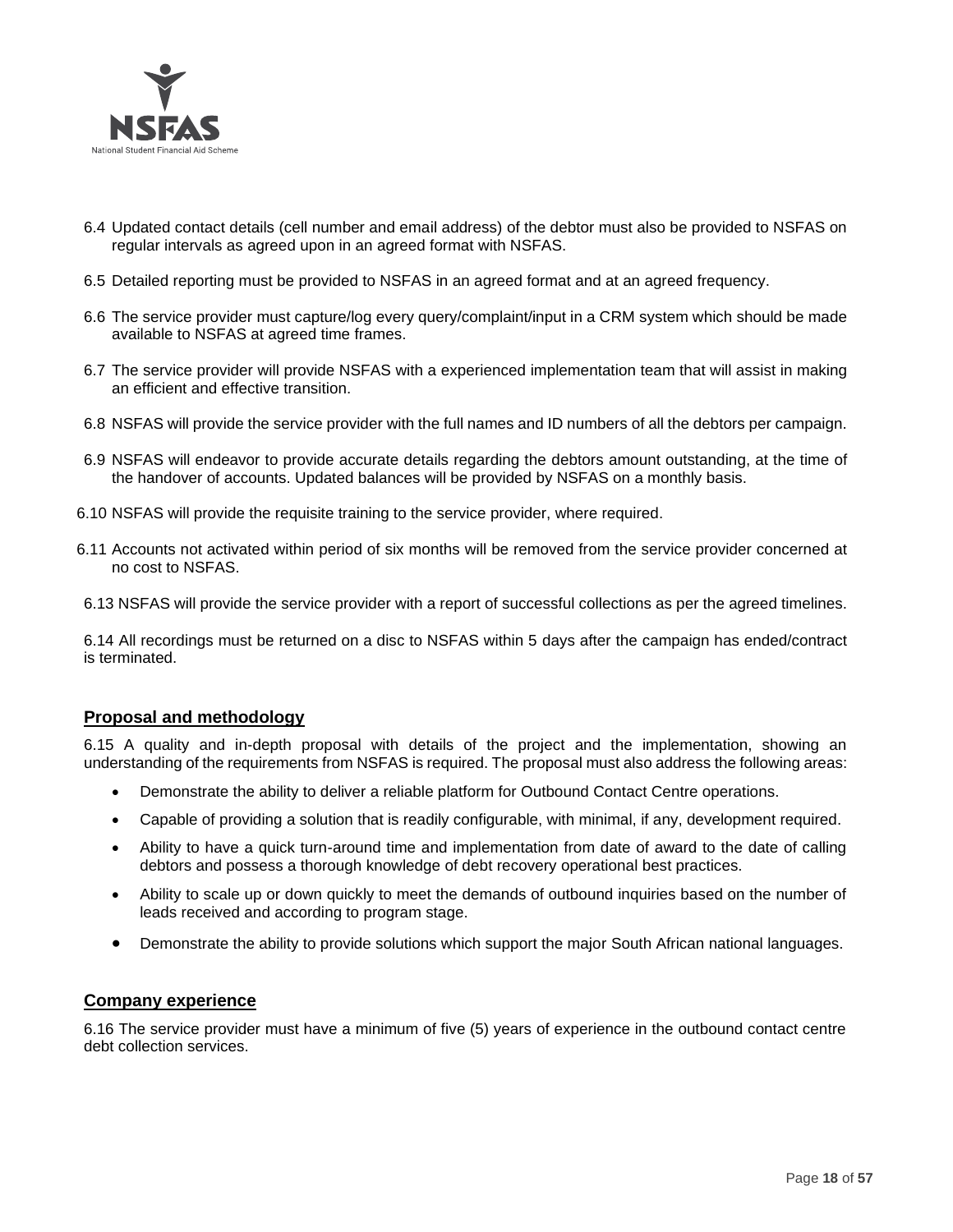

# **Reporting**

6.17 The service provider should have a functional Management Information & Customer Relations Reporting system.

6.18 The system must be able to generate reports based on data generated during its operation including, but not limited to:

- Provide monthly detailed collection activities
- Debtor profiles including ID number, name of the debtor, telephone
- Summary report for call selection and daily stats
- Telephony Operations Report
- Top 10 reasons for not obtaining mandate

6.19 The CRM system must include functionality such as call detail forms and performance data capture (when required to update debtors email address and contact details). The agent should capture/log all queries/complaints/inputs into the CRM system which should be made available to NSFAS at agreed timeframes, or as required. The CRM should also support standard collections report generation.

## **Other support offerings**

6.19 The service provider must have the ability to provide full debt recovery services to secure the loan. This process may include legal services as and when requested in order to secure the debt.

# **7. Phase 3: Functional evaluation criteria**

7.1 Only bidders that complied with all Pre-Qualification Criteria (Phase 1) and all the Mandatory requirements (Phase 2) will be evaluated on functionality (Phase 3).

7.2 Bidders will be evaluated on their company experience, proposal and methodology, reporting and other service offerings. Bidders are required to achieve a minimum score of 80% for the functional evaluation criteria in order to be evaluated for the Price and B-BBEE.

| <b>Element</b>           | Weight |
|--------------------------|--------|
| Company experience       | 20%    |
| Proposal and methodology | 30%    |
| Reporting                | 30%    |
| Other service offerings  | 20%    |
| <b>TOTAL</b>             | 100%   |

7.3 Bidders need to score a minimum of 80% for functionality. Bidders who score less than 80% minimum for functionality will not be considered for the evaluation in Phase 4 (Price and BBB-EE).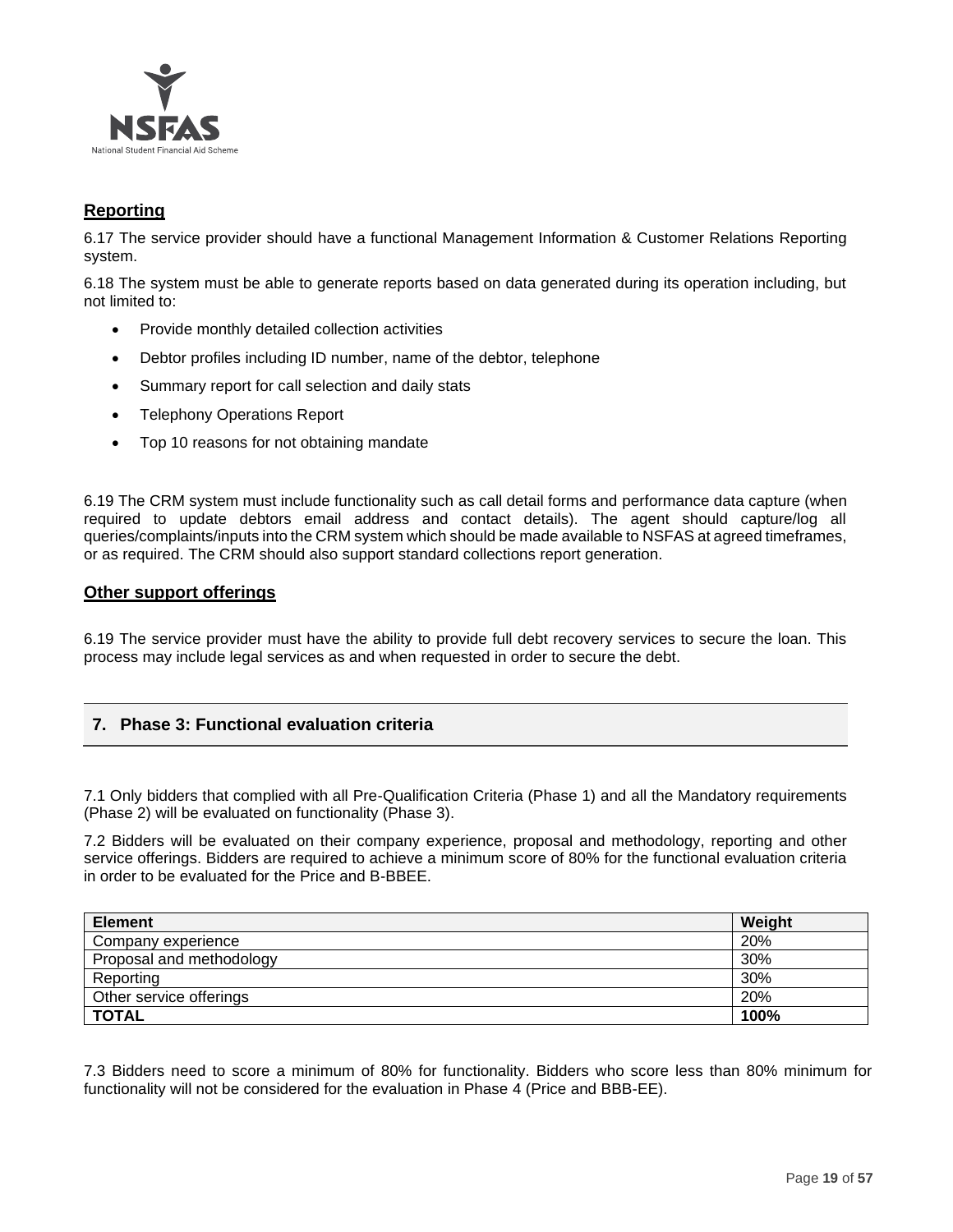

7.4 Bids will be evaluated in accordance with the following functionality criteria:

| <b>Company experience</b>                                                                                                                                                                                                                                                                                                              | Weight | <b>Points available</b>                                                                                                | <b>Bidder</b><br>scoring | <b>Points</b><br>scored |
|----------------------------------------------------------------------------------------------------------------------------------------------------------------------------------------------------------------------------------------------------------------------------------------------------------------------------------------|--------|------------------------------------------------------------------------------------------------------------------------|--------------------------|-------------------------|
|                                                                                                                                                                                                                                                                                                                                        |        | Three years or less = $10$                                                                                             |                          |                         |
| The service provider should have a<br>minimum of five (5) years of<br>experience in the outbound contact<br>centre debt collection services.                                                                                                                                                                                           | 20     | Four years $= 15$                                                                                                      |                          |                         |
|                                                                                                                                                                                                                                                                                                                                        |        | Five years or more $= 20$                                                                                              |                          |                         |
| <b>Proposal and methodology</b>                                                                                                                                                                                                                                                                                                        | Weight | <b>Points available</b>                                                                                                | <b>Bidder</b><br>scoring | <b>Points</b><br>scored |
|                                                                                                                                                                                                                                                                                                                                        |        | Proposal and methodology provided<br>$= 10$                                                                            |                          |                         |
| The service provider must<br>provide a detailed proposal and<br>methodology that addresses<br>requirement 6.15                                                                                                                                                                                                                         | 30     | Proposal and methodology provided<br>and addresses the NSFAS<br>requirements as included in<br>requirement $6.15 = 30$ |                          |                         |
| <b>Reporting</b>                                                                                                                                                                                                                                                                                                                       | Weight | <b>Points available</b>                                                                                                | <b>Bidder</b><br>scoring | <b>Points</b><br>scored |
| The service provider must provide a<br>sample of reports, including but not<br>limited to:<br>Provide monthly<br>detailed<br>collection activities<br>Collectors individual stats<br>Telephony<br>Operations<br>Report<br><b>Summary of Call Selections</b><br>Calls made per Time Slot<br>Top 10 reasons for not<br>obtaining mandate | 15     | No sample reports provided $= 0$<br>Sample reports provided $= 15$                                                     |                          |                         |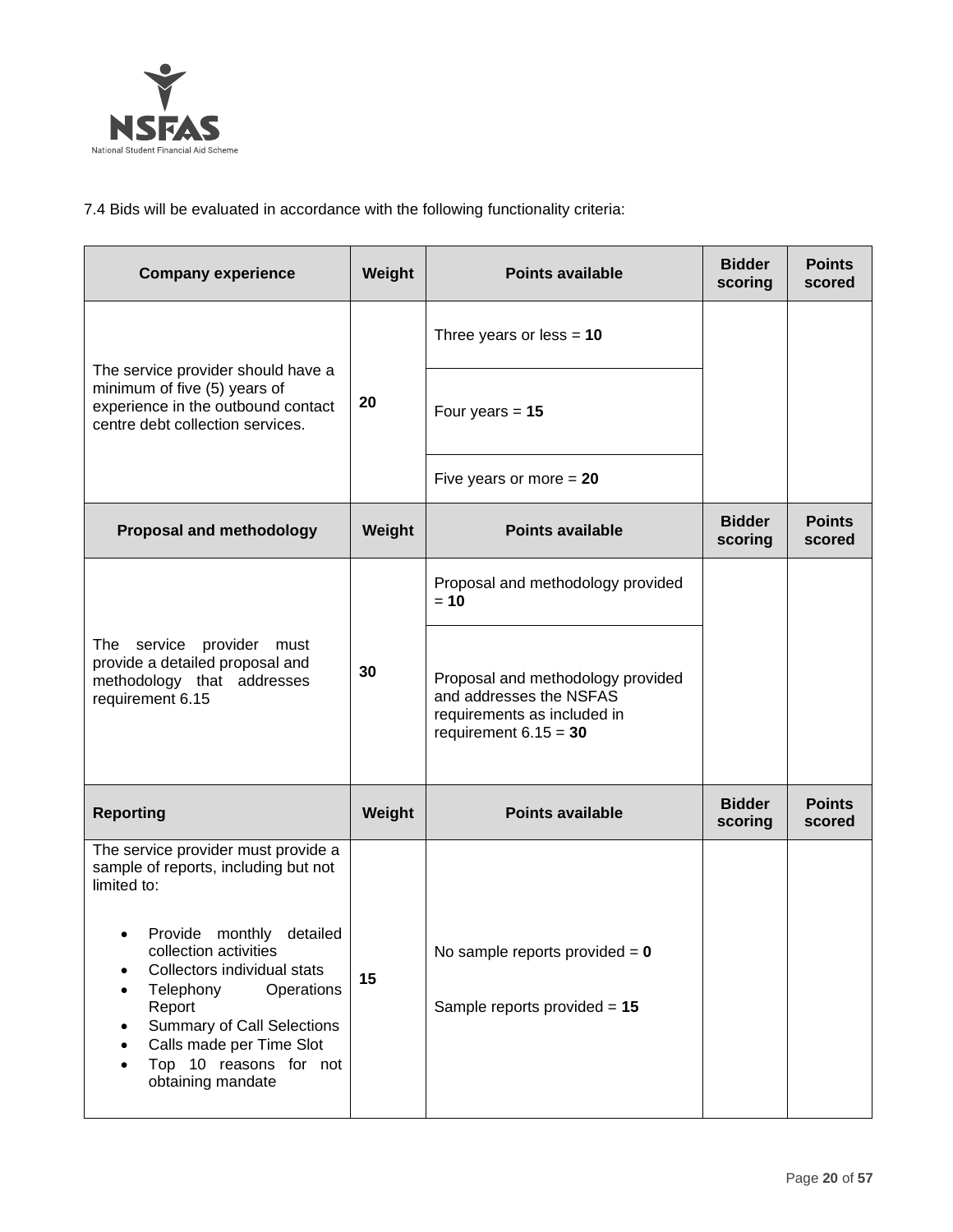

| CRM systems are in place which<br>can maintain the debtor's profile,<br>logs queries and complaints and<br>support standard collections report<br>generation. The CRM system must<br>include functionality such as call<br>detail forms and performance data<br>capture. | 15     | No CRM system in place, or a CRM<br>system that does not meet the<br>functional requirements = $0$<br>CRM system in place and meets the<br>functional requirements = $15$ |                          |                         |
|--------------------------------------------------------------------------------------------------------------------------------------------------------------------------------------------------------------------------------------------------------------------------|--------|---------------------------------------------------------------------------------------------------------------------------------------------------------------------------|--------------------------|-------------------------|
| <b>Other service offerings</b>                                                                                                                                                                                                                                           | Weight | <b>Points available</b>                                                                                                                                                   | <b>Bidder</b><br>scoring | <b>Points</b><br>scored |
| The service provider must have the<br>ability to provide full debt recovery<br>services to secure the loan, which<br>may include legal services as and<br>when requested to secure the debt.                                                                             | 20     | Proposal does not include such<br>offerings= $0$<br>Proposal includes such offerings= 20                                                                                  |                          |                         |
| Percentage scored by bidder for evaluation<br>criteria: Functionality                                                                                                                                                                                                    |        |                                                                                                                                                                           |                          |                         |

# **8. Phase 4: Price and BBB-EE**

## **PRICING REQUIREMENT**

8.1 Only bidders that passed the 80% functionality score in Phase 3 will be evaluated in Phase 4

8.2. The debt collection services offered are on the basis of Successful Collection in NSFAS bank Account. NSFAS will only settle commission invoices after this has been confirmed.

All commission fee percentages are inclusive of 15 % VAT. This percentage must be fixed for the full duration of the tender.

| <b>DESCRIPTION</b>                                               | % (VAT INCLUSIVE) |
|------------------------------------------------------------------|-------------------|
| Percentage fee on successful collection (Money in NSFAS<br>Bank) |                   |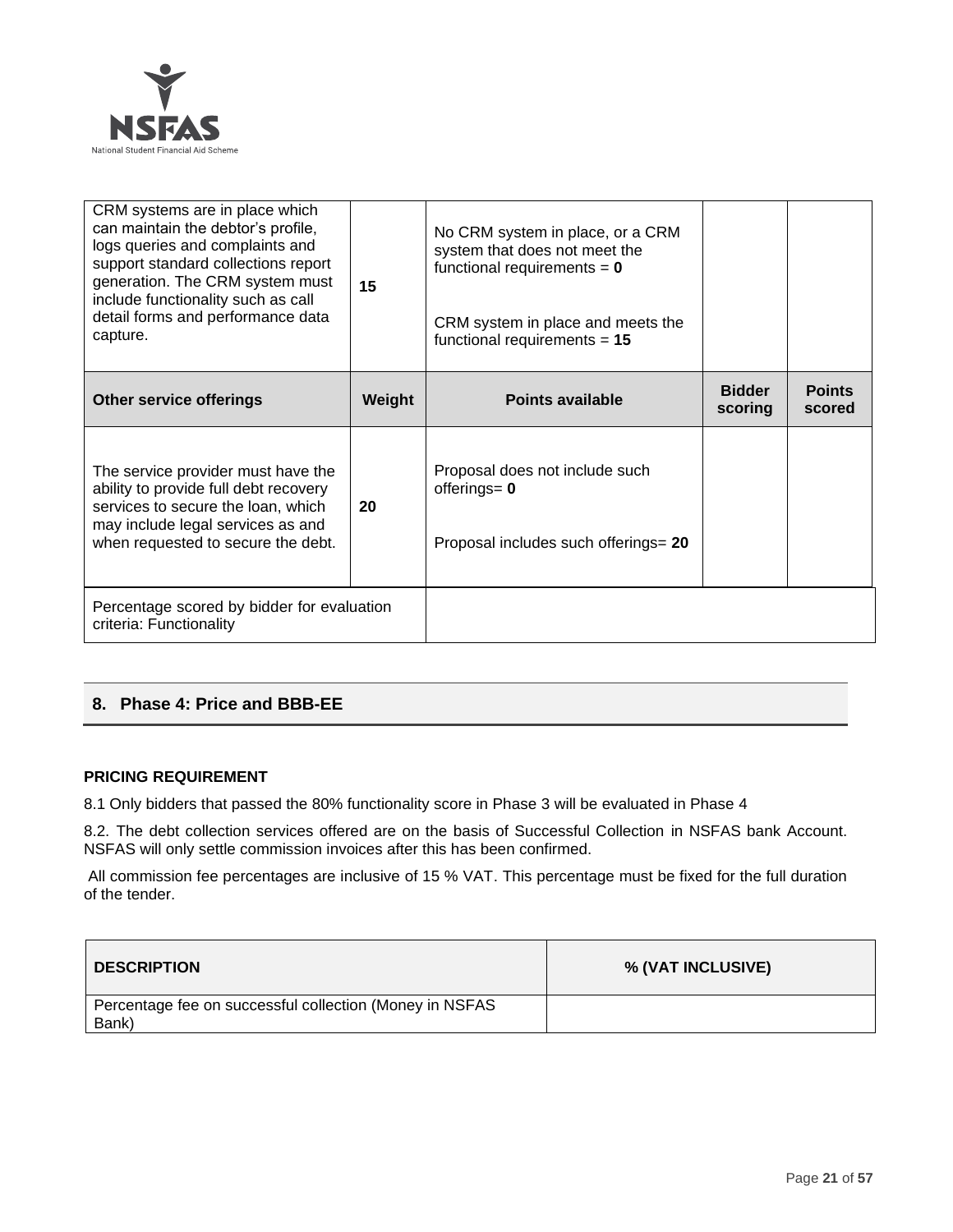

# **PREFERENCE POINT SYSTEM**

8.3 All proposals that will achieve the minimum qualifying score (acceptable tenders) will be evaluated further in terms of the preference point system as follows: The 90/10 points system will be applied as the estimated value of the tender award exceeds R50m. A maximum of 90 points is allocated for price on the following basis:

90/10

$$
Ps = 90(1 - \frac{Pt - P\min}{P\min})
$$

**Where** 

Ps = Points scored for comparative price of proposal under consideration

Pt = Comparative price of bid under consideration

Pmin = Comparative price of lowest acceptable proposal

8.4 The following table to be used to calculate the points for BBBEE:

| <b>B-BBEE Status Level of Contributor</b> | <b>Number of Points</b> |
|-------------------------------------------|-------------------------|
|                                           | 10                      |
|                                           | Q                       |
|                                           |                         |
|                                           |                         |
| 5                                         |                         |
| ട                                         | っ                       |
|                                           |                         |
|                                           |                         |
| Non-compliant contributor                 |                         |

8.5 The points for price and BBBEE will be added together to determine the total points achieved.

# **9. Contract period**

9.1 The contract period is for three (3) years, however NSFAS reserves the right to cancel the award to a service provider, provided that a three (3) month early termination notice is provided.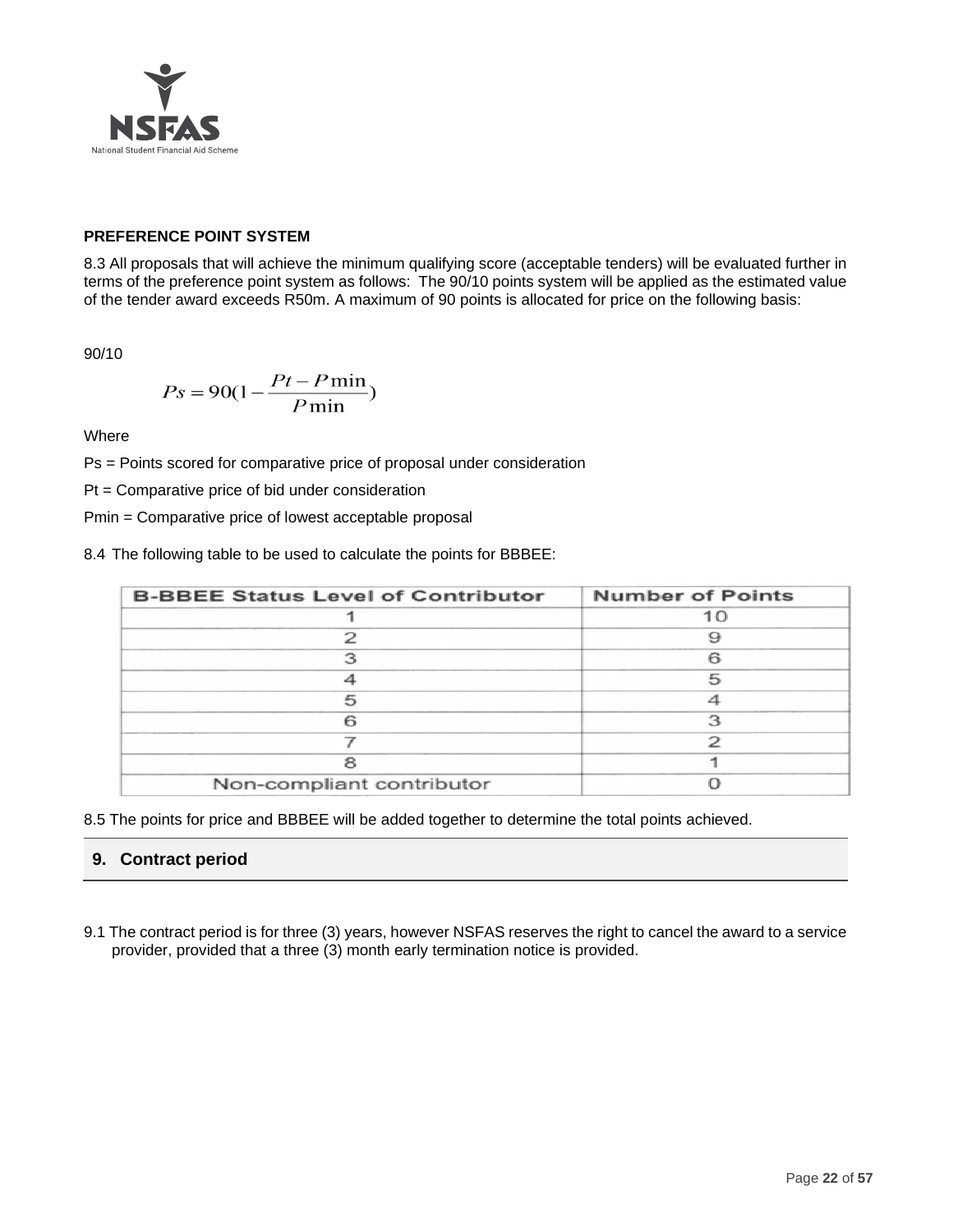

## **1. Declaration of Interest**

This declaration will be used by institutions to ensure that when goods and services are being procured, all reasonable steps are taken to combat the abuse of the supply chain management system.

The bid of any bidder may be disregarded if that bidder, or any of its directors have:

- A. abused the NSFAS's supply chain management system;
- B. committed fraud or any other improper conduct in relation to such system; or
- C. failed to perform on any previous contract.

# **In order to give effect to the above, the following questionnaire must be completed and submitted with the bid**.

| The following particulars must be furnished: |                                                                                          |  |
|----------------------------------------------|------------------------------------------------------------------------------------------|--|
| 2.1                                          | Full Name of bidder or his or her representative:                                        |  |
|                                              |                                                                                          |  |
| 2.2                                          | <b>Identity Number:</b>                                                                  |  |
|                                              |                                                                                          |  |
| 2.3                                          | Position occupied in the Company (director, trustee, shareholder <sup>2</sup> , member): |  |

| 2.4 | Registration number of the company, enterprise, close corporation, partnership agreement or trust: |
|-----|----------------------------------------------------------------------------------------------------|
|     |                                                                                                    |
| 2.5 | Tax Reference Number:                                                                              |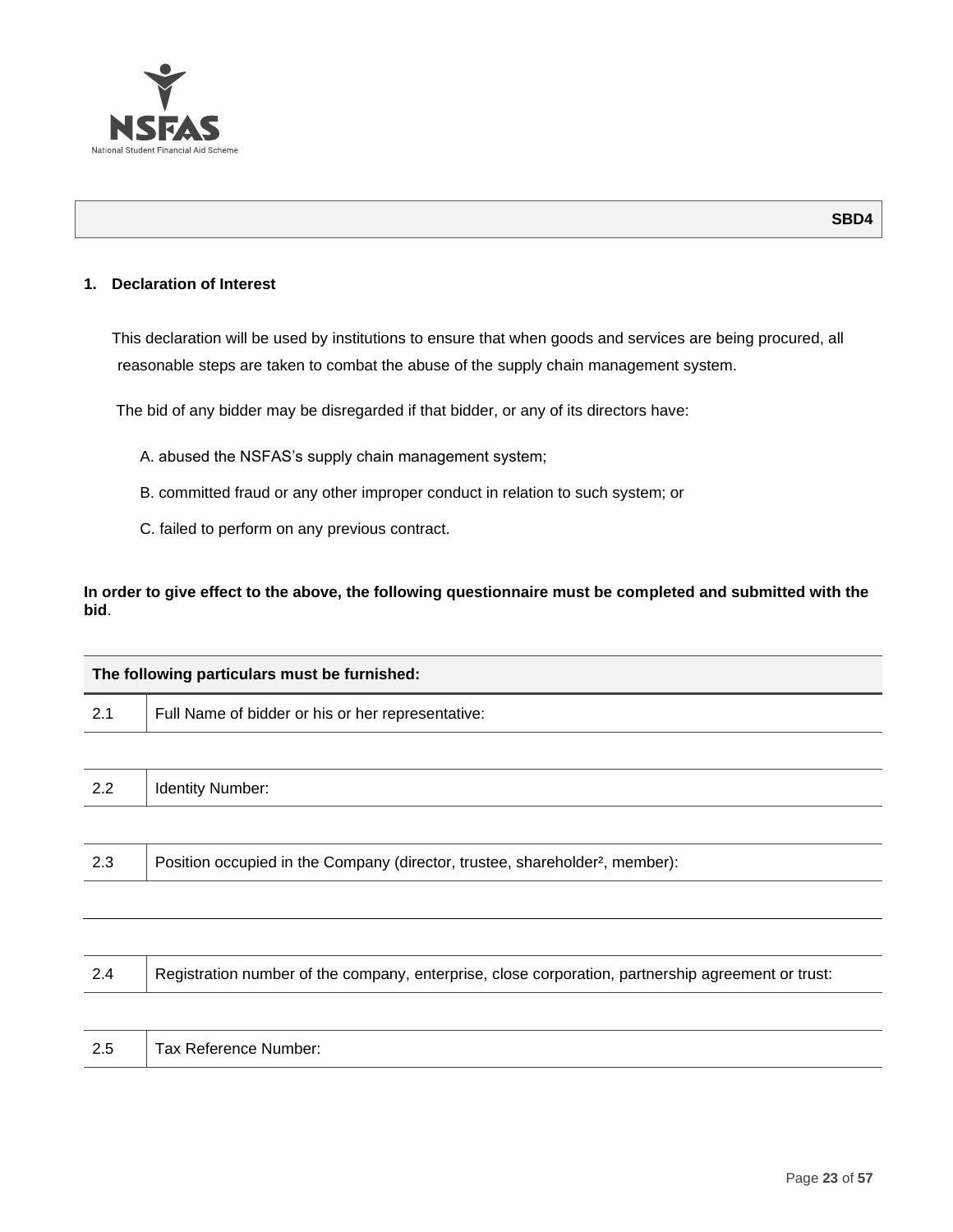

| 2.6   | <b>VAT Registration Number:</b>                                                                                                                                                                                            |
|-------|----------------------------------------------------------------------------------------------------------------------------------------------------------------------------------------------------------------------------|
|       |                                                                                                                                                                                                                            |
| 2.6.1 | The names of all directors / trustees / shareholders / members, their individual identity numbers, tax<br>reference numbers and, if applicable, employee / PESAL numbers must be indicated in <b>paragraph 3</b><br>below. |
| 2.7   | Are you or any person connected with the bidder presently employed by the state?                                                                                                                                           |

|        | Yes                                                        | No. |  |
|--------|------------------------------------------------------------|-----|--|
| 2.7.2. | If yes, furnish the following particulars:                 |     |  |
|        | Name of person / director / trustee / shareholder/ member: |     |  |

| A Name of state institution at which you or the person connected to the bidder is employed: |
|---------------------------------------------------------------------------------------------|
|---------------------------------------------------------------------------------------------|

Position occupied in the state institution:

## "State" means

- (a) Any national or provincial department, national or provincial public entity or constitutional institution within the meaning of the Public Finance Management Act, 1999 (Act No 1 of 1999);
- (b) Any municipality or municipal entity;
- (c) Provincial legislature;
- (d) National Assembly or the National Council of Provinces;
- (e) Parliament.

"Shareholder" means a person who owns shares in the company and is actively involved in the management of the enterprise or business and exercises control over the enterprise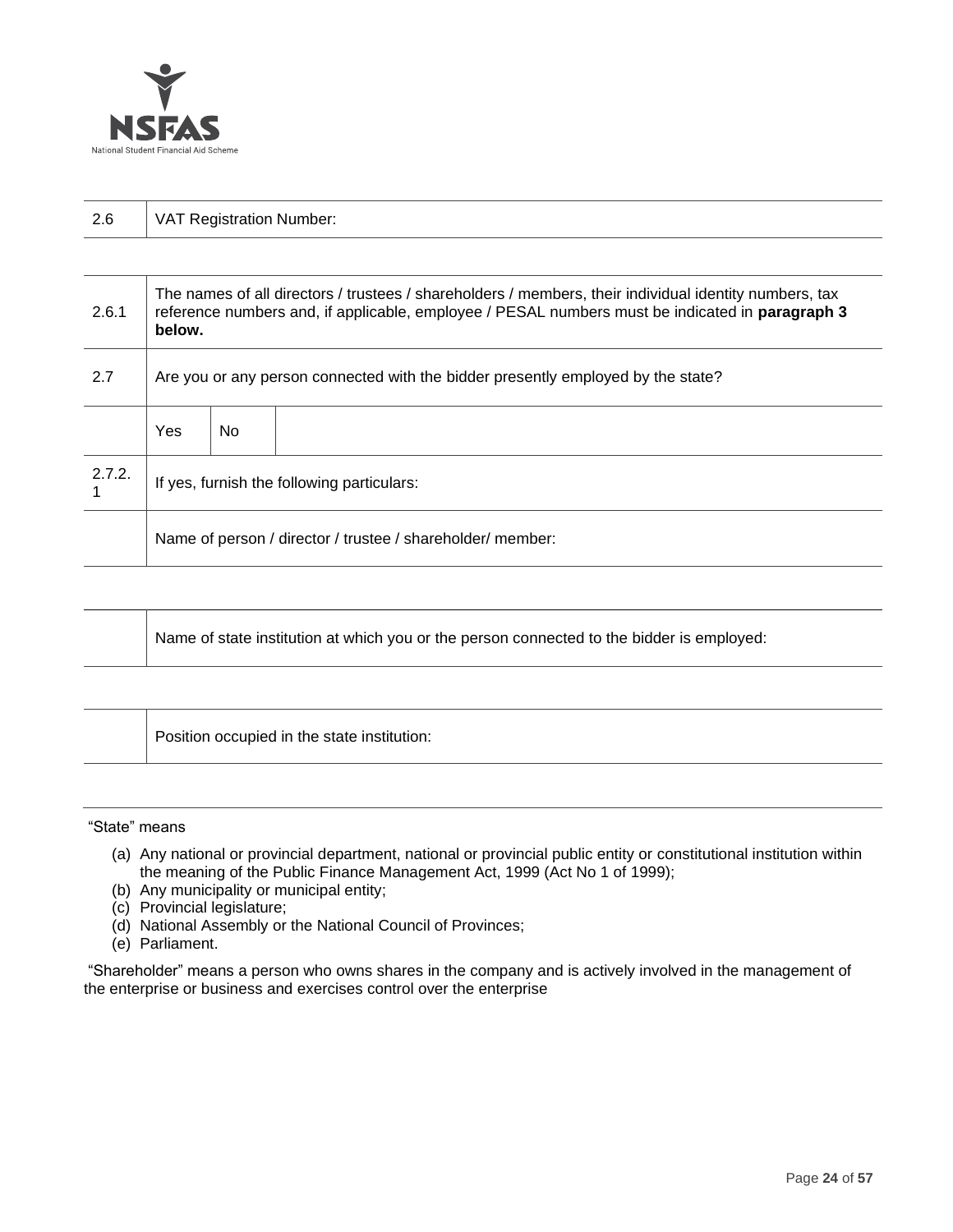

|             |                                                                                                                                                                                                                                                  | Any other particulars: |                                                          |  |  |
|-------------|--------------------------------------------------------------------------------------------------------------------------------------------------------------------------------------------------------------------------------------------------|------------------------|----------------------------------------------------------|--|--|
| 2.7.2       | If you are presently employed by the state, did you obtain the appropriate authority to undertake<br>remunerative work outside employment in the public sector?                                                                                  |                        |                                                          |  |  |
|             | Yes                                                                                                                                                                                                                                              | No                     |                                                          |  |  |
| 2.7.2.      | If yes, did you attach proof of such authority to the bid document?                                                                                                                                                                              |                        |                                                          |  |  |
| 1           | Note: Failure to submit proof of such authority, where applicable, may result in the disqualification of the<br>bid.                                                                                                                             |                        |                                                          |  |  |
|             | Yes                                                                                                                                                                                                                                              | No                     |                                                          |  |  |
| 2.7.2.<br>2 |                                                                                                                                                                                                                                                  |                        | If no, furnish reasons for non-submission of such proof: |  |  |
| 2.8         | Did you or your spouse, or any of the company's directors / trustees / shareholders / members or their<br>spouses conduct business with the state in the previous twelve months?                                                                 |                        |                                                          |  |  |
|             | Yes                                                                                                                                                                                                                                              | <b>No</b>              |                                                          |  |  |
| 2.8.1       | If so, furnish particulars:                                                                                                                                                                                                                      |                        |                                                          |  |  |
| 2.9         | Do you, or any person connected with the bidder, have any relationship (family, friend, other) with a<br>person employed by the state and who may be involved with the evaluation and or adjudication of this<br>bid?                            |                        |                                                          |  |  |
|             | Yes                                                                                                                                                                                                                                              | No                     |                                                          |  |  |
| 2.9.1       | If so, furnish particulars:                                                                                                                                                                                                                      |                        |                                                          |  |  |
| 2.10        | Are you, or any person connected with the bidder, aware of any relationship (family, friend, other)<br>between any other bidder and any person employed by the state who may be involved with the<br>evaluation and or adjudication of this bid? |                        |                                                          |  |  |
|             | Yes                                                                                                                                                                                                                                              | No                     |                                                          |  |  |
| 2.10.1      | If so, furnish particulars:                                                                                                                                                                                                                      |                        |                                                          |  |  |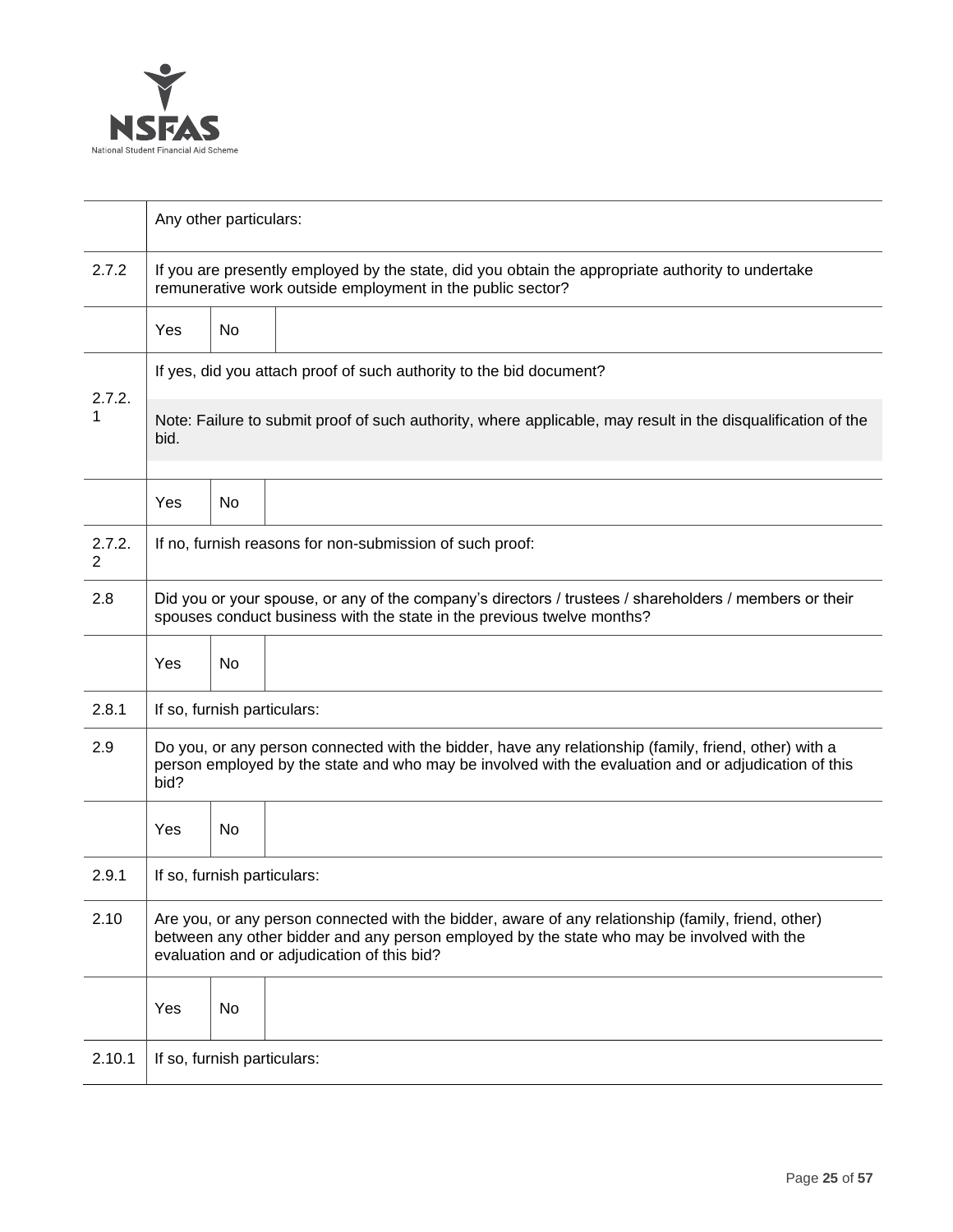

| 2.11   | Do you or any of the directors / trustees / shareholders / members of the company have any interest in<br>any other related companies whether or not they are bidding for this contract? |    |  |
|--------|------------------------------------------------------------------------------------------------------------------------------------------------------------------------------------------|----|--|
|        | Yes                                                                                                                                                                                      | No |  |
| 2.11.1 | If so, furnish particulars:                                                                                                                                                              |    |  |

# **Full details of directors / trustees / members / shareholders**.

| <b>Full Name</b> | <b>Identity Number</b> | Personal Income Tax<br>Reference Number | State Employee Number /<br>PERSEL Number |
|------------------|------------------------|-----------------------------------------|------------------------------------------|
|                  |                        |                                         |                                          |
|                  |                        |                                         |                                          |
|                  |                        |                                         |                                          |
|                  |                        |                                         |                                          |
|                  |                        |                                         |                                          |
|                  |                        |                                         |                                          |
|                  |                        |                                         |                                          |
|                  |                        |                                         |                                          |
|                  |                        |                                         |                                          |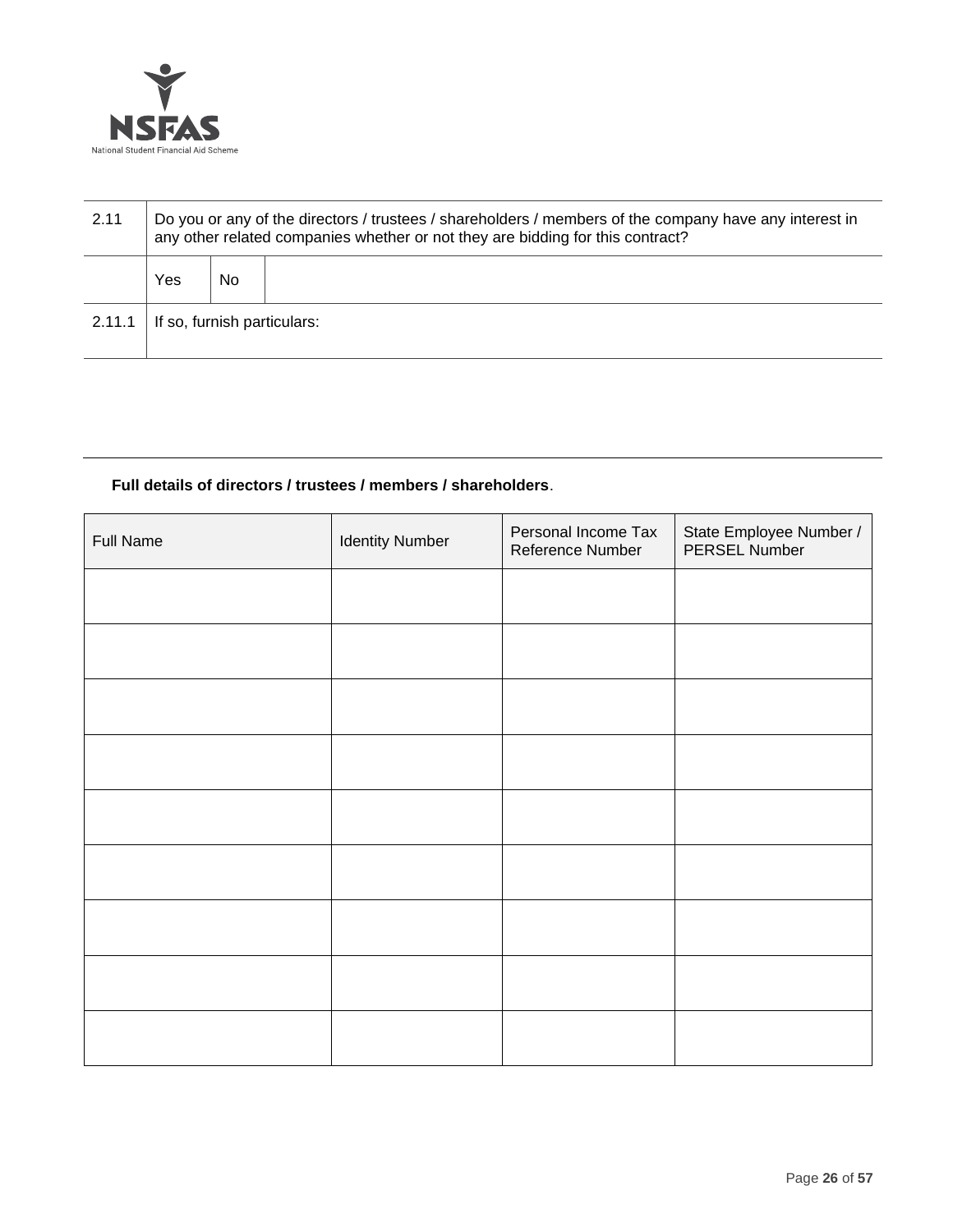

# **Declaration**

I, the undersigned (NAME)………………………………………………………………………

Certify that the information furnished in paragraphs 2 and 3 above is correct. I accept that the state may reject the bid or act against me should this declaration prove to be false.

| <b>Signature</b> | <b>Date</b>    |
|------------------|----------------|
|                  |                |
|                  |                |
|                  |                |
| <b>Position</b>  | Name of bidder |
|                  |                |
|                  |                |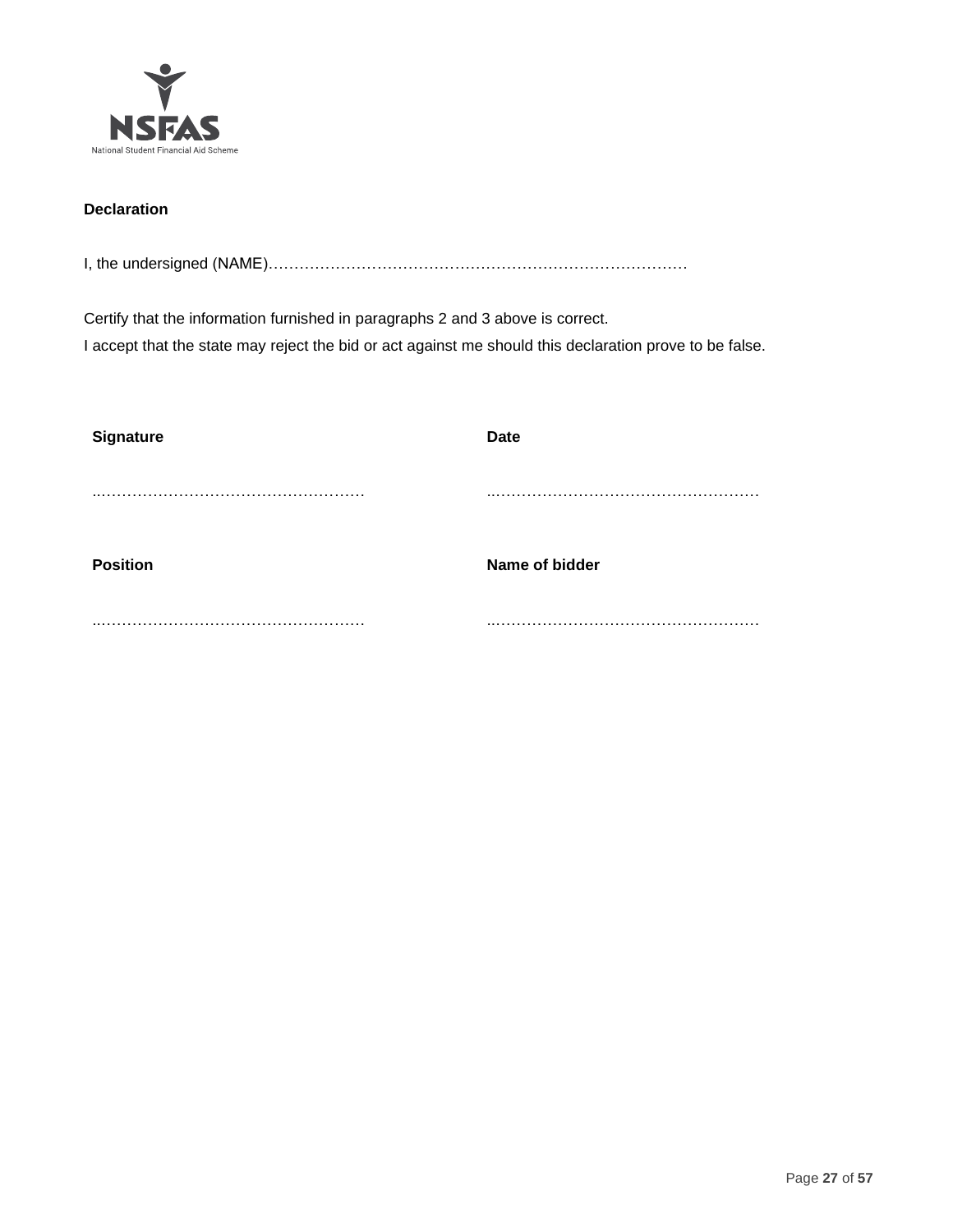

## **Declaration of bidder's past Supply Chain Management practices**

**SBD 8**

This declaration will be used by institutions to ensure that when goods and services are being procured, all reasonable steps are taken to combat the abuse of the supply chain management system.

The bid of any bidder may be disregarded if that bidder, or any of its directors have -

- (a) abused the institution's supply chain management system;
- (b) committed fraud or any other improper conduct in relation to such system; or
- (c) failed to perform on any previous contract.

In order to give effect to the above, **the following questionnaire must be completed and submitted with the bid.**

**The following particulars must be furnished:**

| 1.1. | Is the bidder or any of its directors listed on the National Treasury's Database of Restricted Suppliers as<br>companies or persons prohibited from doing business with the public sector?                                                                                                                                                                                                                   |                             |                                                                                                                                                                                             |  |  |
|------|--------------------------------------------------------------------------------------------------------------------------------------------------------------------------------------------------------------------------------------------------------------------------------------------------------------------------------------------------------------------------------------------------------------|-----------------------------|---------------------------------------------------------------------------------------------------------------------------------------------------------------------------------------------|--|--|
|      | (Companies or persons who are listed on this Database were informed in writing of this restriction by the<br>Accounting Officer/Authority of the institution that imposed the restriction after the audi alteram partem<br>rule was applied).                                                                                                                                                                |                             |                                                                                                                                                                                             |  |  |
|      | The                                                                                                                                                                                                                                                                                                                                                                                                          |                             | Database of Restricted Suppliers now resides on the National Treasury's website<br>(http://www.treasury.gov.za) and can be accessed by clicking on its link at the bottom of the home page. |  |  |
|      | Yes                                                                                                                                                                                                                                                                                                                                                                                                          | <b>No</b>                   |                                                                                                                                                                                             |  |  |
| 1.2. |                                                                                                                                                                                                                                                                                                                                                                                                              | If so, furnish particulars: |                                                                                                                                                                                             |  |  |
| 1.3. | Is the bidder or any of its directors listed on the Register for Tender Defaulters in terms of section 29 of<br>Prevention<br>Combating<br>(No<br>of<br>Corrupt<br>Activities<br>12<br>2004)?<br>the<br>and<br>Act<br>οf<br>Register for Tender Defaulters can be accessed on the National Treasury's website<br>The<br>(http://www.treasury.gov.za) by clicking on its link at the bottom of the home page. |                             |                                                                                                                                                                                             |  |  |
|      | Yes                                                                                                                                                                                                                                                                                                                                                                                                          | No.                         |                                                                                                                                                                                             |  |  |
| 1.4. |                                                                                                                                                                                                                                                                                                                                                                                                              | If so, furnish particulars: |                                                                                                                                                                                             |  |  |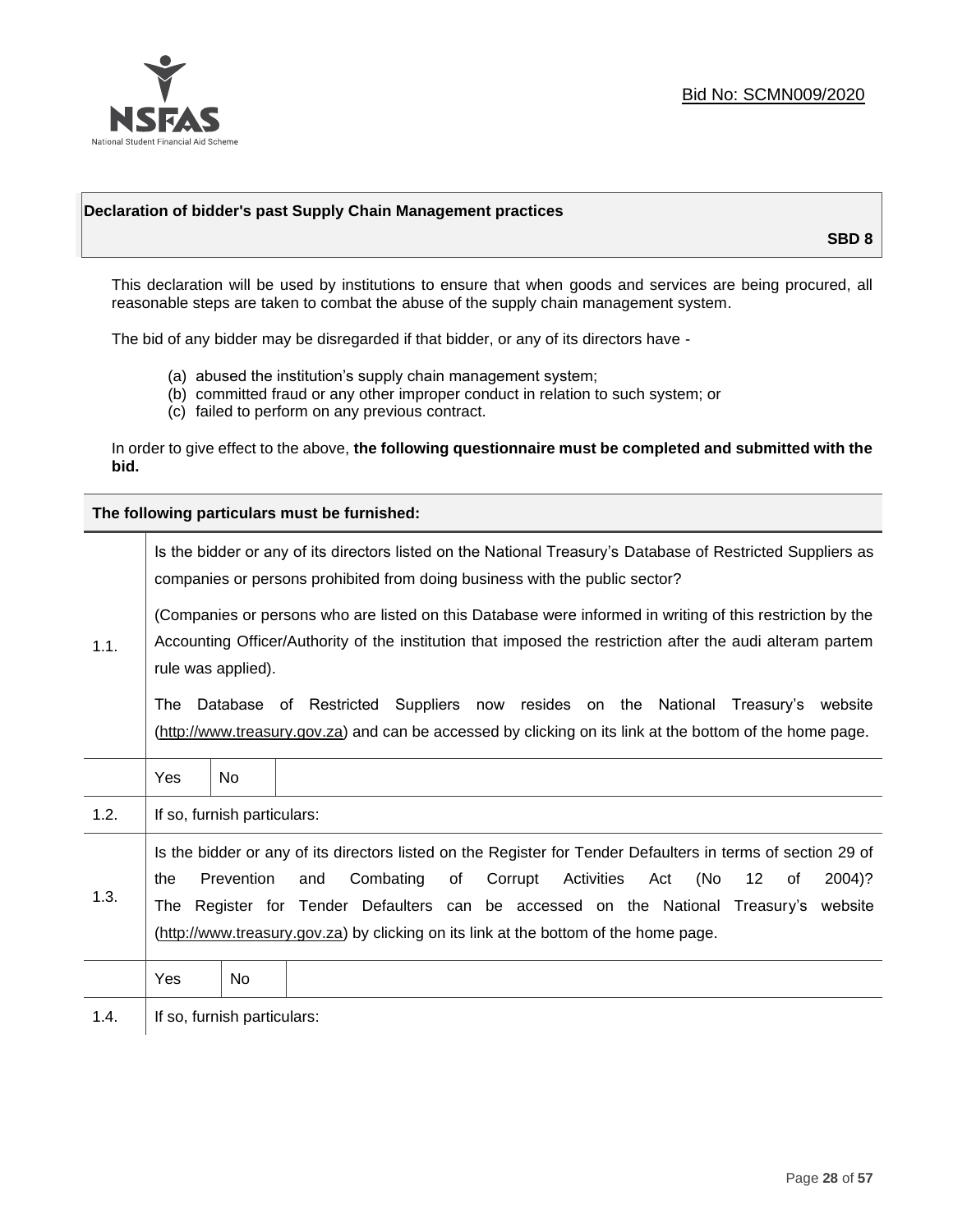

Τ

| 1.5. | Was the bidder or any of its directors convicted by a court of law (including a court outside of the<br>Republic of South Africa) for fraud or corruption during the past five years? |     |  |
|------|---------------------------------------------------------------------------------------------------------------------------------------------------------------------------------------|-----|--|
|      | Yes                                                                                                                                                                                   | No. |  |
| 1.6. | If so, furnish particulars:                                                                                                                                                           |     |  |
| 1.7. | Was any contract between the bidder and any organ of state terminated during the past five years on<br>account of failure to perform on or comply with the contract?                  |     |  |
|      | Yes                                                                                                                                                                                   | No. |  |
| 1.8. | If so, furnish particulars:                                                                                                                                                           |     |  |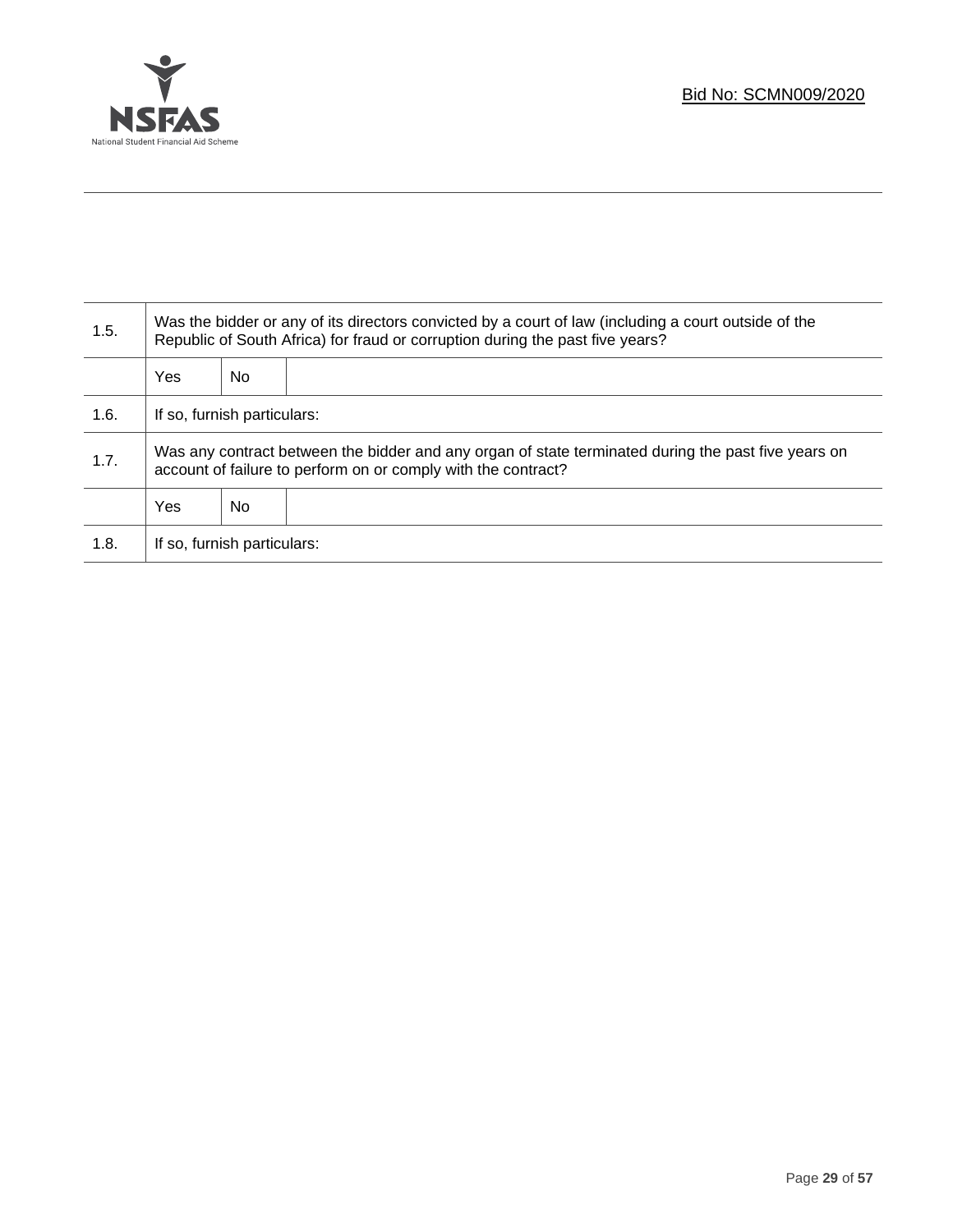

## **Declaration**

I, the undersigned (NAME)………………………………………………………………………

Certify that the information furnished on the declaration from is true and correct.

I accept that, in addition to cancellation of a contract, action may be taken against me should this declaration provide to be false.

| <b>Signature</b> | <b>Date</b>    |
|------------------|----------------|
|                  |                |
|                  |                |
| <b>Position</b>  | Name of bidder |
|                  |                |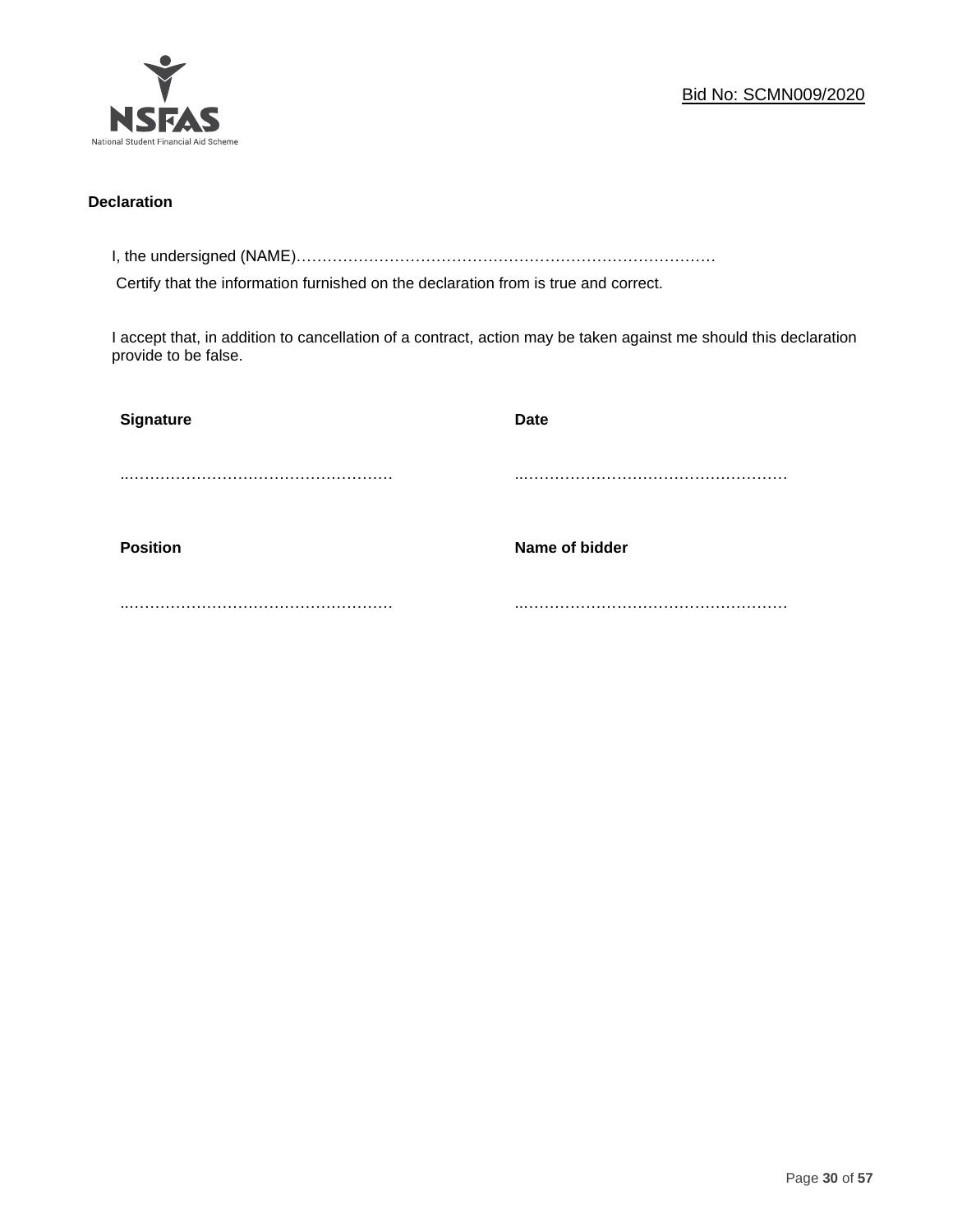

# **SBD 9**

# **CERTIFICATE OF INDEPENDENT BID DETERMINATION**

I, the undersigned, in submitting the accompanying bid in response to the invitation for the bid made by: NSFAS

(Name of Institution)

Do hereby make the following statements that I certify to be true and complete in every respect:

| I certify, on behalf of: |  |
|--------------------------|--|
| (Name of Bidder)         |  |

- 1. I have read, and I understand the contents of this Certificate;
- 6.1.I understand that the accompanying bid will be disqualified if this Certificate is found not to be true and complete in every respect;
- 6.2.I am authorized by the bidder to sign this Certificate, and to submit the accompanying bid, on behalf of the bidder;
- 6.3.Each person whose signature appears on the accompanying bid has been authorized by the bidder to determine the terms of, and to sign the bid, on behalf of the bidder;
- 6.4.For the purposes of this Certificate and the accompanying bid, I understand that the word "competitor" shall include any individual or organization, other than the bidder, whether or not affiliated with the bidder, who:
	- 6.4.1.1.1. has been requested to submit a bid in response to this bid invitation;
	- 6.4.1.1.2. could potentially submit a bid in response to this bid invitation, based on their qualifications,
	- 6.4.1.1.3. Abilities or experience;
- 6.10. Provides the same goods and services as the bidder and/or is in the same line of business as the bidder.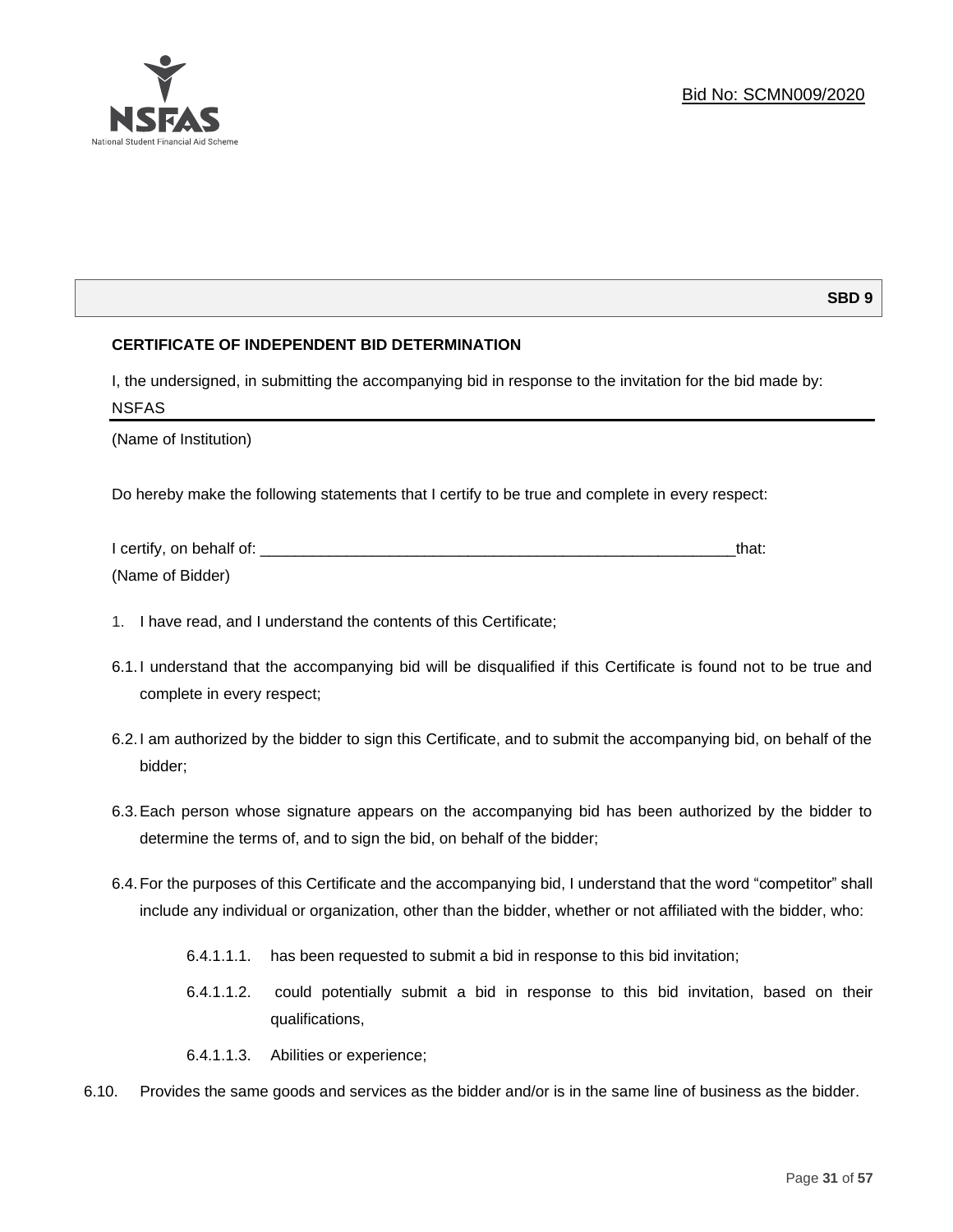

6.11. The bidder has arrived at the accompanying bid independently from, and without consultation, communication, agreement or arrangement with any competitor. However, communication between partners in a joint venture or consortium<sup>3</sup> will not be construed as collusive bidding.

<sup>3</sup> Joint venture or Consortium means an association of persons for the purpose of combining their expertise, property, capital, efforts, skill and knowledge in an activity for the execution of a contract.

- 6.12. In particular, without limiting the generality of paragraphs 6 above, there has been no consultation, communication, agreement or arrangement with any competitor regarding:
	- (a) prices
	- (b) geographical area where product or service will be rendered (market allocation)
	- (c) methods, factors or formulas used to calculate prices;
	- (d) the intention or decision to submit or not to submit, a bid;
	- (e) the submission of a bid which does not meet the specifications and conditions of the bid; or
	- (f) bidding with the intention not to win the bid.
- 6.13. In addition, there have been no consultations, communications, agreements or arrangements with any competitor regarding the quality, quantity, specifications and conditions or delivery particulars of the products or services to which this bid invitation relates.
- 6.14. The terms of the accompanying bid have not been, and will not be, disclosed by the bidder, directly or indirectly, to any competitor, prior to the date and time of the official bid opening or of the awarding of the contract.
- 6.15. I am aware that, in addition and without prejudice to any other remedy provided to combat any restrictive practices related to bids and contracts, bids that are suspicious will be reported to the Competition Commission for investigation and possible imposition of administrative penalties in terms of section 59 of the Competition Act No 89 of 1998 and or may be reported to the National Prosecuting Authority (NPA) for criminal investigation and or may be restricted from conducting business with the public sector for a period not exceeding ten (10) years in terms of the Prevention and Combating of Corrupt Activities Act No 12 of 2004 or any other applicable legislation.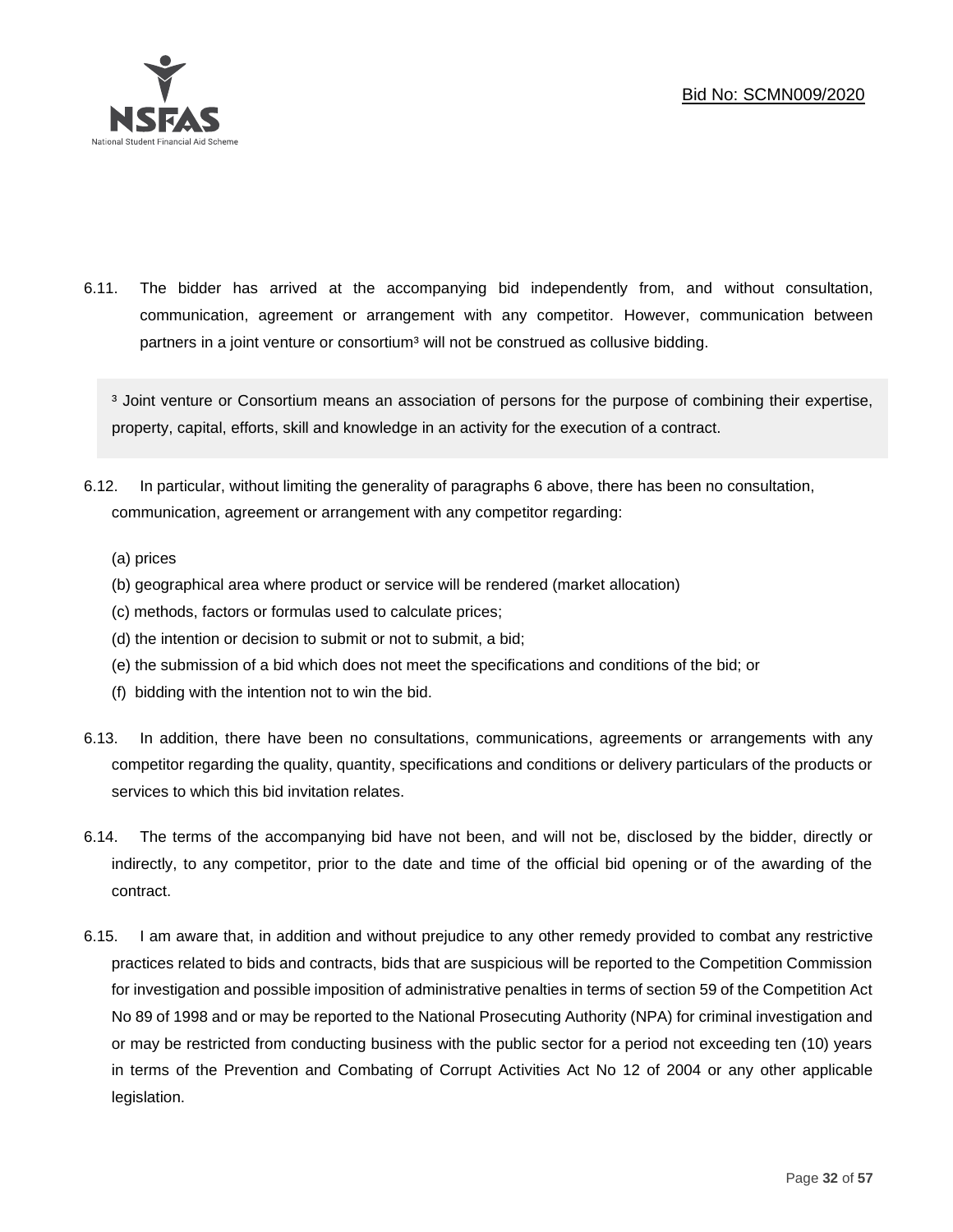

| Signature | Date           |
|-----------|----------------|
|           |                |
|           |                |
|           |                |
| Position  | Name of bidder |
|           |                |
|           |                |
|           |                |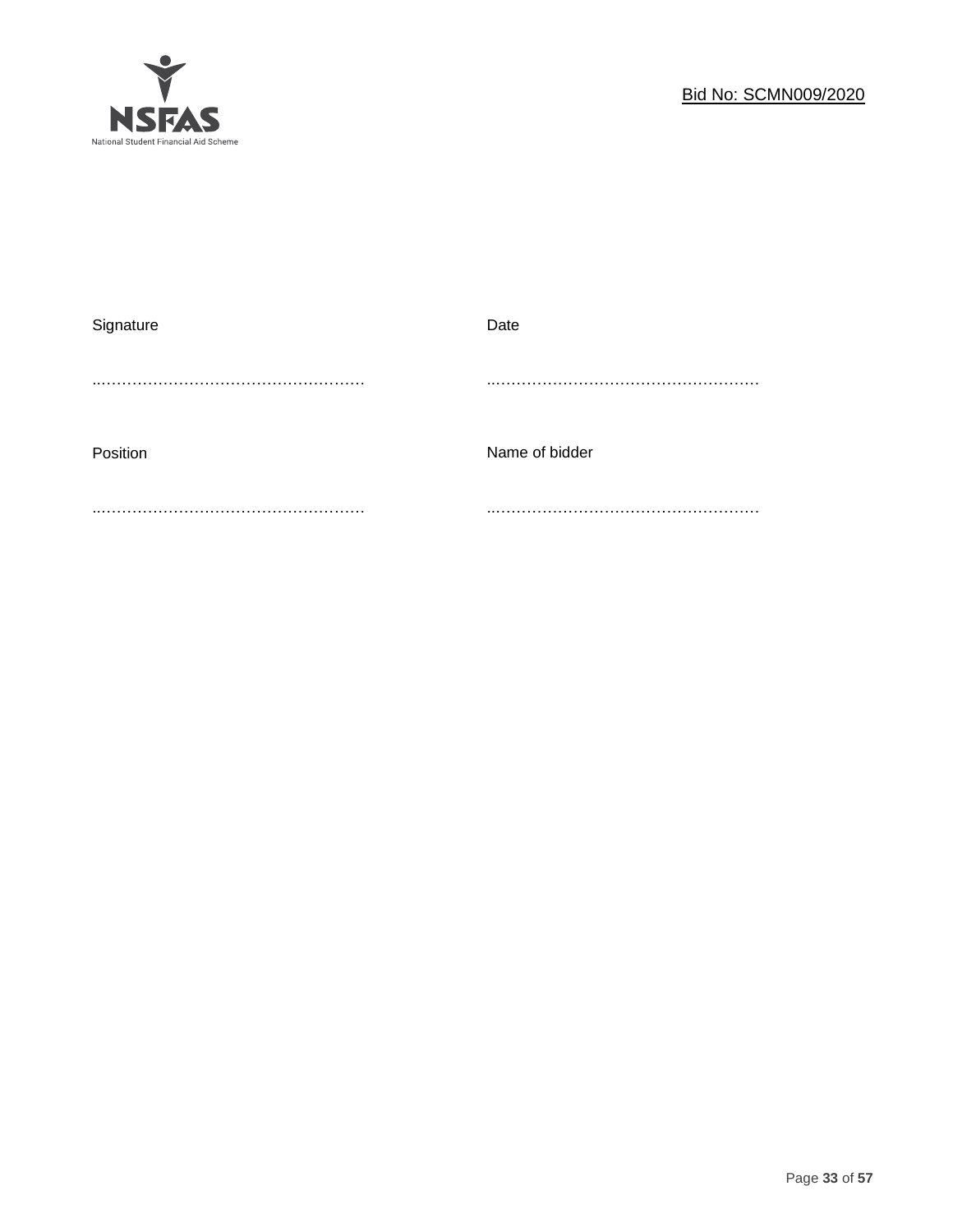

## **1. PREFERENCE POINTS CLAIM FORM IN TERMS OF THE PREFERENTIAL PROCUREMENT REGULATIONS 2017**

This preference form must form part of all bids invited. It contains general information and serves as a claim form for preference points for Broad-Based Black Economic Empowerment (B-BBEE) Status Level of Contribution

## **NB: BEFORE COMPLETING THIS FORM, BIDDERS MUST STUDY THE GENERAL CONDITIONS, DEFINITIONS AND DIRECTIVES APPLICABLE IN RESPECT OF B-BBEE, AS PRESCRIBED IN THE PREFERENTIAL PROCUREMENT REGULATIONS, 2017.**

## **1. GENERAL CONDITIONS**

- 1.1 The following preference point system is applicable to all bid:
	- the 90/10 system for requirements with a Rand value exceeding R50 000 000 (all applicable taxes included); and

1.2

a) The value of this bid is estimated to exceed R50 000 000 (all applicable taxes included) and therefore the 90/10 Preference point system shall be applicable.

Points for this bid shall be awarded for:

- (a) Price; and
- (b) B-BBEE Status Level of Contributor.
- 1.3 The maximum points for this bid are allocated as follows:

|                                                   | <b>POINTS</b> |
|---------------------------------------------------|---------------|
| <b>PRICE</b>                                      |               |
| <b>B-BBEE STATUS LEVEL OF CONTRIBUTOR</b>         |               |
| Total points for Price and B-BBEE must not exceed | 100           |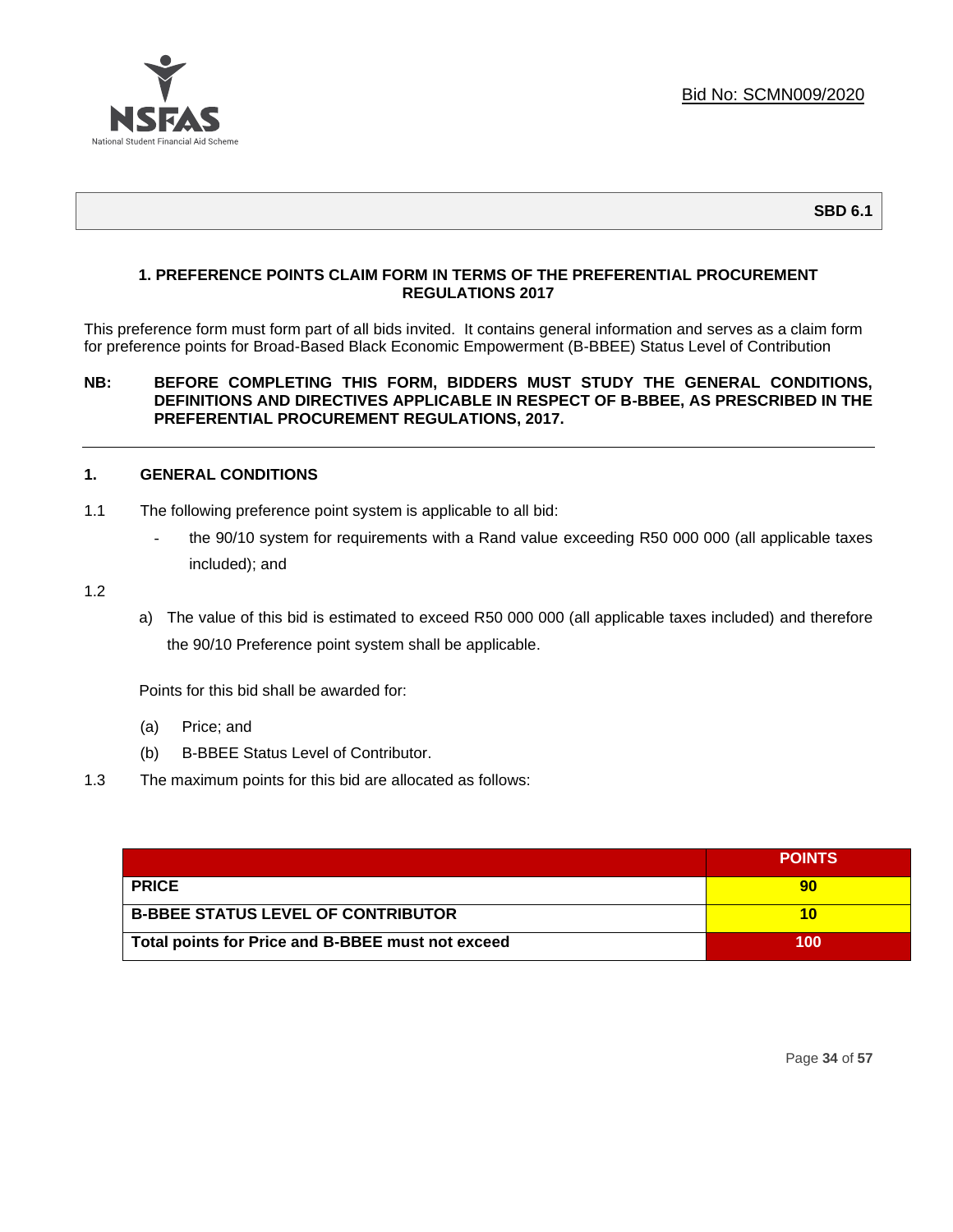

- 1.4 Failure on the part of a bidder to submit proof of B-BBEE Status level of contributor together with the bid, will be interpreted to mean that preference points for B-BBEE status level of contribution are not claimed.
- 1.5 The purchaser reserves the right to require of a bidder, either before a bid is adjudicated or at any time subsequently, to substantiate any claim in regard to preferences, in any manner required by the purchaser.

# **2. DEFINITIONS**

- (a) **"B-BBEE"** means broad-based black economic empowerment as defined in section 1 of the Broad-Based Black Economic Empowerment Act;
- (b) "**B-BBEE status level of contributor"** means the B-BBEE status of an entity in terms of a code of good practice on black economic empowerment, issued in terms of section 9(1) of the Broad-Based Black Economic Empowerment Act;
- (c) **"bid"** means a written offer in a prescribed or stipulated form in response to an invitation by an organ of state for the provision of goods or services, through price quotations, advertised competitive bidding processes or proposals;
- (d) **"Broad-Based Black Economic Empowerment Act"** means the Broad-Based Black Economic Empowerment Act, 2003 (Act No. 53 of 2003);
- **(e) "EME"** means an Exempted Micro Enterprise in terms of a code of good practice on black economic empowerment issued in terms of section 9 (1) of the Broad-Based Black Economic Empowerment Act;
- (f) **"functionality"** means the ability of a tenderer to provide goods or services in accordance with specifications as set out in the tender documents.
- (g) **"prices"** includes all applicable taxes less all unconditional discounts;
- (h) **"proof of B-BBEE status level of contributor"** means:
	- **1)** B-BBEE Status level certificate issued by an authorized body or person;
	- **2)** A sworn affidavit as prescribed by the B-BBEE Codes of Good Practice;
	- **3)** Any other requirement prescribed in terms of the B-BBEE Act;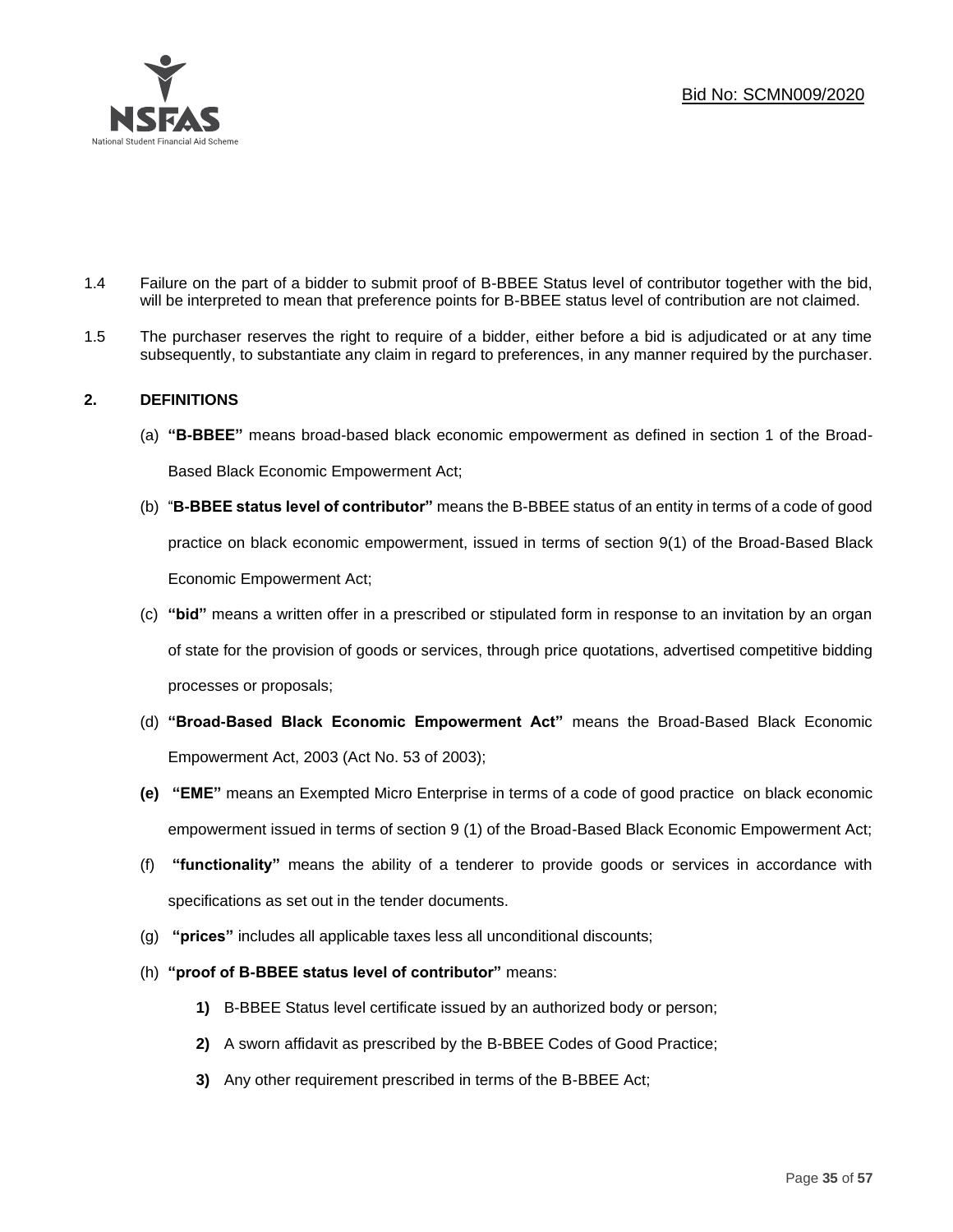

- (i) **"QSE"** means a qualifying small business enterprise in terms of a code of good practice on black economic empowerment issued in terms of section 9 (1) of the Broad-Based Black Economic Empowerment Act;
- *(j)* **"rand value"** means the total estimated value of a contract in Rand, calculated at the time of bid invitation, and includes all applicable taxes;

# **3. POINTS AWARDED FOR PRICE**

## 3.1 **THE 90/10 PREFERENCE POINT SYSTEMS**

A maximum of 90 points is allocated for price on the following basis:

**90/10**

$$
Ps = 90(1 - \frac{Pt - P\min}{P\min})
$$

Where

Ps = Points scored for price of bid under consideration

Pt = Price of bid under consideration

Pmin = Price of lowest acceptable bid

# **4. POINTS AWARDED FOR B-BBEE STATUS LEVEL OF CONTRIBUTOR**

4.1 In terms of Regulation 6 (2) and 7 (2) of the Preferential Procurement Regulations, preference points must be awarded to a bidder for attaining the B-BBEE status level of contribution in accordance with the table below: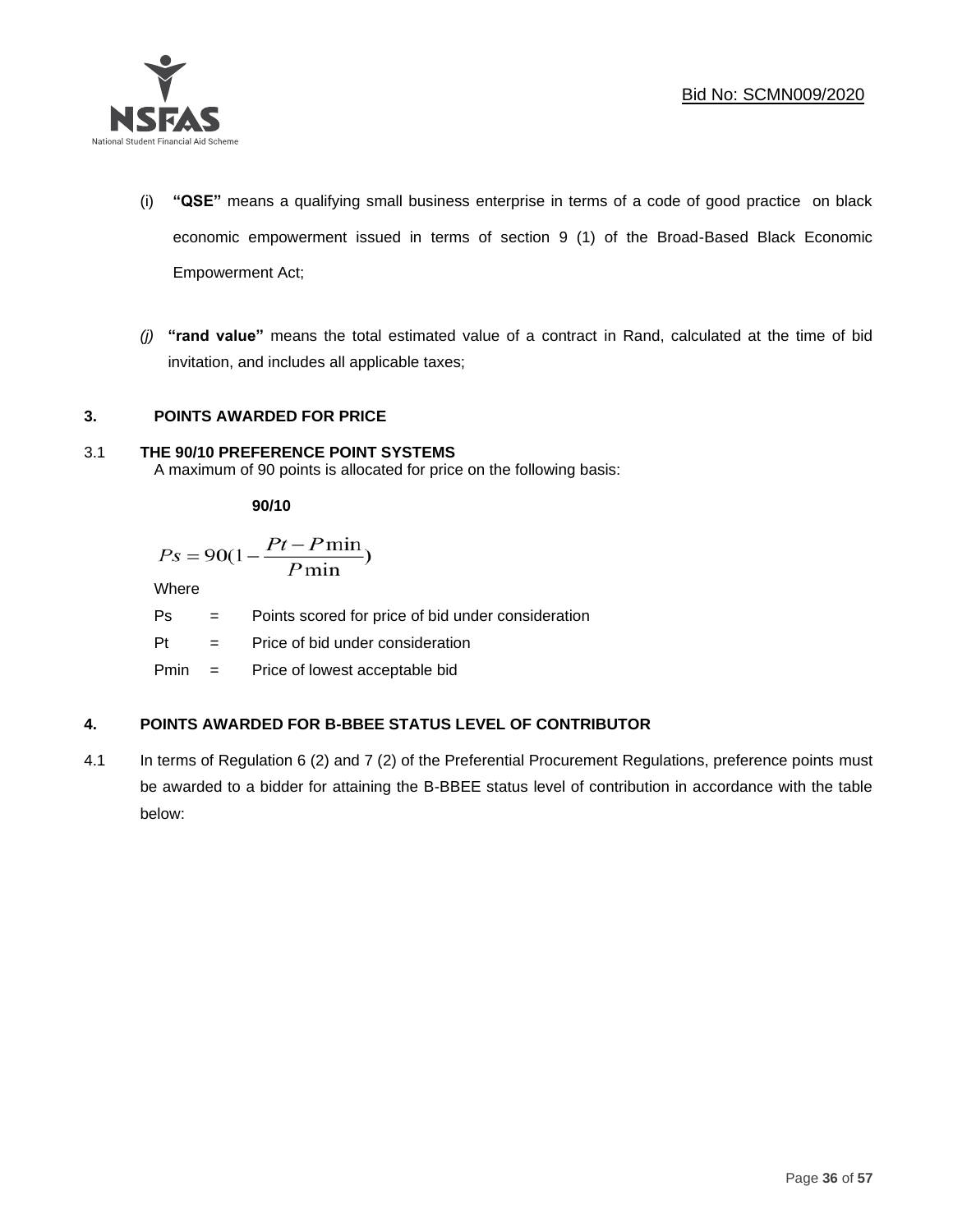

| <b>B-BBEE Status Level of</b><br><b>Contributor</b> | <b>Number of points</b><br>(90/10 system) | <b>Number of points</b><br>(80/20 system) |
|-----------------------------------------------------|-------------------------------------------|-------------------------------------------|
|                                                     | 10                                        | 20                                        |
| ົ                                                   | 9                                         | 18                                        |
| 3                                                   | 6                                         | 14                                        |
|                                                     | 5                                         | 12                                        |
| 5                                                   |                                           | 8                                         |
| 6                                                   |                                           | 6                                         |
|                                                     |                                           |                                           |
| 8                                                   |                                           |                                           |
| Non-compliant contributor                           |                                           |                                           |

# **5. BID DECLARATION**

5.1 Bidders who claim points in respect of B-BBEE Status Level of Contribution must complete the following:

# **6. B-BBEE STATUS LEVEL OF CONTRIBUTOR CLAIMED IN TERMS OF PARAGRAPHS 1.4 AND 4.1**

6.1 B-BBEE Status Level of Contributor: = ……… (maximum of 10 points)

(Points claimed in respect of paragraph 7.1 must be in accordance with the table reflected in paragraph

4.1 and must be substantiated by relevant proof of B-BBEE status level of contributor.

# **7. SUB-CONTRACTING**

7.1 Will any portion of the contract be sub-contracted?

# (*Tick applicable box*)



7.1.1 If yes, indicate:

- i) What percentage of the contract will be subcontracted............…………….…………%
- ii) The name of the sub-contractor…………………………………………………………...
- iii) The B-BBEE status level of the sub-contractor......................................……………...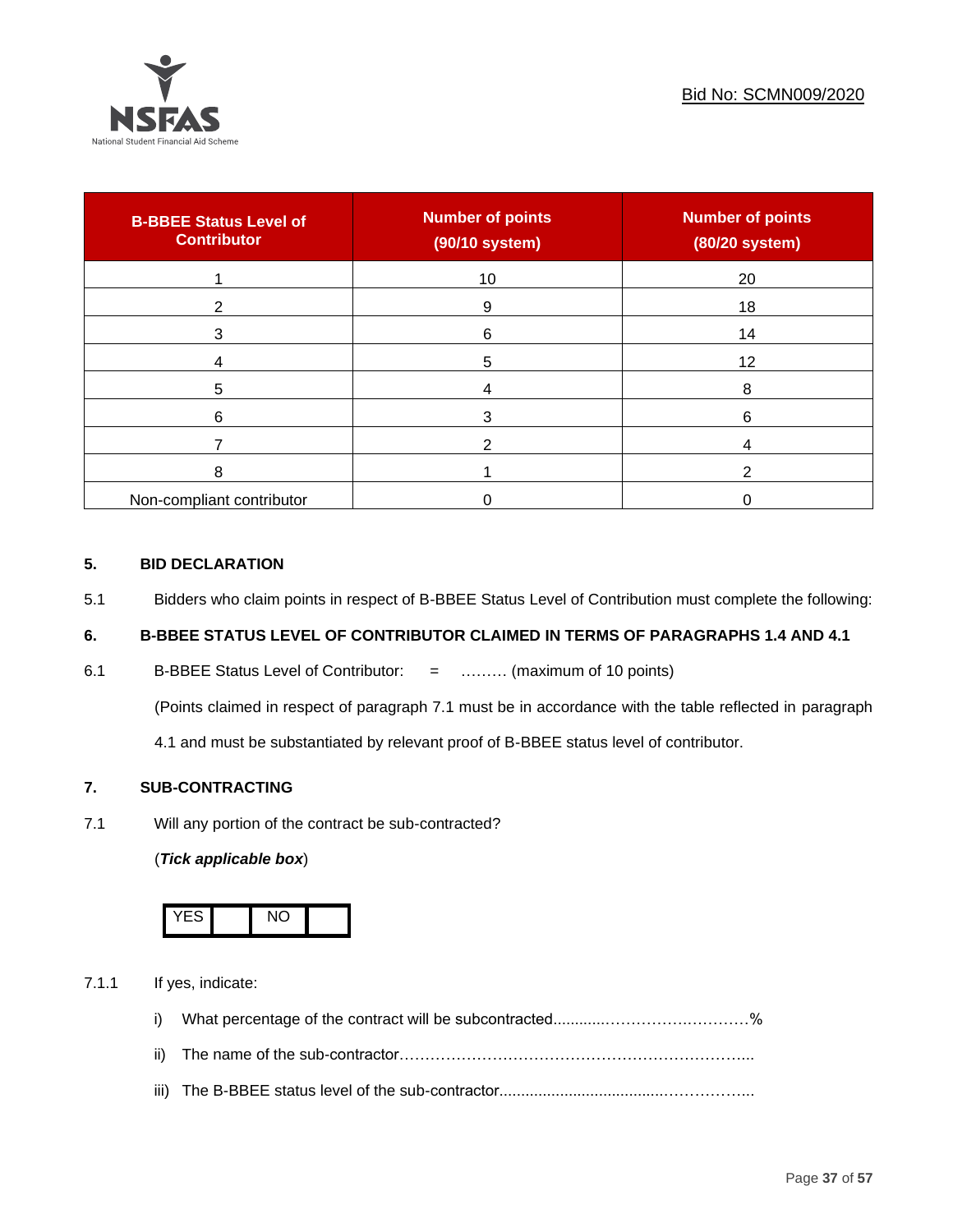

iv) Whether the sub-contractor is an EME or QSE

# *(Tick applicable box*)



v) Specify, by ticking the appropriate box, if subcontracting with an enterprise in terms of Preferential

Procurement Regulations,2017:

| Designated Group: An EME or QSE which is at last 51% owned by:    | <b>EME</b> | QSE |
|-------------------------------------------------------------------|------------|-----|
|                                                                   | V          | N   |
| <b>Black people</b>                                               |            |     |
| Black people who are youth                                        |            |     |
| Black people who are women                                        |            |     |
| Black people with disabilities                                    |            |     |
| Black people living in rural or underdeveloped areas or townships |            |     |
| Cooperative owned by black people                                 |            |     |
| Black people who are military veterans                            |            |     |
| <b>OR</b>                                                         |            |     |
| Any EME                                                           |            |     |
| Any QSE                                                           |            |     |

# 8. **DECLARATION WITH REGARD TO COMPANY/FIRM**

- 8.1 Name of company/firm………………………………………………………………………….
- 8.2 VAT registration number…………………………………….…………………………………
- 8.3 Company registration number…………….……………………….…………………………….

# 8.4 TYPE OF COMPANY/ FIRM

- D Partnership/Joint Venture / Consortium
- □ One-person business/sole propriety
- D Close corporation
- D Company
- (Pty) Limited

[TICK APPLICABLE BOX]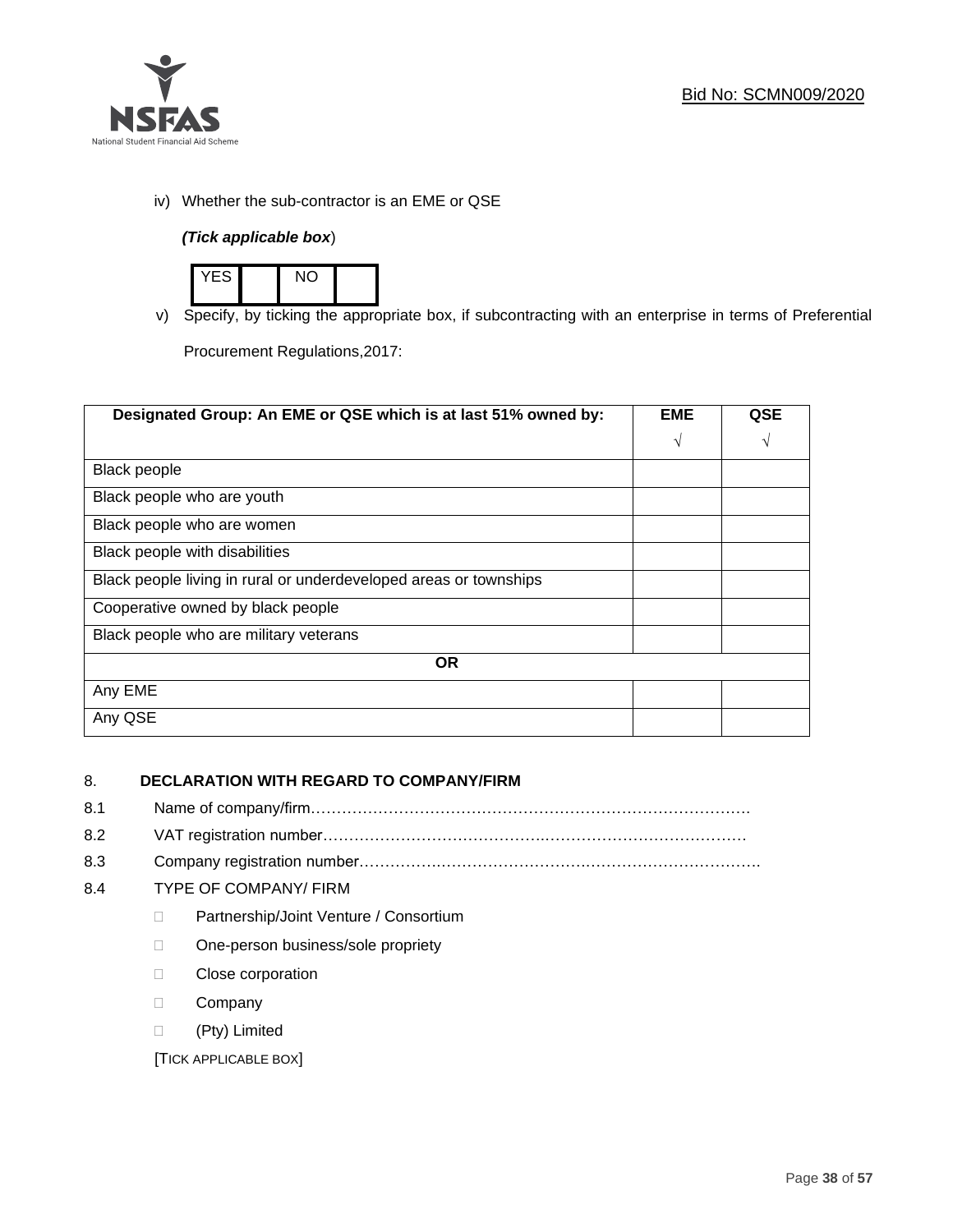

# Bid No: SCMN009/2020

|                                                                                                        | DESCRIBE PRINCIPAL BUSINESS ACTIVITIES                                                                       |  |  |
|--------------------------------------------------------------------------------------------------------|--------------------------------------------------------------------------------------------------------------|--|--|
|                                                                                                        |                                                                                                              |  |  |
|                                                                                                        |                                                                                                              |  |  |
|                                                                                                        |                                                                                                              |  |  |
|                                                                                                        | <b>COMPANY CLASSIFICATION</b>                                                                                |  |  |
| O.                                                                                                     | Manufacturer                                                                                                 |  |  |
| $\Box$                                                                                                 | Supplier                                                                                                     |  |  |
| Ц                                                                                                      | Professional service provider                                                                                |  |  |
| □                                                                                                      | Other service providers, e.g. transporter, etc.                                                              |  |  |
|                                                                                                        | [TICK APPLICABLE BOX]                                                                                        |  |  |
|                                                                                                        |                                                                                                              |  |  |
|                                                                                                        | I/we, the undersigned, who is / are duly authorised to do so on behalf of the company/firm, certify that the |  |  |
|                                                                                                        | points claimed, based on the B-BBE status level of contributor indicated in paragraphs 1.4 and 6.1 of the    |  |  |
| foregoing certificates, qualifies the company/ firm for the preference(s) shown and I / we acknowledge |                                                                                                              |  |  |
| that:                                                                                                  |                                                                                                              |  |  |
| i)                                                                                                     | The information furnished is true and correct;                                                               |  |  |
| ii)                                                                                                    | The preference points claimed are in accordance with the General Conditions as indicated in                  |  |  |
|                                                                                                        | paragraph 1 of this form;                                                                                    |  |  |
| iii)                                                                                                   | In the event of a contract being awarded as a result of points claimed as shown in paragraphs 1.4 and        |  |  |
|                                                                                                        | 6.1, the contractor may be required to furnish documentary proof to the satisfaction of the purchaser        |  |  |
|                                                                                                        | that the claims are correct;                                                                                 |  |  |
| iv)                                                                                                    | If the B-BBEE status level of contributor has been claimed or obtained on a fraudulent basis or any of       |  |  |
|                                                                                                        | the conditions of contract have not been fulfilled, the purchaser may, in addition to any other remedy       |  |  |
|                                                                                                        | it may have -                                                                                                |  |  |
|                                                                                                        |                                                                                                              |  |  |

(a) disqualify the person from the bidding process;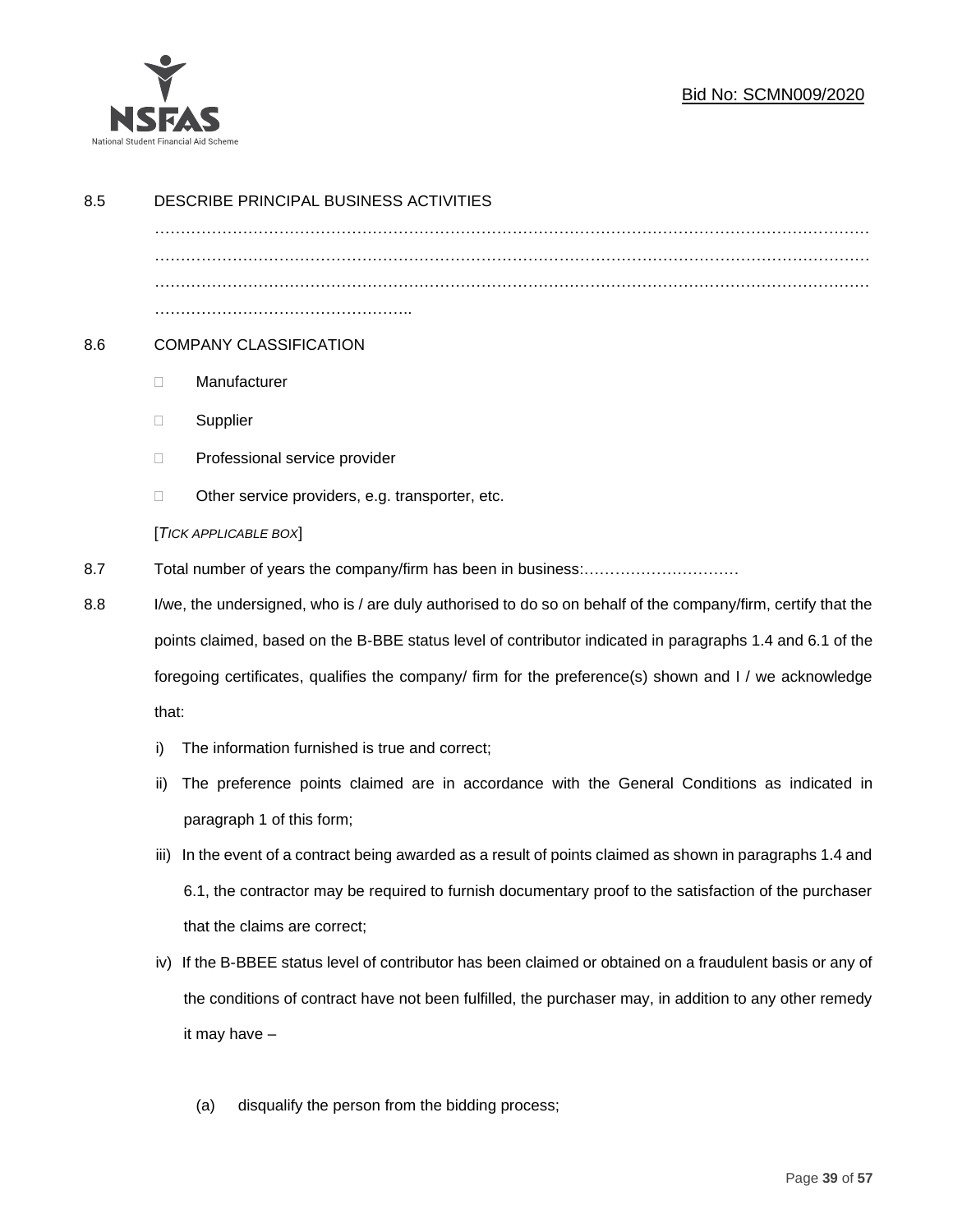

- (b) recover costs, losses or damages it has incurred or suffered as a result of that person's conduct;
- (c) cancel the contract and claim any damages which it has suffered as a result of having to make less favourable arrangements due to such cancellation;
- (d) recommend that the bidder or contractor, its shareholders and directors, or only the shareholders and directors who acted on a fraudulent basis, be restricted by the National Treasury from obtaining business from any organ of state for a period not exceeding 10 years, after the *audi alteram partem* (hear the other side) rule has been applied; and
- (e) forward the matter for criminal prosecution.

| <b>WITNESSES</b> |                            |
|------------------|----------------------------|
|                  | SIGNATURE(S) OF BIDDERS(S) |
|                  | DATE:<br>.<br>ADDRESS      |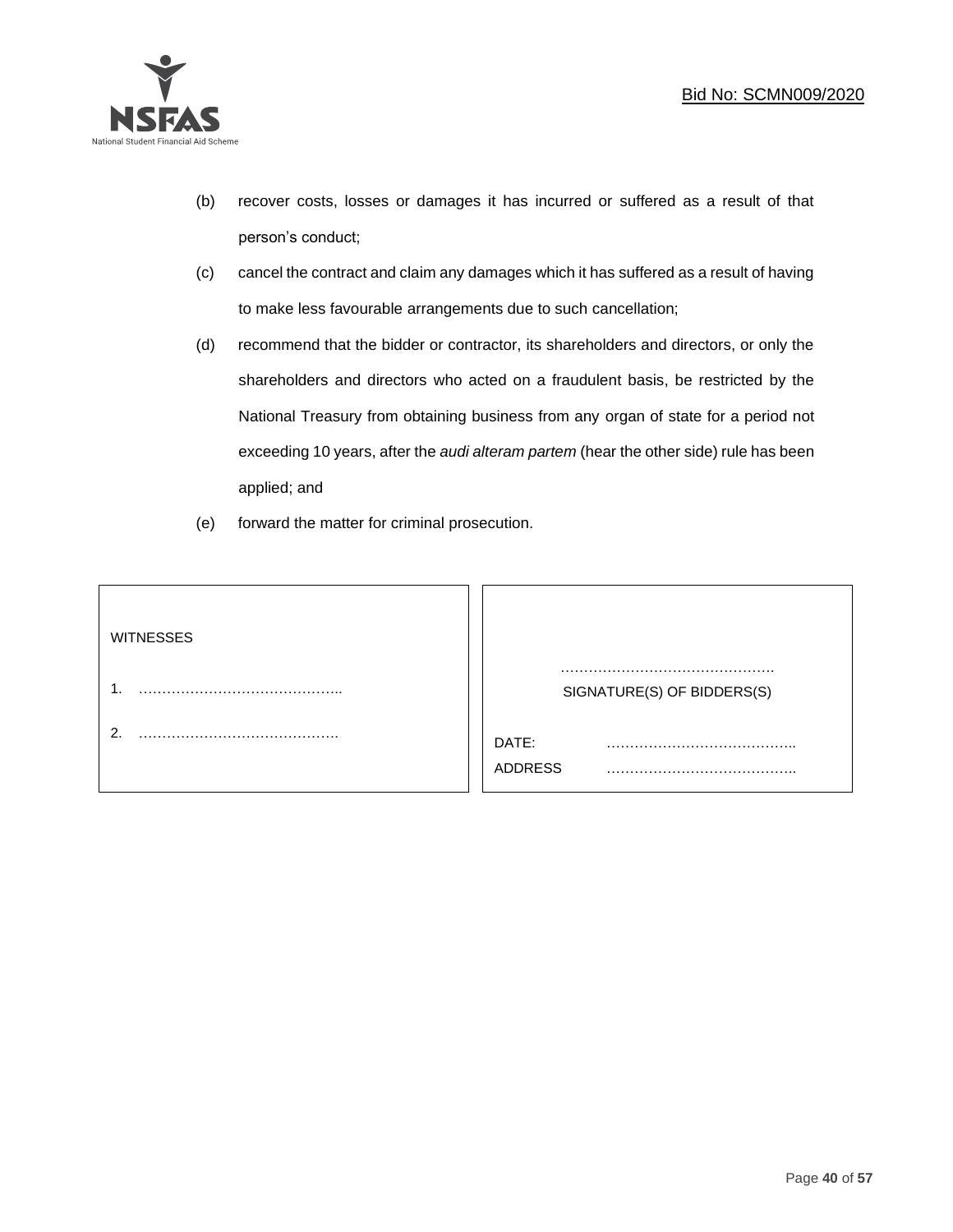

# GOVERNMENT PROCUREMENT

# **GENERAL CONDITIONS OF CONTRACT July 2010**

# **NOTES**

The purpose of this document is to:

(i) Draw special attention to certain general conditions applicable to government bids, contracts and orders; and

(ii) To ensure that clients be familiar with regard to the rights and obligations of all parties involved in doing business with government.

In this document words in the singular also mean in the plural and vice versa and words in the masculine also mean in the feminine and neuter.

• The General Conditions of Contract will form part of all bid documents and may not be amended.

Special Conditions of Contract (SCC) relevant to a specific bid, should be compiled separately for every bid (if applicable) and will supplement the General Conditions of Contract. Whenever there is a conflict, the provisions in the SCC shall prevail.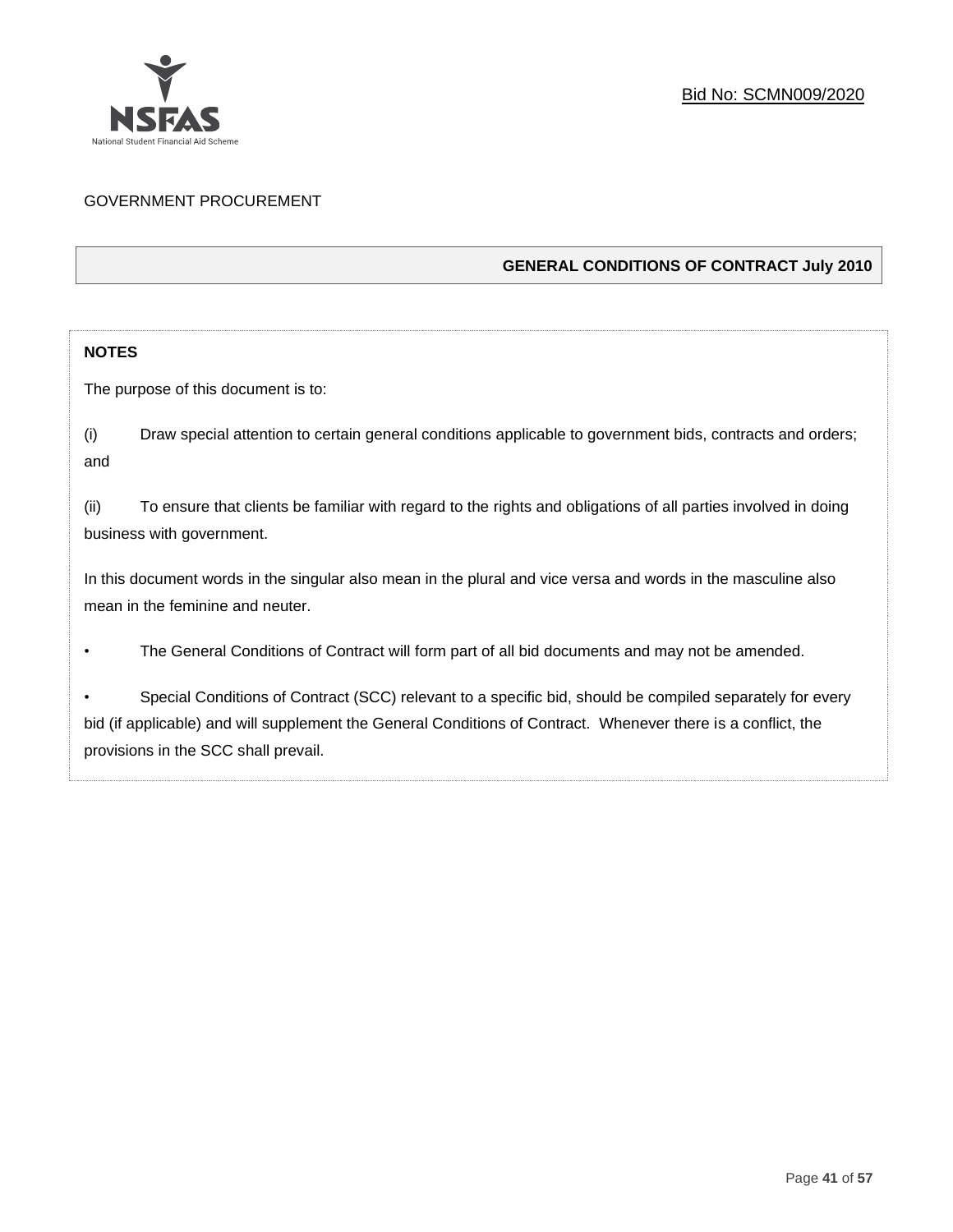

# TABLE OF CLAUSES

- 1. Definitions
- 2. Application
- 3. General
- 4. Standards
- 5. Use of contract documents and information; inspection
- 6. Patent rights
- 7. Performance security
- 8. Inspections, tests and analysis
- 9. Packing
- 10. Delivery and documents
- 11. Insurance
- 12. Transportation
- 13. Incidental services
- 14. Spare parts
- 15. Warranty
- 16. Payment
- 17. Prices
- 18. Contract amendments
- 19. Assignment
- 20. Subcontracts
- 21. Delays in the supplier's performance
- 22. Penalties
- 23. Termination for default
- 24. Dumping and countervailing duties
- 25. Force Majeure
- 26. Termination for insolvency
- 27. Settlement of disputes
- 28. Limitation of liability
- 29. Governing language
- 30. Applicable law
- 31. Notices
- 32. Taxes and duties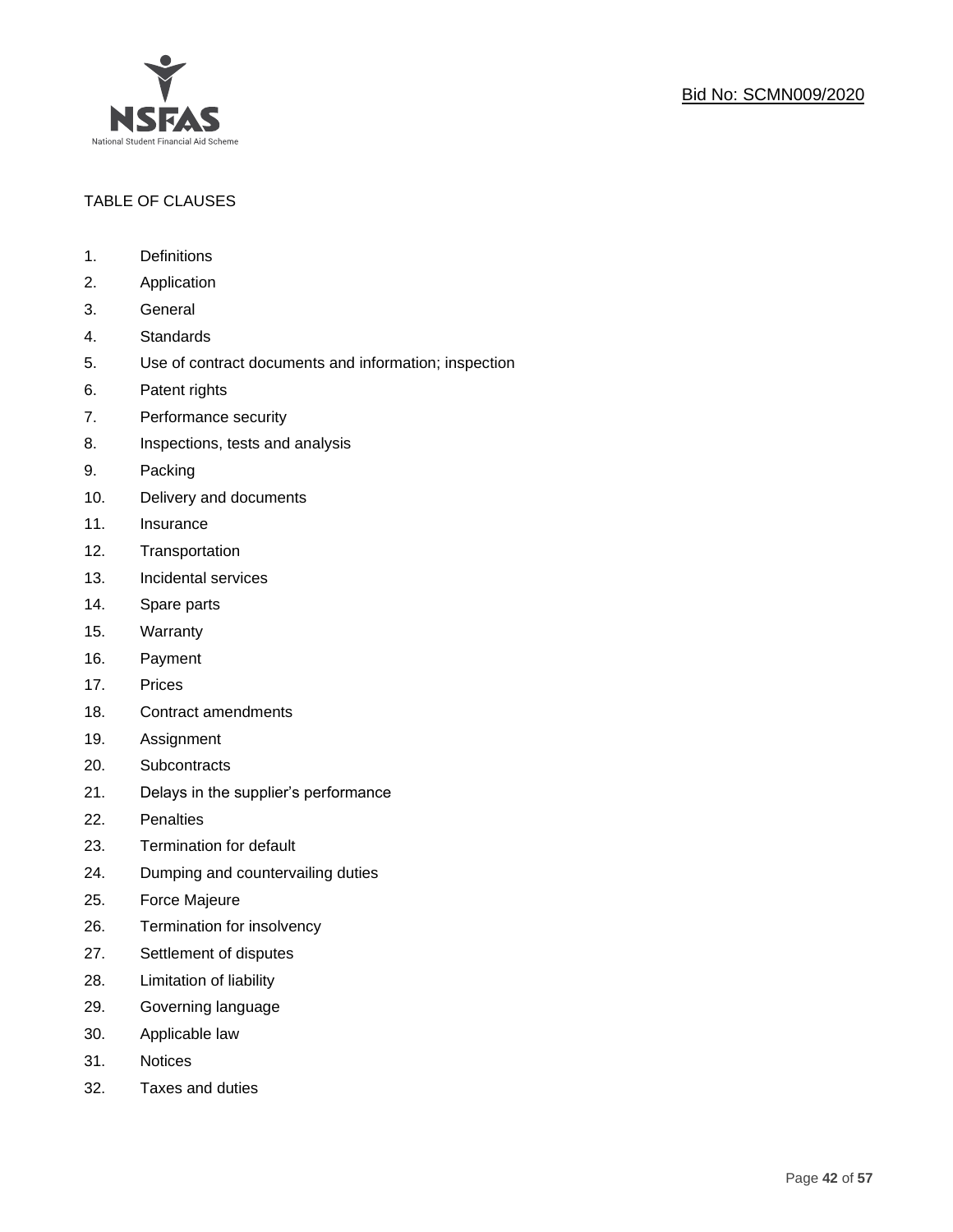



- 33. National Industrial Participation Programme (NIPP)
- 34. Prohibition of restrictive practices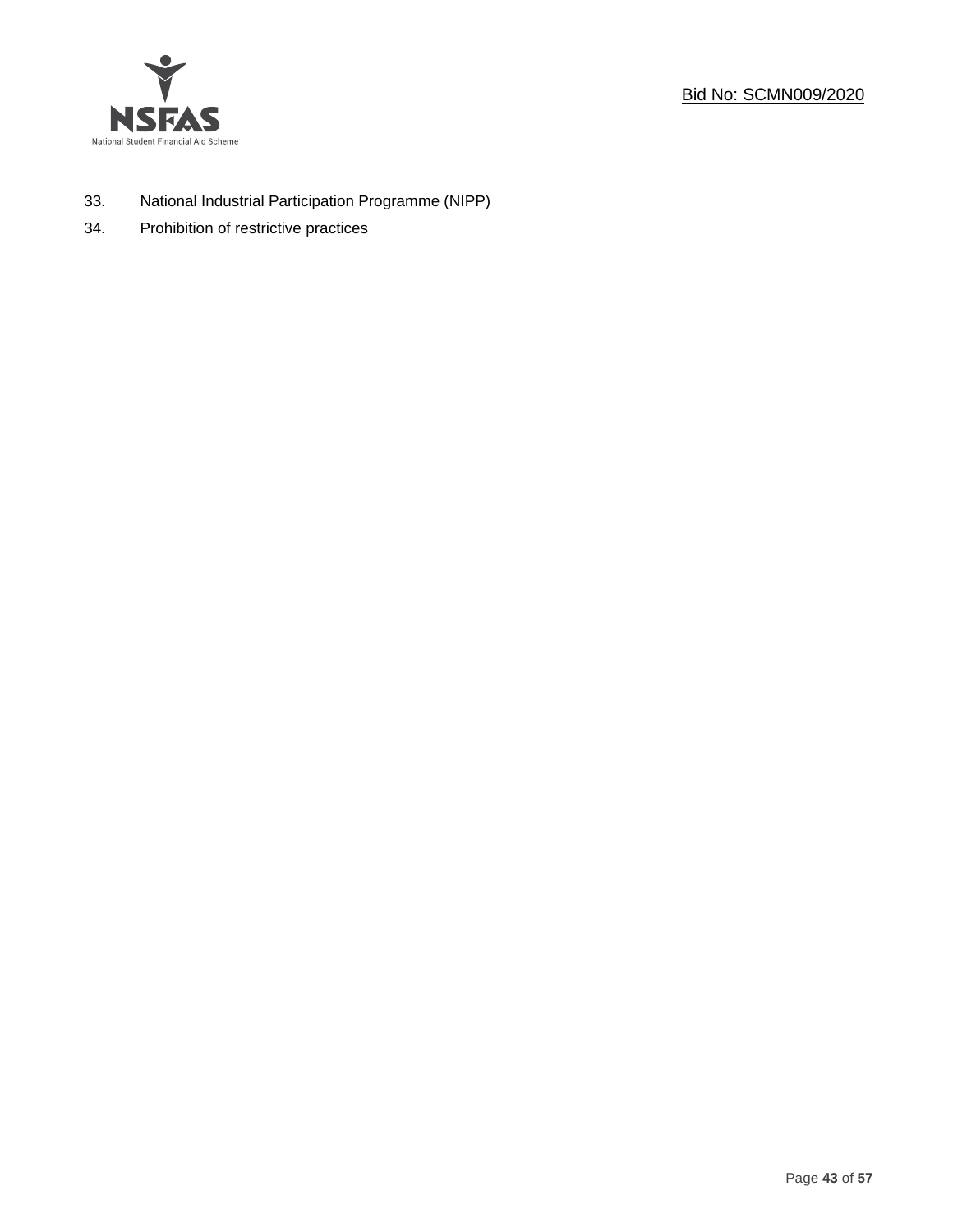

# **General Conditions of Contract**

## **1. Definitions**

- 1. The following terms shall be interpreted as indicated:
- 1.1 "Closing time" means the date and hour specified in the bidding documents for the receipt of bids.
- 1.2 "Contract" means the written agreement entered into between the purchaser and the supplier, as recorded in the contract form signed by the parties, including all attachments and appendices thereto and all documents incorporated by reference therein.
- 1.3 "Contract price" means the price payable to the supplier under the contract for the full and proper performance of his contractual obligations.
- 1.4 "Corrupt practice" means the offering, giving, receiving, or soliciting of anything of value to influence the action of a public official in the procurement process or in contract execution.
- 1.5 "Countervailing duties" are imposed in cases where an enterprise abroad is subsidized by its government and encouraged to market its products internationally.
- 1.6 "Country of origin" means the place where the goods were mined, grown or produced or from which the services are supplied. Goods are produced when, through manufacturing, processing or substantial and major assembly of components, a commercially recognized new product results that is substantially different in basic characteristics or in purpose or utility from its components.
- 1.7 "Day" means calendar day.
- 1.8 "Delivery" means delivery in compliance of the conditions of the contract or order.
- 1.9 "Delivery ex stock" means immediate delivery directly from stock actually on hand.
- 1.10 "Delivery into consignees store or to his site" means delivered and unloaded in the specified store or depot or on the specified site in compliance with the conditions of the contract or order, the supplier bearing all risks and charges involved until the supplies are so delivered and a valid receipt is obtained.
- 1.11 "Dumping" occurs when a private enterprise abroad market its goods on own initiative in the RSA at lower prices than that of the country of origin and which have the potential to harm the local industries in the RSA.
- 1.12 " Force majeure" means an event beyond the control of the supplier and not involving the supplier's fault or negligence and not foreseeable. Such events may include, but is not restricted to, acts of the purchaser in its sovereign capacity, wars or revolutions, fires, floods, epidemics, quarantine restrictions and freight embargoes.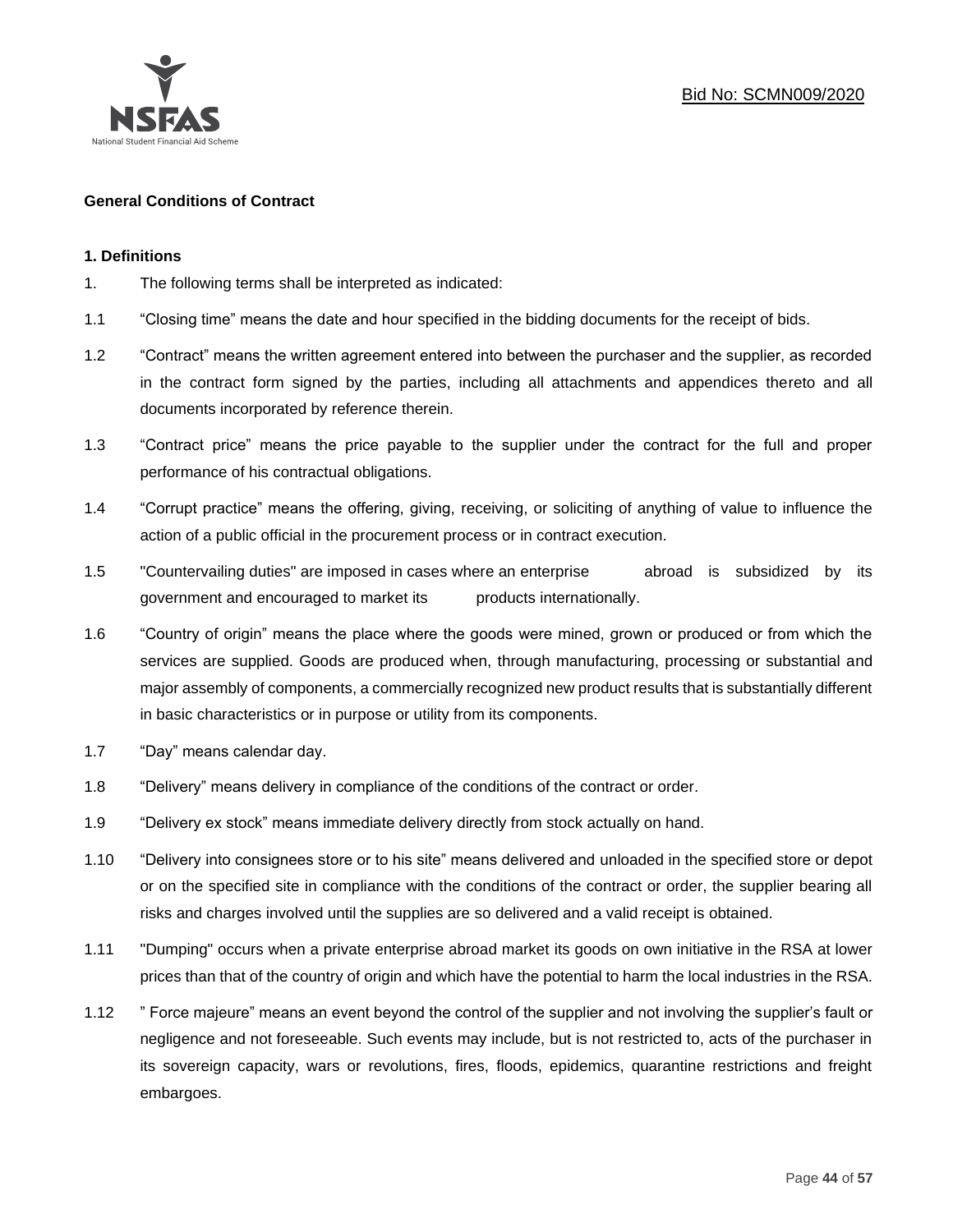

- 1.13 "Fraudulent practice" means a misrepresentation of facts in order to influence a procurement process or the execution of a contract to the detriment of any bidder and includes collusive practice among bidders (prior to or after bid submission) designed to establish bid prices at artificial non-competitive levels and to deprive the bidder of the benefits of free and open competition.
- 1.14 "GCC" means the General Conditions of Contract.
- 1.15 "Goods" means all of the equipment, machinery, and/or other materials that the supplier is required to supply to the purchaser under the contract.
- 1.16 "Imported content" means that portion of the bidding price represented by the cost of components, parts or materials which have been or are still to be imported (whether by the supplier or his subcontractors) and which costs are inclusive of the costs abroad, plus freight and other direct importation costs such as landing costs, dock dues, import duty, sales duty or other similar tax or duty at the South African place of entry as well as transportation and handling charges to the factory in the Republic where the supplies covered by the bid will be manufactured.
- 1.17 "Local content" means that portion of the bidding price which is not included in the imported content provided that local manufacture does take place.
- 1.18 "Manufacture" means the production of products in a factory using labour, materials, components and machinery and includes other related value-adding activities.
- 1.19 "Order" means an official written order issued for the supply of goods or works or the rendering of a service.
- 1.20 "Project site," where applicable, means the place indicated in bidding documents.
- 1.21 "Purchaser" means the organization purchasing the goods.
- 1.22 "Republic" means the Republic of South Africa.
- 1.23 "SCC" means the Special Conditions of Contract.
- 1.24 "Services" means those functional services ancillaries to the supply of the goods, such as transportation and any other incidental services, such as installation, commissioning, provision of technical assistance, training, catering, gardening, security, maintenance and other such obligations of the supplier covered under the contract.
- 1.25 "Written" or "in writing" means handwritten in ink or any form of electronic or mechanical writing.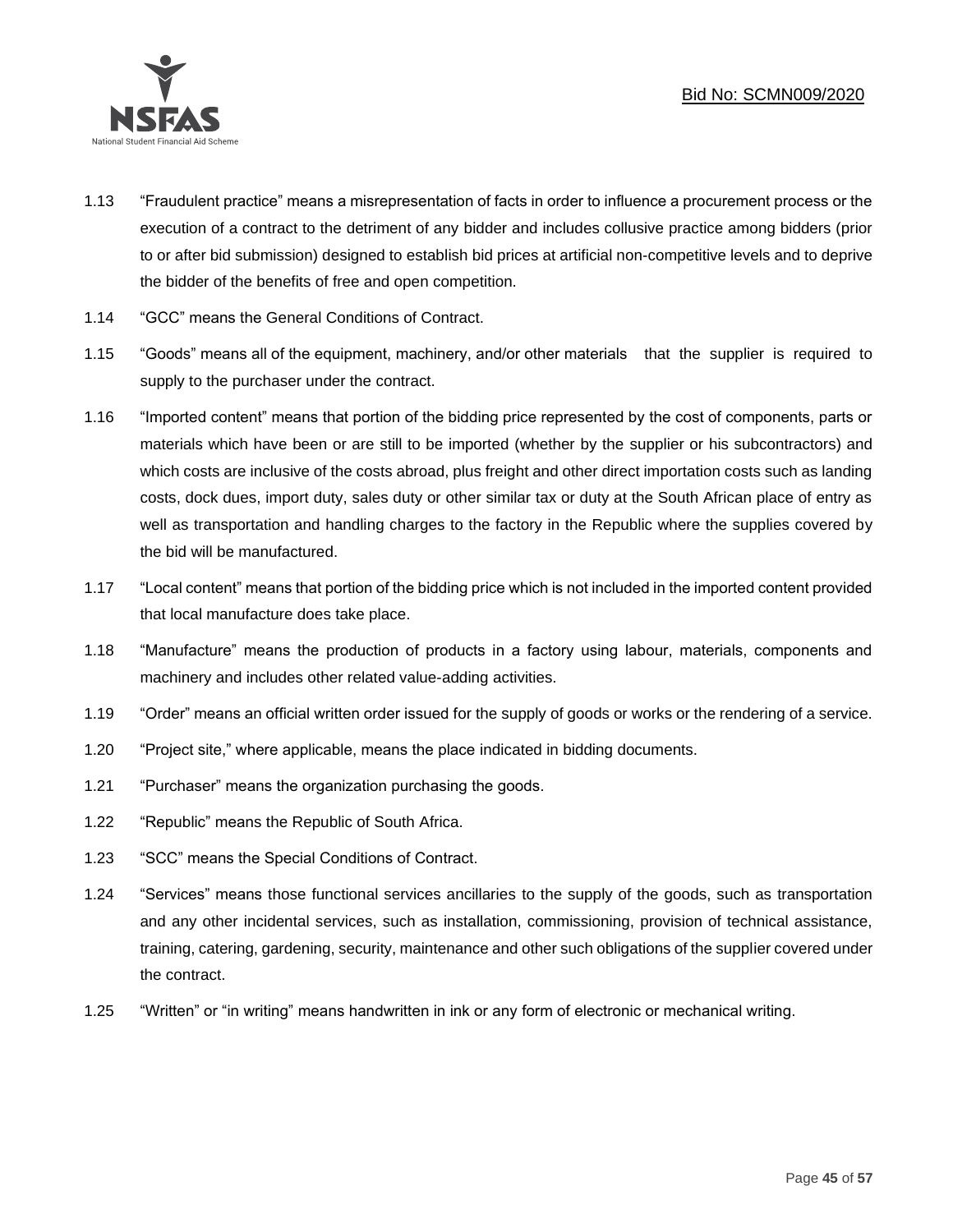

## **2. Application**

- 2.1 These general conditions are applicable to all bids, contracts and orders including bids for functional and professional services, sales, hiring, letting and the granting or acquiring of rights, but excluding immovable property, unless otherwise indicated in the bidding documents.
- 2.2 Where applicable, special conditions of contract are also laid down to cover specific supplies, services or works.
- 2.3 Where such special conditions of contract are in conflict with these general conditions, the special conditions shall apply.

## **3 General**

- 3.1 Unless otherwise indicated in the bidding documents, the purchaser shall not be liable for any expense incurred in the preparation and submission of a bid. Where applicable a non-refundable fee for documents may be charged.
- 3.2 With certain exceptions, invitations to bid are only published in the Government Tender Bulletin. The Government Tender Bulletin may be obtained directly from the Government Printer, Private Bag X85, Pretoria 0001, or accessed electronically from [www.treasury.gov.za](http://www.treasury.gov.za/)

## **4. Standards**

4.1 The goods supplied shall conform to the standards mentioned in the bidding documents and specifications.

# **5. Use of contract documents and information; inspection**.

- 5.1 The supplier shall not, without the purchaser's prior written consent, disclose the contract, or any provision thereof, or any specification, plan, drawing, pattern, sample, or information furnished by or on behalf of the purchaser in connection therewith, to any person other than a person employed by the supplier in the performance of the contract. Disclosure to any such employed person shall be made in confidence and shall extend only so far as may be necessary for purposes of such performance.
- 5.2 The supplier shall not, without the purchaser's prior written consent, make use of any document or information mentioned in GCC clause 5.1 except for purposes of performing the contract.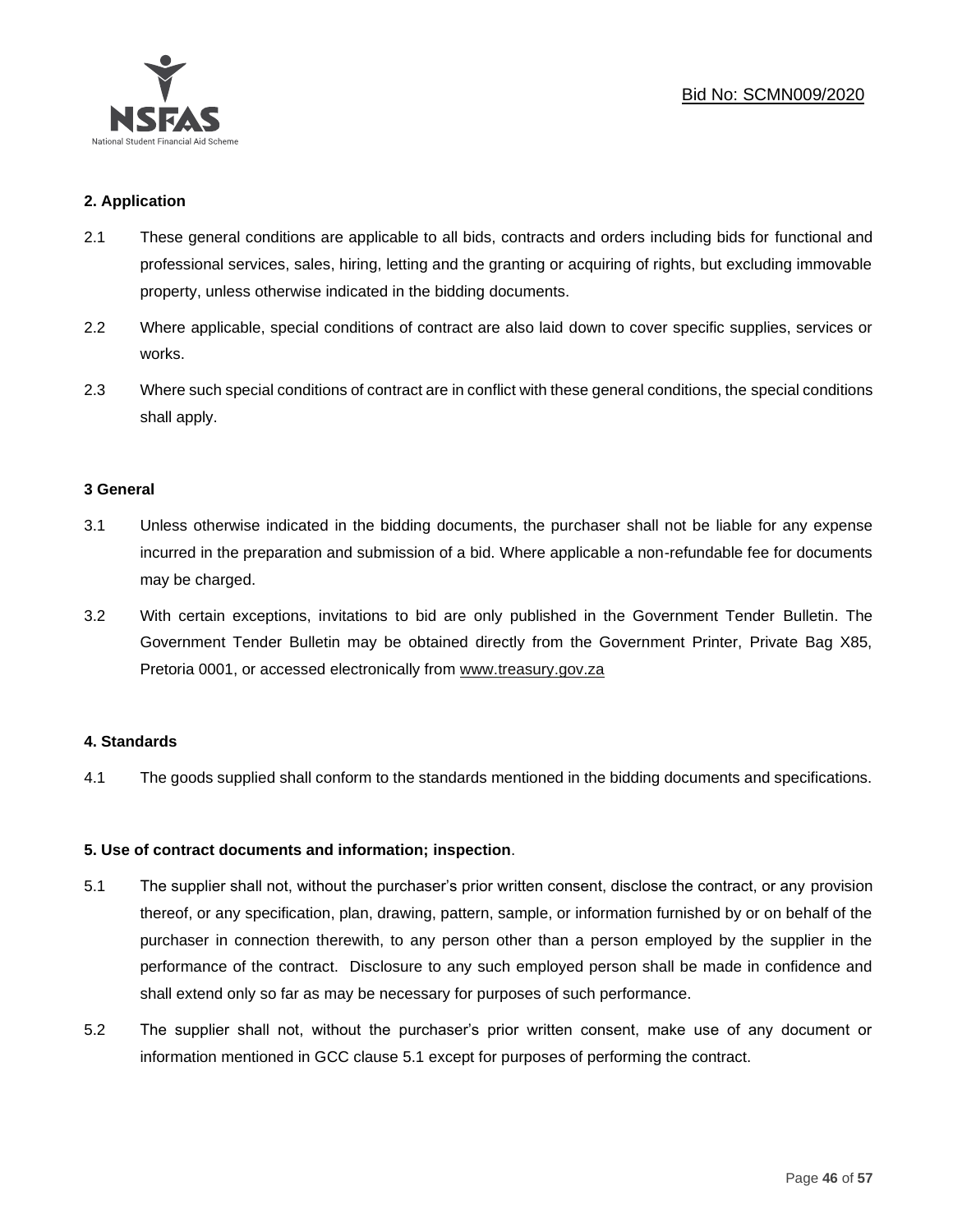

- 5.3 Any document, other than the contract itself mentioned in GCC clause 5.1 shall remain the property of the purchaser and shall be returned (all copies) to the purchaser on completion of the supplier's performance under the contract if so, required by the purchaser.
- 5.4 The supplier shall permit the purchaser to inspect the supplier's records relating to the performance of the supplier and to have them audited by auditors appointed by the purchaser, if so, required by the purchaser.

# **6. Patent rights**

6.1 The supplier shall indemnify the purchaser against all third-party claims of infringement of patent, trademark, or industrial design rights arising from use of the goods or any part thereof by the purchaser.

# **7. Performance security**

- 7.1 Within thirty (30) days of receipt of the notification of contract award, the successful bidder shall furnish to the purchaser the performance security of the amount specified in SCC.
- 7.2 The proceeds of the performance security shall be payable to the purchaser as compensation for any loss resulting from the supplier's failure to complete his obligations under the contract.
- 7.3 The performance security shall be denominated in the currency of the contract, or in a freely convertible currency acceptable to the purchaser and shall be in one of the following forms:
	- (a) a bank guarantee or an irrevocable letter of credit issued by a reputable bank located in the purchaser's country or abroad, acceptable to the purchaser, in the form provided in the bidding documents or another form acceptable to the purchaser; or
	- (b) a cashier's or certified cheque
- 7.4 The performance security will be discharged by the purchaser and returned to the supplier not later than thirty (30) days following the date of completion of the supplier's performance obligations under the contract, including any warranty obligations, unless otherwise specified in SCC.

# **8. Inspections, tests and analyses**

- 8.1 All pre-bidding testing will be for the account of the bidder.
- 8.2 If it is a bid condition that supplies to be produced or services to be rendered should at any stage during production or execution or on completion be subject to inspection, the premises of the bidder or contractor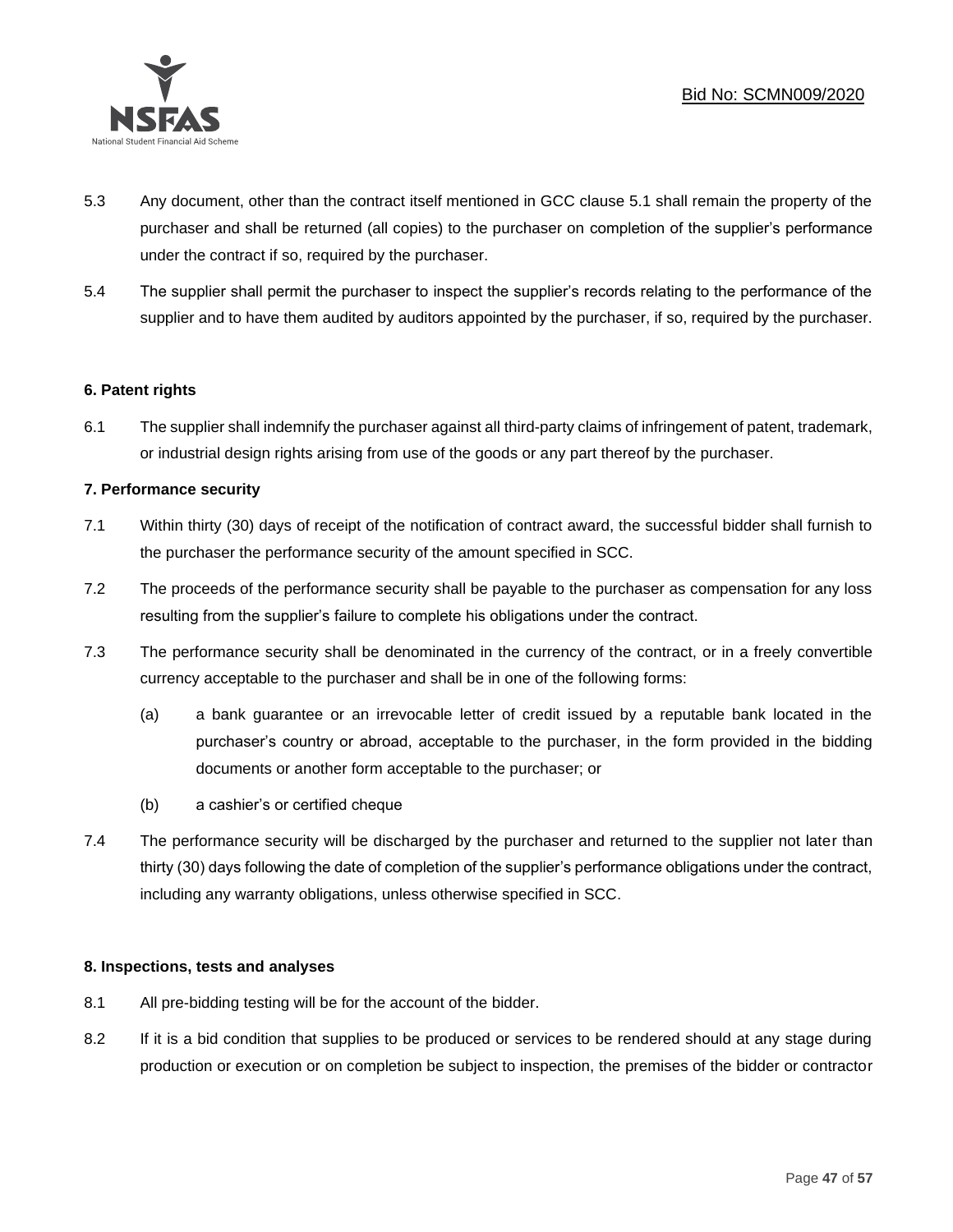

shall be open, at all reasonable hours, for inspection by a representative of the Department or an organization acting on behalf of the Department.

- 8.3 If there are no inspection requirements indicated in the bidding documents and no mention is made in the contract, but during the contract period it is decided that inspections shall be carried out, the purchaser shall itself make the necessary arrangements, including payment arrangements with the testing authority concerned.
- 8.4 If the inspections, tests and analyses referred to in clauses 8.2 and 8.3 show the supplies to be in accordance with the contract requirements, the cost of the inspections, tests and analyses shall be defrayed by the purchaser.
- 8.5 Where the supplies or services referred to in clauses 8.2 and 8.3 do not comply with the contract requirements, irrespective of whether such supplies or services are accepted or not, the cost in connection with these inspections, tests or analyses shall be defrayed by the supplier.
- 8.6 Supplies and services which are referred to in clauses 8.2 and 8.3 and which do not comply with the contract requirements may be rejected.
- 8.7 Any contract supplies may on or after delivery be inspected, tested or analysed and may be rejected if found not to comply with the requirements of the contract. Such rejected supplies shall be held at the cost and risk of the supplier who shall, when called upon, remove them immediately at his own cost and forthwith substitute them with supplies which do comply with the requirements of the contract. Failing such removal, the rejected supplies shall be returned at the supplier's cost and risk. Should the supplier fail to provide the substitute supplies forthwith, the purchaser may, without giving the supplier further opportunity to substitute the rejected supplies, purchase such supplies as may be necessary at the expense of the supplier.
- 8.8 The provisions of clauses 8.4 to 8.7 shall not prejudice the right of the purchaser to cancel the contract on account of a breach of the conditions thereof, or to act in terms of Clause 23 of GCC.

# **9. Packing**

9.1 The supplier shall provide such packing of the goods as is required to prevent their damage or deterioration during transit to their final destination, as indicated in the contract. The packing shall be sufficient to withstand, without limitation, rough handling during transit and exposure to extreme temperatures, salt and precipitation during transit, and open storage. Packing, case size and weights shall take into consideration, where appropriate, the remoteness of the goods' final destination and the absence of heavy handling facilities at all points in transit.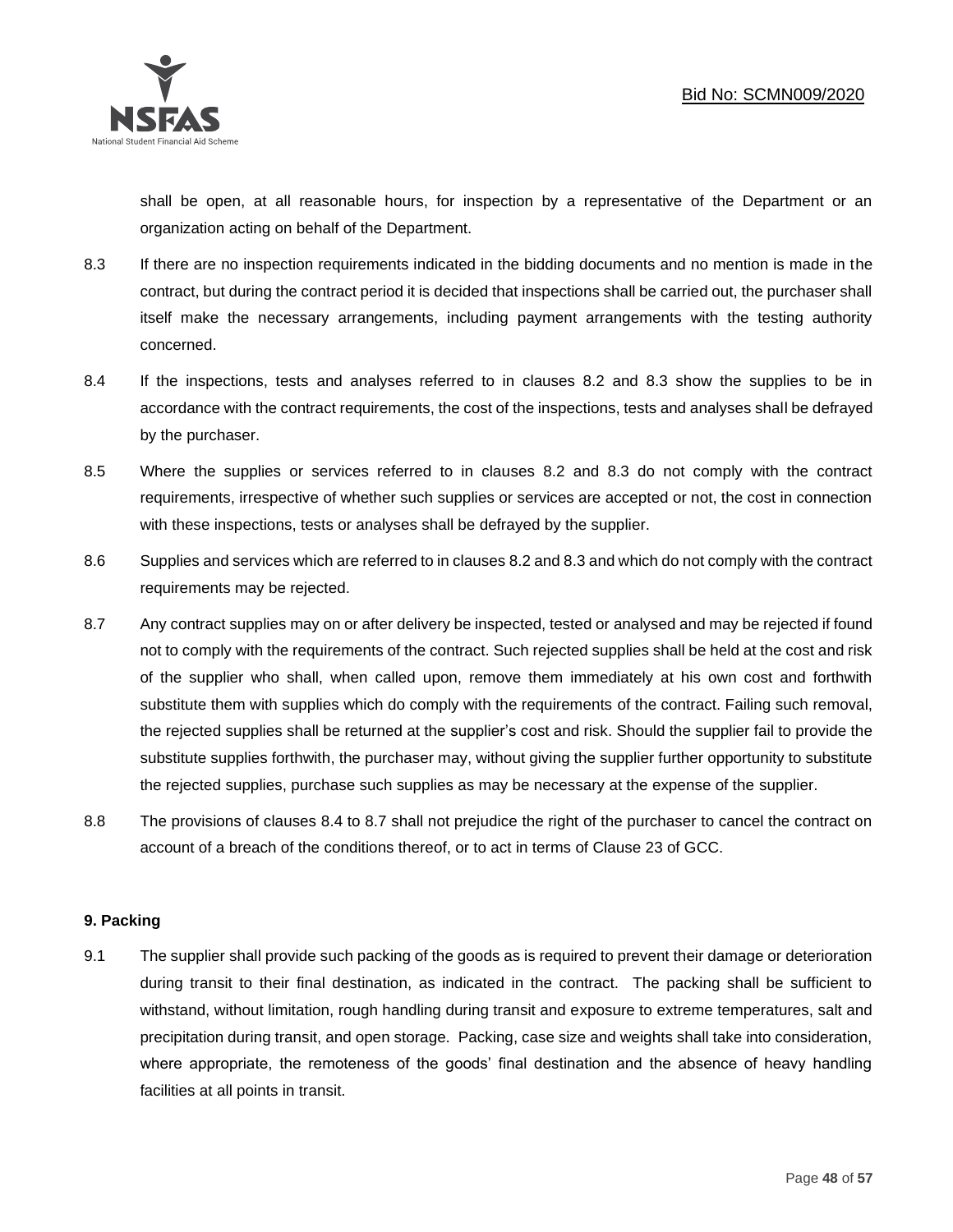

9.2 The packing, marking, and documentation within and outside the packages shall comply strictly with such special requirements as shall be expressly provided for in the contract, including additional requirements, if any, specified in SCC, and in any subsequent instructions ordered by the purchaser.

# **10. Delivery and documents**

- 10.1 Delivery of the goods shall be made by the supplier in accordance with the terms specified in the contract. The details of shipping and/or other documents to be furnished by the supplier are specified in SCC.
- 10.2 Documents to be submitted by the supplier are specified in SCC.

## **11. Insurance**

11.1 The goods supplied under the contract shall be fully insured in a freely convertible currency against loss or damage incidental to manufacture or acquisition, transportation, storage and delivery in the manner specified in the SCC.

## **12. Transportation**

12.1 Should a price other than an all-inclusive delivered price be required, this shall be specified in the SCC.

## **13. Incidental services**

13.1 The supplier may be required to provide any or all of the following services, including additional services, if any, specified in SCC:

(a) performance or supervision of on-site assembly and/or commissioning of the supplied ` goods;

- (b) furnishing of tools required for assembly and/or maintenance of the supplied goods;
- (c) furnishing of a detailed operations and maintenance manual for each appropriate unit of the supplied goods;
- (d) performance or supervision or maintenance and/or repair of the supplied goods, for a period of time agreed by the parties, provided that this service shall not relieve the supplier of any warranty obligations under this contract; and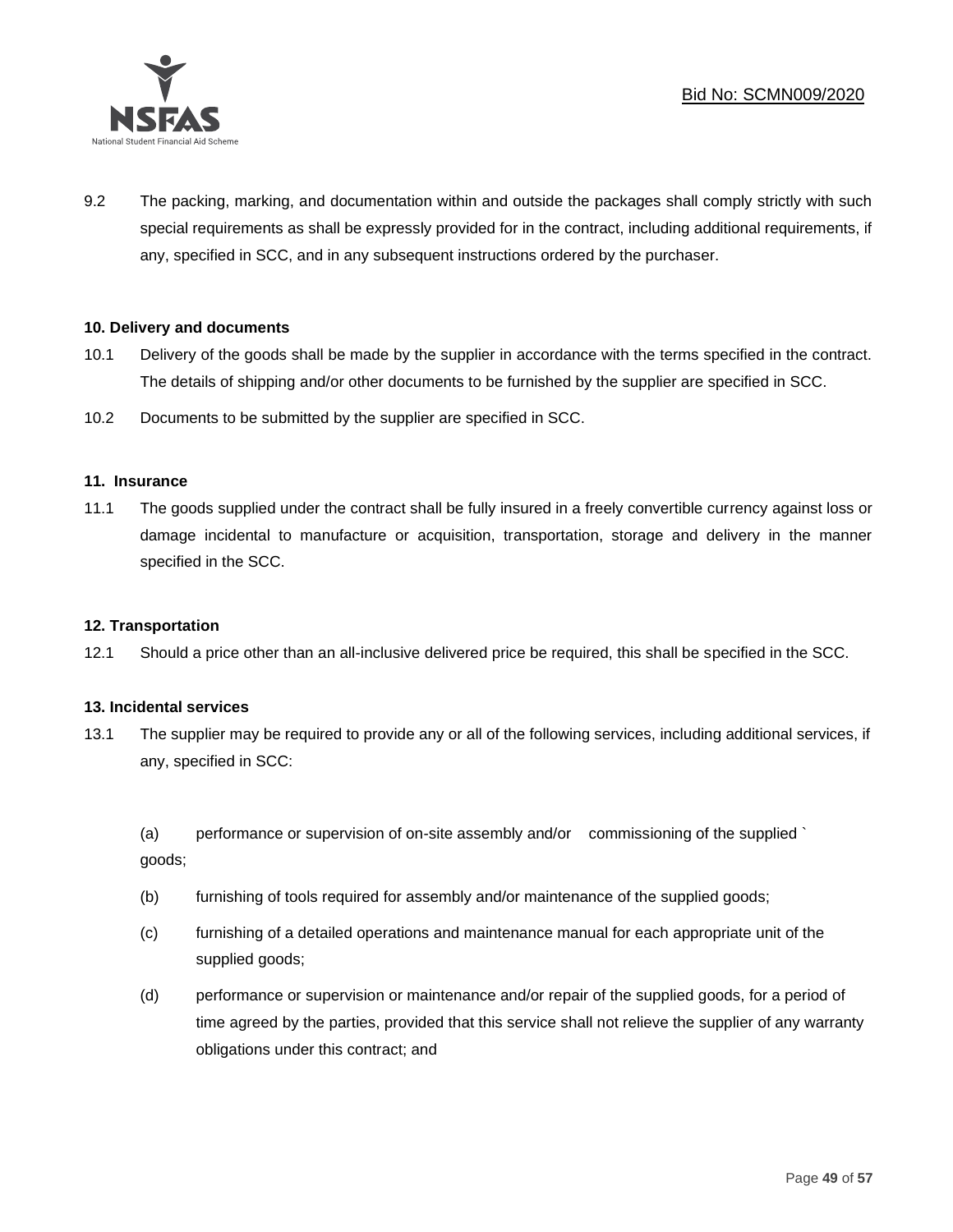

- (e) training of the purchaser's personnel, at the supplier's plant and/or on-site, in assembly, start-up, operation, maintenance, and/or repair of the supplied goods.
- 13.2 Prices charged by the supplier for incidental services, if not included in the contract price for the goods, shall be agreed upon in advance by the parties and shall not exceed the prevailing rates charged to other parties by the supplier for similar services.

# **14. Spare parts**

- 14.1 As specified in SCC, the supplier may be required to provide any or all of the following materials, notifications, and information pertaining to spare parts manufactured or distributed by the supplier:
	- (a) such spare parts as the purchaser may elect to purchase from the supplier, provided that this election shall not relieve the supplier of any warranty obligations under the contract; and
	- (b) in the event of termination of production of the spare parts:

(i) Advance notification to the purchaser of the pending termination, in sufficient time to permit the purchaser to procure needed requirements; and

(ii) following such termination, furnishing at no cost to the purchaser, the blueprints, drawings, and specifications of the spare parts, if requested.

# **15. Warranty**

- 15.1 The supplier warrants that the goods supplied under the contract are new, unused, of the most recent or current models, and that they incorporate all recent improvements in design and materials unless provided otherwise in the contract. The supplier further warrants that all goods supplied under this contract shall have no defect, arising from design, materials, or workmanship (except when the design and/or material is required by the purchaser's specifications) or from any act or omission of the supplier, that may develop under normal use of the supplied goods in the conditions prevailing in the country of final destination.
- 15.2 This warranty shall remain valid for twelve (12) months after the goods, or any portion thereof as the case may be, have been delivered to and accepted at the final destination indicated in the contract, or for eighteen (18) months after the date of shipment from the port or place of loading in the source country, whichever period concludes earlier, unless specified otherwise in SCC.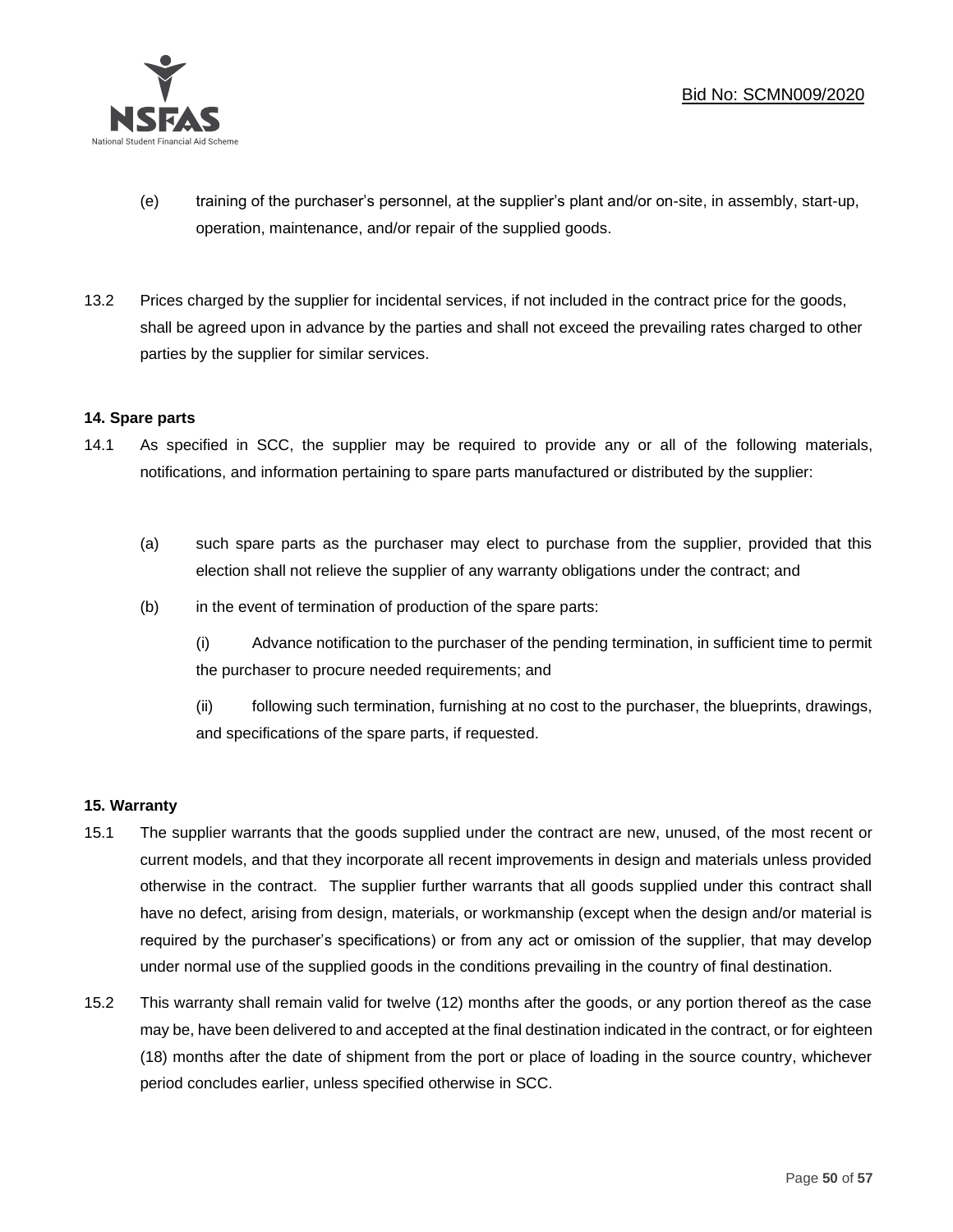

- 15.3 The purchaser shall promptly notify the supplier in writing of any claims arising under this warranty.
- 15.4 Upon receipt of such notice, the supplier shall, within the period specified in SCC and with all reasonable speed, repair or replace the defective goods or parts thereof, without costs to the purchaser.
- 15.5 If the supplier, having been notified, fails to remedy the defect(s) within the period specified in SCC, the purchaser may proceed to take such remedial action as may be necessary, at the supplier's risk and expense and without prejudice to any other rights which the purchaser may have against the supplier under the contract.

# **16. Payment**

- 16.1 The method and conditions of payment to be made to the supplier under this contract shall be specified in SCC.
- 16.2 The supplier shall furnish the purchaser with an invoice accompanied by a copy of the delivery note and upon fulfilment of other obligations stipulated in the contract.
- 16.3 Payments shall be made promptly by the purchaser, but in no case later than thirty (30) days after submission of an invoice or claim by the supplier.
- 16.4 Payment will be made in Rand unless otherwise stipulated in SCC.

# **17. Prices**

17.1 Prices charged by the supplier for goods delivered and services performed under the contract shall not vary from the prices quoted by the supplier in his bid, with the exception of any price adjustments authorized in SCC or in the purchaser's request for bid validity extension, as the case may be.

# **18. Contract amendments**

18.1 No variation in or modification of the terms of the contract shall be made except by written amendment signed by the parties concerned.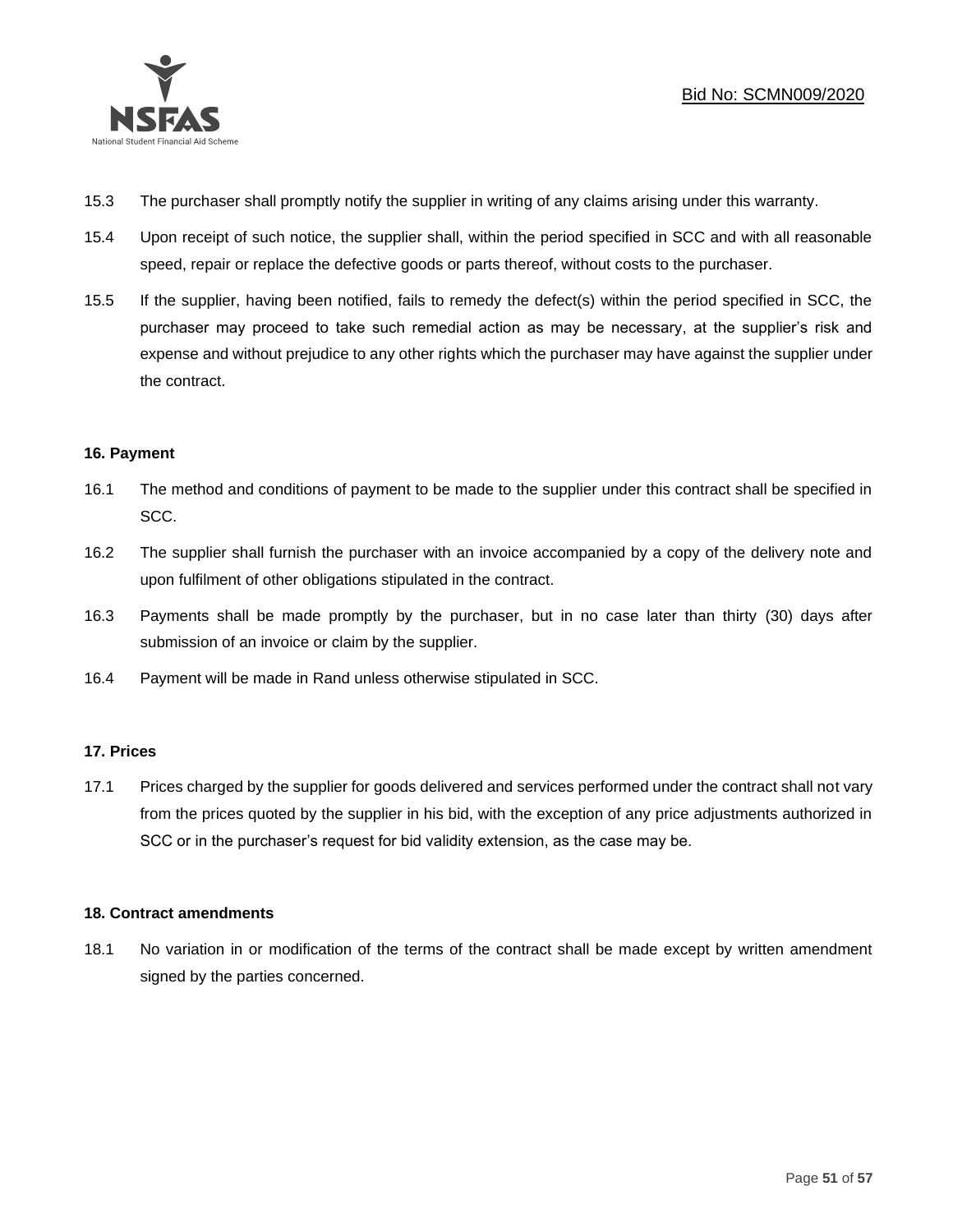

## **19. Assignment**

19.1 The supplier shall not assign, in whole or in part, its obligations to perform under the contract, except with the purchaser's prior written consent.

## **20. Subcontracts**

20.1 The supplier shall notify the purchaser in writing of all subcontracts awarded under this contract if not already specified in the bid. Such notification, in the original bid or later, shall not relieve the supplier from any liability or obligation under the contract.

# **21. Delays in the supplier's performance**

- 21.1 Delivery of the goods and performance of services shall be made by the supplier in accordance with the time schedule prescribed by the purchaser in the contract.
- 21.2 If at any time during performance of the contract, the supplier or its subcontractor(s) should encounter conditions impeding timely delivery of the goods and performance of services, the supplier shall promptly notify the purchaser in writing of the fact of the delay, its likely duration and its cause(s). As soon as practicable after receipt of the supplier's notice, the purchaser shall evaluate the situation and may at his discretion extend the supplier's time for performance, with or without the imposition of penalties, in which case the extension shall be ratified by the parties by amendment of contract.
- 21.3 No provision in a contract shall be deemed to prohibit the obtaining of supplies or services from a national department, provincial department, or a local authority.
- 21.4 The right is reserved to procure outside of the contract small quantities or to have minor essential services executed if an emergency arises, the supplier's point of supply is not situated at or near the place where the supplies are required, or the supplier's services are not readily available.
- 21.5 Except as provided under GCC Clause 25, a delay by the supplier in the performance of its delivery obligations shall render the supplier liable to the imposition of penalties, pursuant to GCC Clause 22, unless an extension of time is agreed upon pursuant to GCC Clause 21.2 without the application of penalties.
- 21.6 Upon any delay beyond the delivery period in the case of a supplies contract, the purchaser shall, without cancelling the contract, be entitled to purchase supplies of a similar quality and up to the same quantity in substitution of the goods not supplied in conformity with the contract and to return any goods delivered later at the supplier's expense and risk, or to cancel the contract and buy such goods as may be required to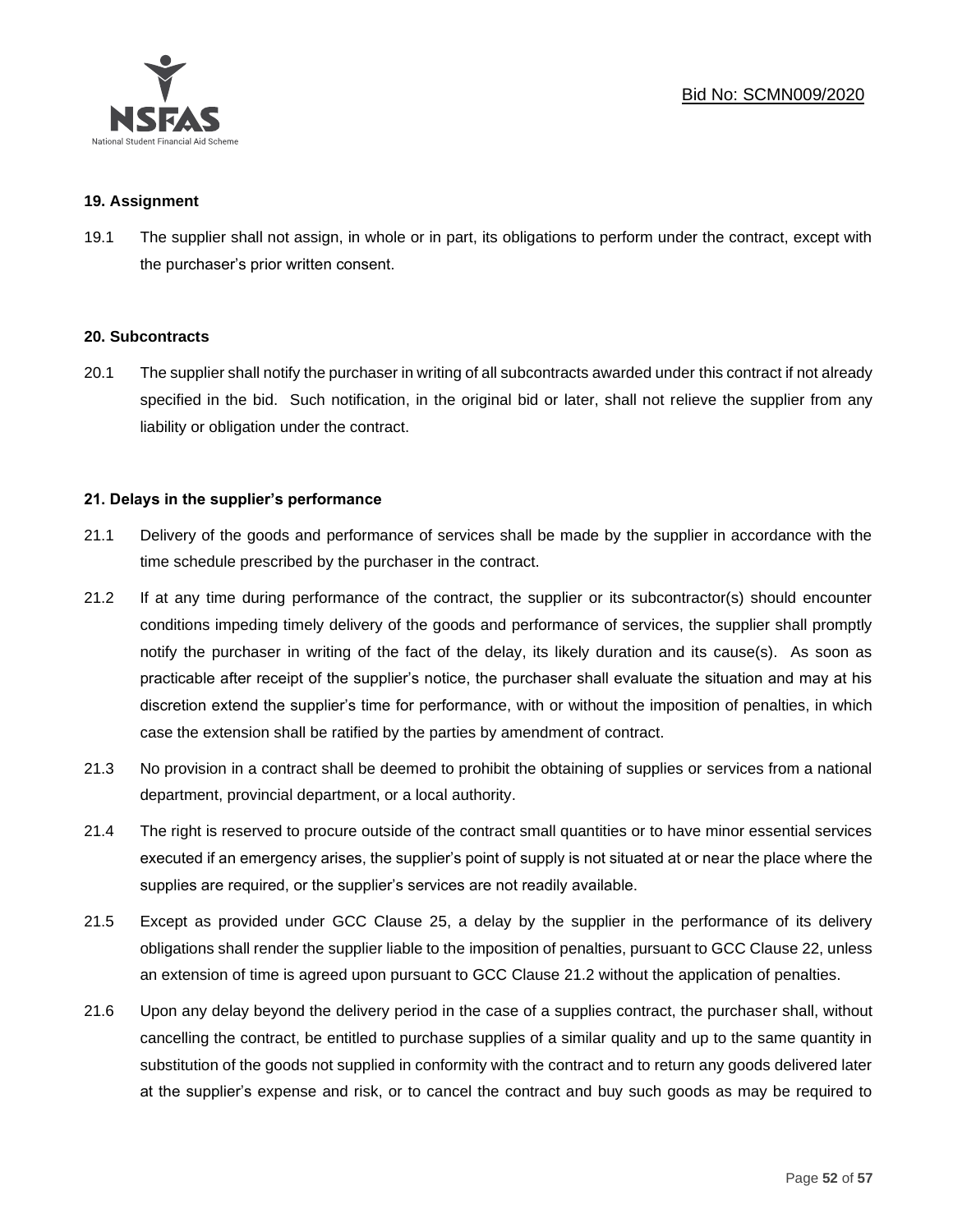

complete the contract and without prejudice to his other rights, be entitled to claim damages from the supplier.

## **22. Penalties**

22.1 Subject to GCC Clause 25, if the supplier fails to deliver any or all of the goods or to perform the services within the period(s) specified in the contract, the purchaser shall, without prejudice to its other remedies under the contract, deduct from the contract price, as a penalty, a sum calculated on the delivered price of the delayed goods or unperformed services using the current prime interest rate calculated for each day of the delay until actual delivery or performance. The purchaser may also consider termination of the contract pursuant to GCC Clause 23.

## **23. Termination for default**

- 23.1 The purchaser, without prejudice to any other remedy for breach of contract, by written notice of default sent to the supplier, may terminate this contract in whole or in part:
	- (a) if the supplier fails to deliver any or all of the goods within the period(s) specified in the contract, or within any extension thereof granted by the purchaser pursuant to GCC Clause 21.2;
	- (b) if the Supplier fails to perform any other obligation(s) under the contract; or
	- (c) if the supplier, in the judgment of the purchaser, has engaged in corrupt or fraudulent practices in competing for or in executing the contract.
- 23.2 In the event the purchaser terminates the contract in whole or in part, the purchaser may procure, upon such terms and in such manner as it deems appropriate, goods, works or services similar to those undelivered, and the supplier shall be liable to the purchaser for any excess costs for such similar goods, works or services. However, the supplier shall continue performance of the contract to the extent not terminated.
- 23.3 Where the purchaser terminates the contract in whole or in part, the purchaser may decide to impose a restriction penalty on the supplier by prohibiting such supplier from doing business with the public sector for a period not exceeding 10 years.
- 23.4 If a purchaser intends imposing a restriction on a supplier or any person associated with the supplier, the supplier will be allowed a time period of not more than fourteen (14) days to provide reasons why the envisaged restriction should not be imposed. Should the supplier fail to respond within the stipulated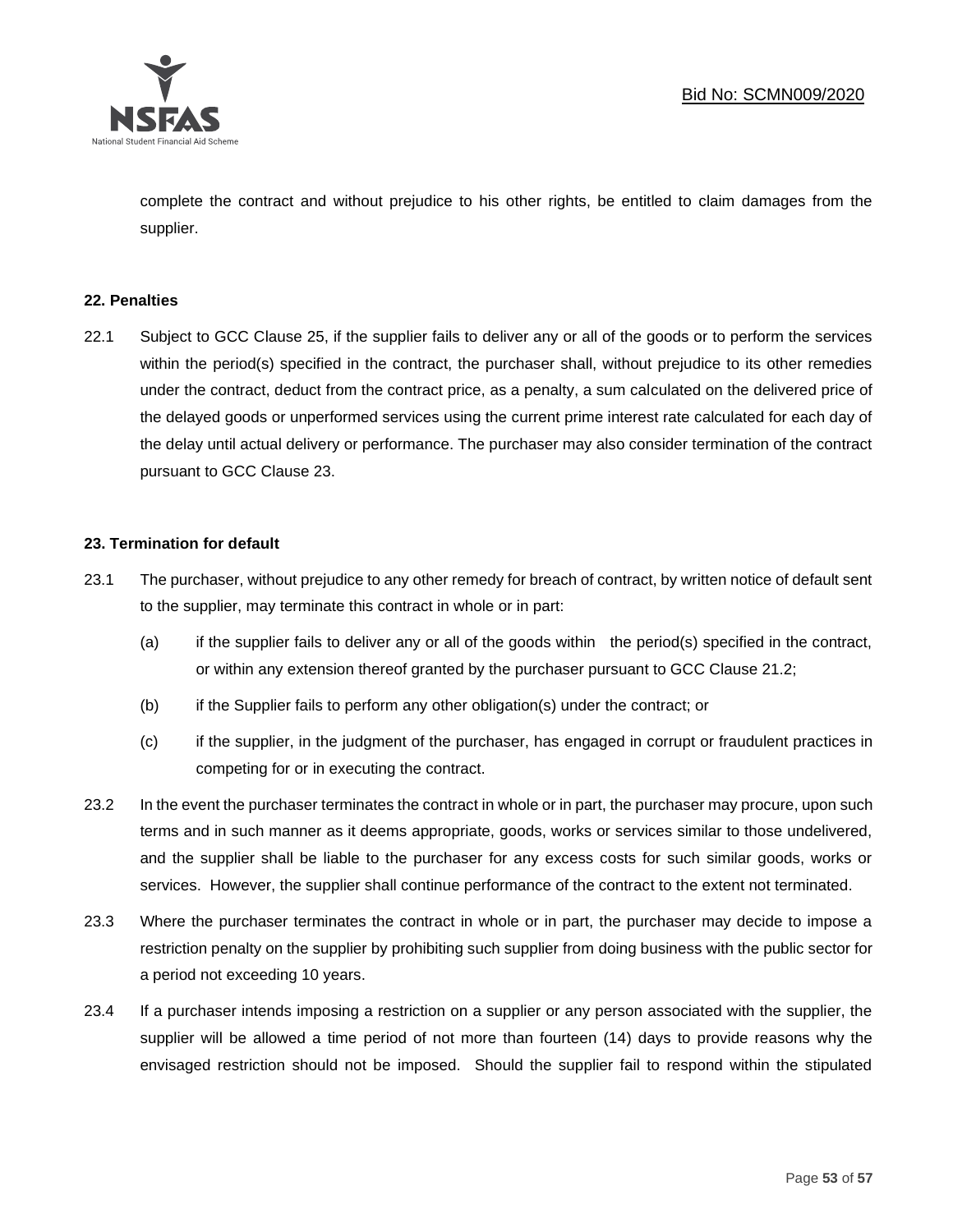

fourteen (14) days the purchaser may regard the intended penalty as not objected against and may impose it on the supplier.

- 23.5 Any restriction imposed on any person by the Accounting Officer / Authority will, at the discretion of the Accounting Officer / Authority, also be applicable to any other enterprise or any partner, manager, director or other person who wholly or partly exercises or exercised or may exercise control over the enterprise of the first-mentioned person, and with which enterprise or person the first-mentioned person, is or was in the opinion of the Accounting Officer / Authority actively associated.
- 23.6 If a restriction is imposed, the purchaser must, within five (5) working days of such imposition, furnish the National Treasury, with the following information:
	- (i) the name and address of the supplier and / or person restricted by the purchaser;
	- (ii) the date of commencement of the restriction
	- (iii) the period of restriction; and
	- (iv) the reasons for the restriction.

These details will be loaded in the National Treasury's central database of suppliers or persons prohibited from doing business with the public sector.

23.7 If a court of law convicts a person of an offence as contemplated in sections 12 or 13 of the Prevention and Combating of Corrupt Activities Act, No. 12 of 2004, the court may also rule that such person's name be endorsed on the Register for Tender Defaulters. When a person's name has been endorsed on the Register, the person will be prohibited from doing business with the public sector for a period not less than five years and not more than 10 years. The National Treasury is empowered to determine the period of restriction and each case will be dealt with on its own merits. According to section 32 of the Act the Register must be open to the public. The Register can be perused on the National Treasury website.

# **24. Anti- dumping and countervailing duties and rights**

24.1 When, after the date of bid, provisional payments are required, or anti-dumping or countervailing duties are imposed, or the amount of a provisional payment or anti-dumping or countervailing right is increased in respect of any dumped or subsidized import, the State is not liable for any amount so required or imposed, or for the amount of any such increase. When, after the said date, such a provisional payment is no longer required or any such anti-dumping or countervailing right is abolished, or where the amount of such provisional payment or any such right is reduced, any such favourable difference shall on demand be paid forthwith by the contractor to the State or the State may deduct such amounts from moneys (if any) which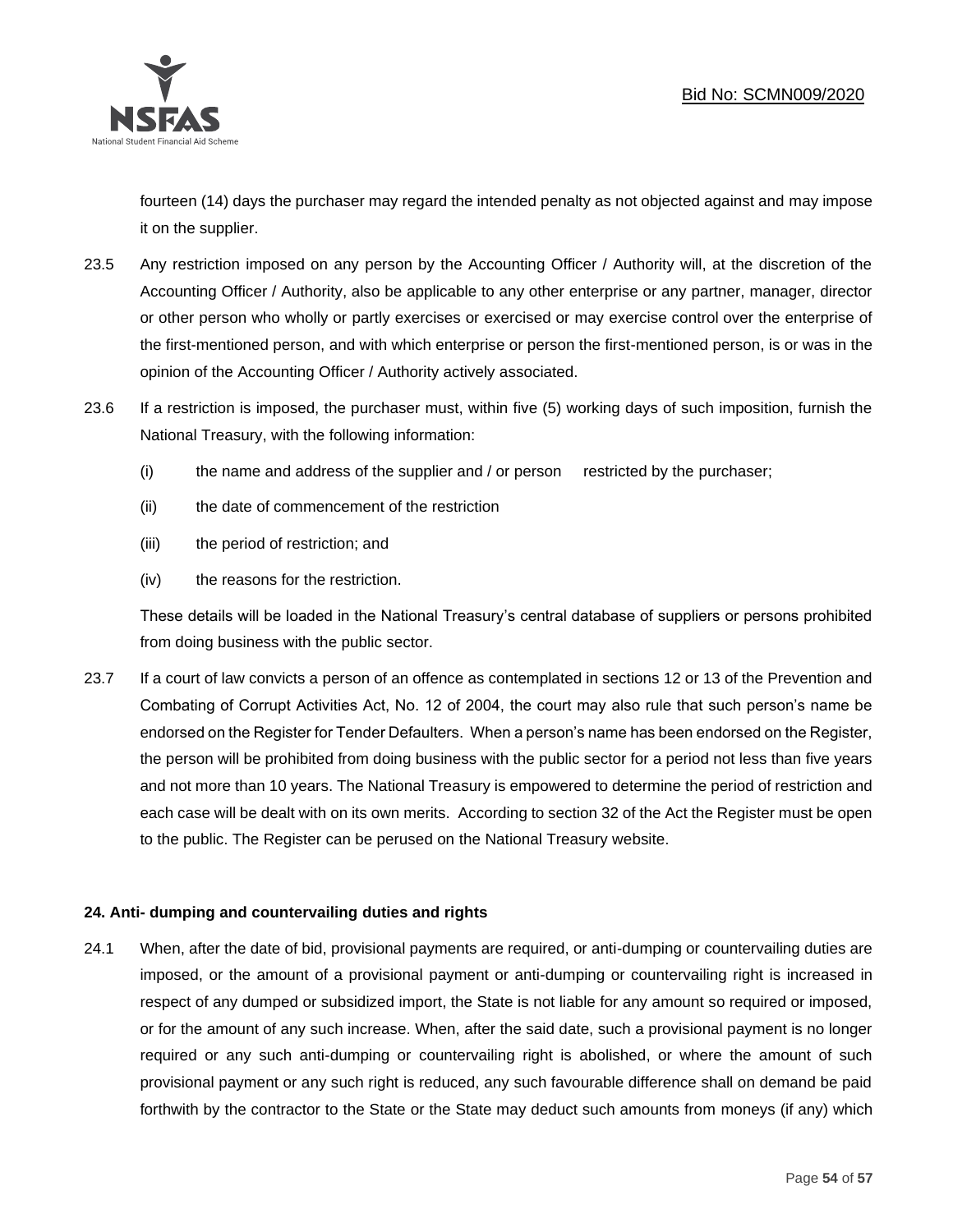

may otherwise be due to the contractor in regard to supplies or services which he delivered or rendered, or is to deliver or render in terms of the contract or any other contract or any other amount which may be due to him

# **25. Force Majeure**

- 25.1 Notwithstanding the provisions of GCC Clauses 22 and 23, the supplier shall not be liable for forfeiture of its performance security, damages, or termination for default if and to the extent that his delay in performance or other failure to perform his obligations under the contract is the result of an event of force majeure.
- 25.2 If a force majeure situation arises, the supplier shall promptly notify the purchaser in writing of such condition and the cause thereof. Unless otherwise directed by the purchaser in writing, the supplier shall continue to perform its obligations under the contract as far as is reasonably practical, and shall seek all reasonable alternative means for performance not prevented by the force majeure event.

## **26. Termination for insolvency**

26.1 The purchaser may at any time terminate the contract by giving written notice to the supplier if the supplier becomes bankrupt or otherwise insolvent. In this event, termination will be without compensation to the supplier, provided that such termination will not prejudice or affect any right of action or remedy which has accrued or will accrue thereafter to the purchaser.

## **27. Settlement of Disputes**

- 27.1 If any dispute or difference of any kind whatsoever arises between the purchaser and the supplier in connection with or arising out of the contract, the parties shall make every effort to resolve amicably such dispute or difference by mutual consultation.
- 27.2 If, after thirty (30) days, the parties have failed to resolve their dispute or difference by such mutual consultation, then either the purchaser or the supplier may give notice to the other party of his intention to commence with mediation. No mediation in respect of this matter may be commenced unless such notice is given to the other party.
- 27.3 Should it not be possible to settle a dispute by means of mediation, it may be settled in a South African court of law.
- 27.4 Mediation proceedings shall be conducted in accordance with the rules of procedure specified in the SCC.
- 27.5 Notwithstanding any reference to mediation and/or court proceedings herein,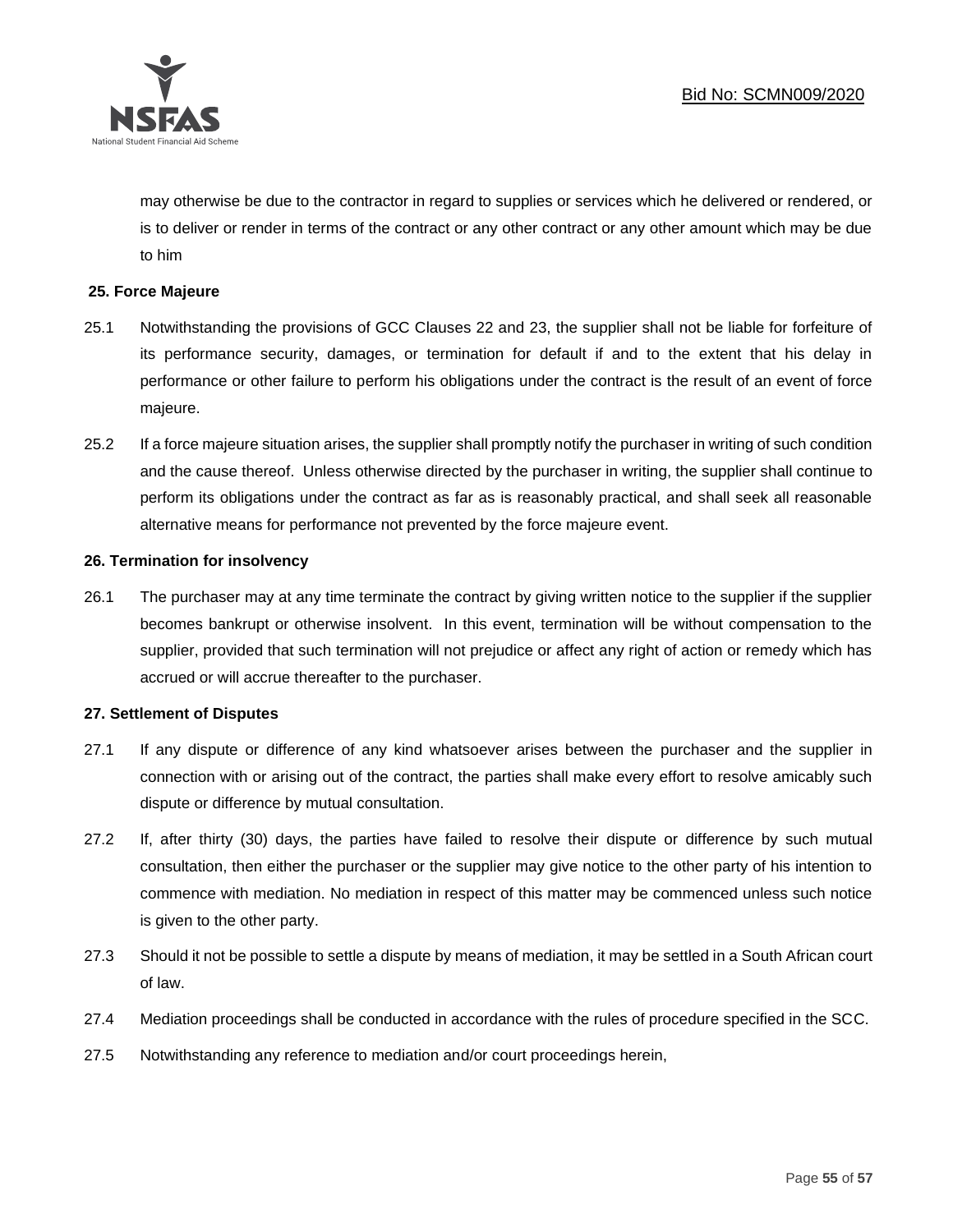

(a) the parties shall continue to perform their respective obligations under the contract unless they otherwise agree; and

(b) the purchaser shall pay the supplier any monies due the supplier.

# **28. Limitation of liability**

28.1 Except in cases of criminal negligence or wilful misconduct, and in the case of infringement pursuant to Clause 6;

(a) the supplier shall not be liable to the purchaser, whether in contract, tort, or otherwise, for any indirect or consequential loss or damage, loss of use, loss of production, or loss of profits or interest costs, provided that this exclusion shall not apply to any obligation of the supplier to pay penalties and/or damages to the purchaser; and

(b) the aggregate liability of the supplier to the purchaser, whether under the contract, in tort or otherwise, shall not exceed the total contract price, provided that this limitation shall not apply to the cost of repairing or replacing defective equipment.

## **29. Governing language**

29.1 The contract shall be written in English. All correspondence and other documents pertaining to the contract that is exchanged by the parties shall also be written in English.

## **30. Applicable Law**

30.1 The contract shall be interpreted in accordance with South African laws, unless otherwise specified in SCC.

## **31. Notices**

31.1 Every written acceptance of a bid shall be posted to the supplier concerned by registered or certified mail and any other notice to him shall be posted by ordinary mail to the address furnished in his bid or to the address notified later by him in writing and such posting shall be deemed to be proper service of such notice

The time mentioned in the contract documents for performing any act after such aforesaid notice has been given, shall be reckoned from the date of posting of such notice.